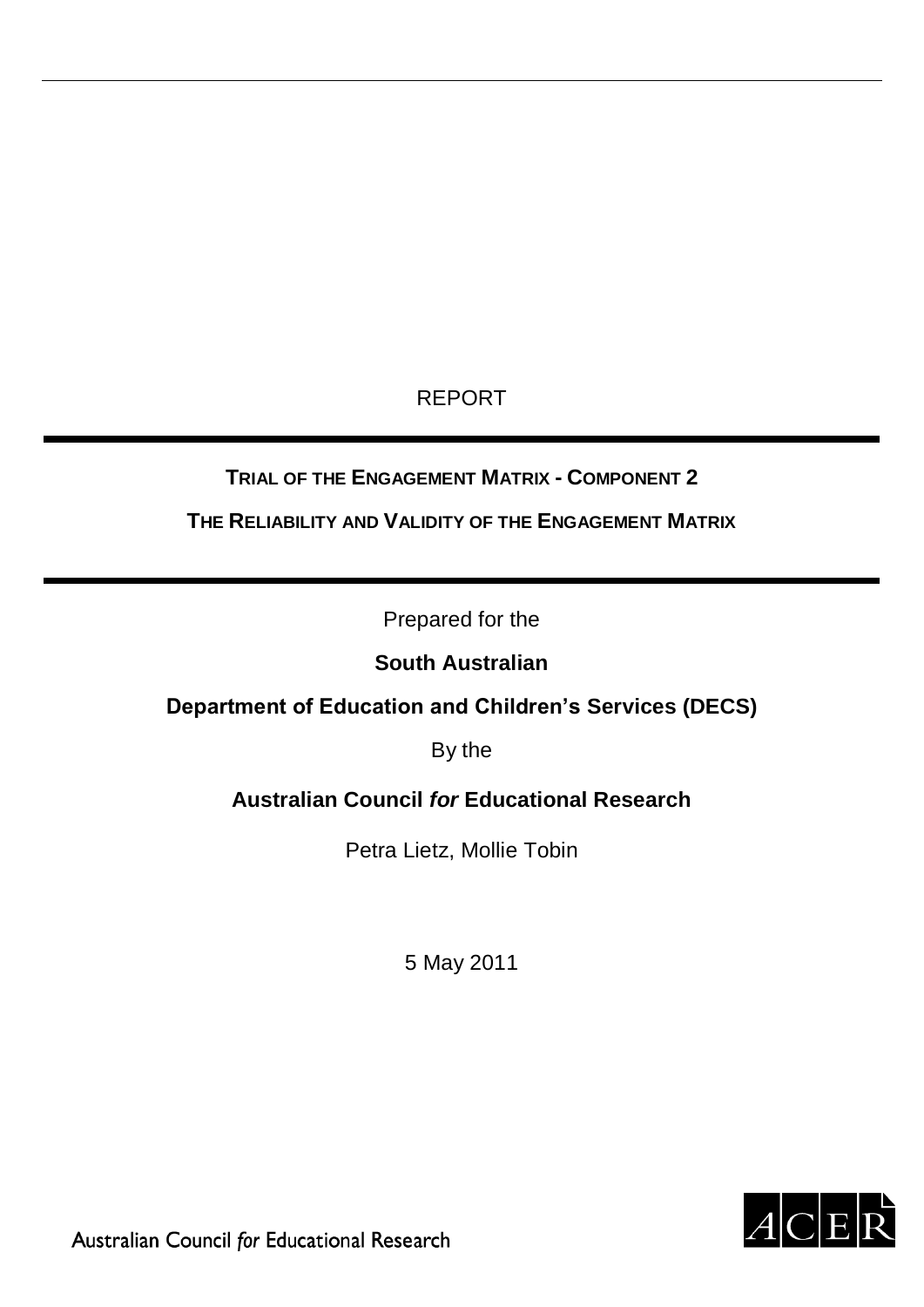## **Contact details**

Dr Petra Lietz Principal Research Fellow Australian Council *for* Educational Research Address: Adelaide Office, Level 3, 97 Pirie Street, Adelaide, S.A. 5000 T. (08) 7129 4493 F. (08) 8232 4446 E. [lietz@acer.edu.au](mailto:lietz@acer.edu.au)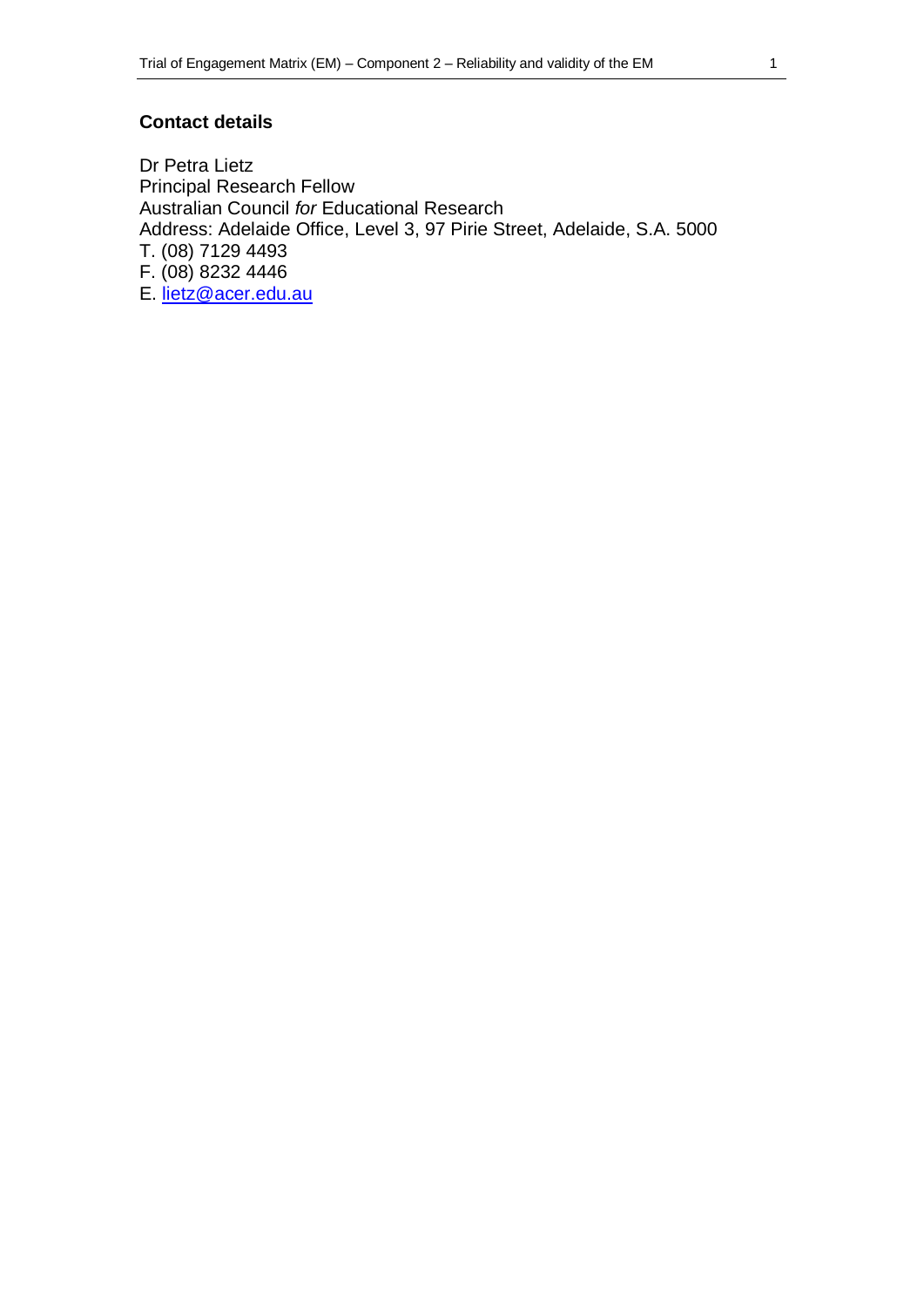| <b>APPENDIX 1</b> | <b>DISAGGREGATED AND REVISED STATEMENTS BY DIMENSION27</b> |  |
|-------------------|------------------------------------------------------------|--|
|                   |                                                            |  |
| <b>APPENDIX 3</b> |                                                            |  |
|                   | APPENDIX 4 MULTIDIMENSIONAL PARTIAL CREDIT MODEL 54        |  |
|                   |                                                            |  |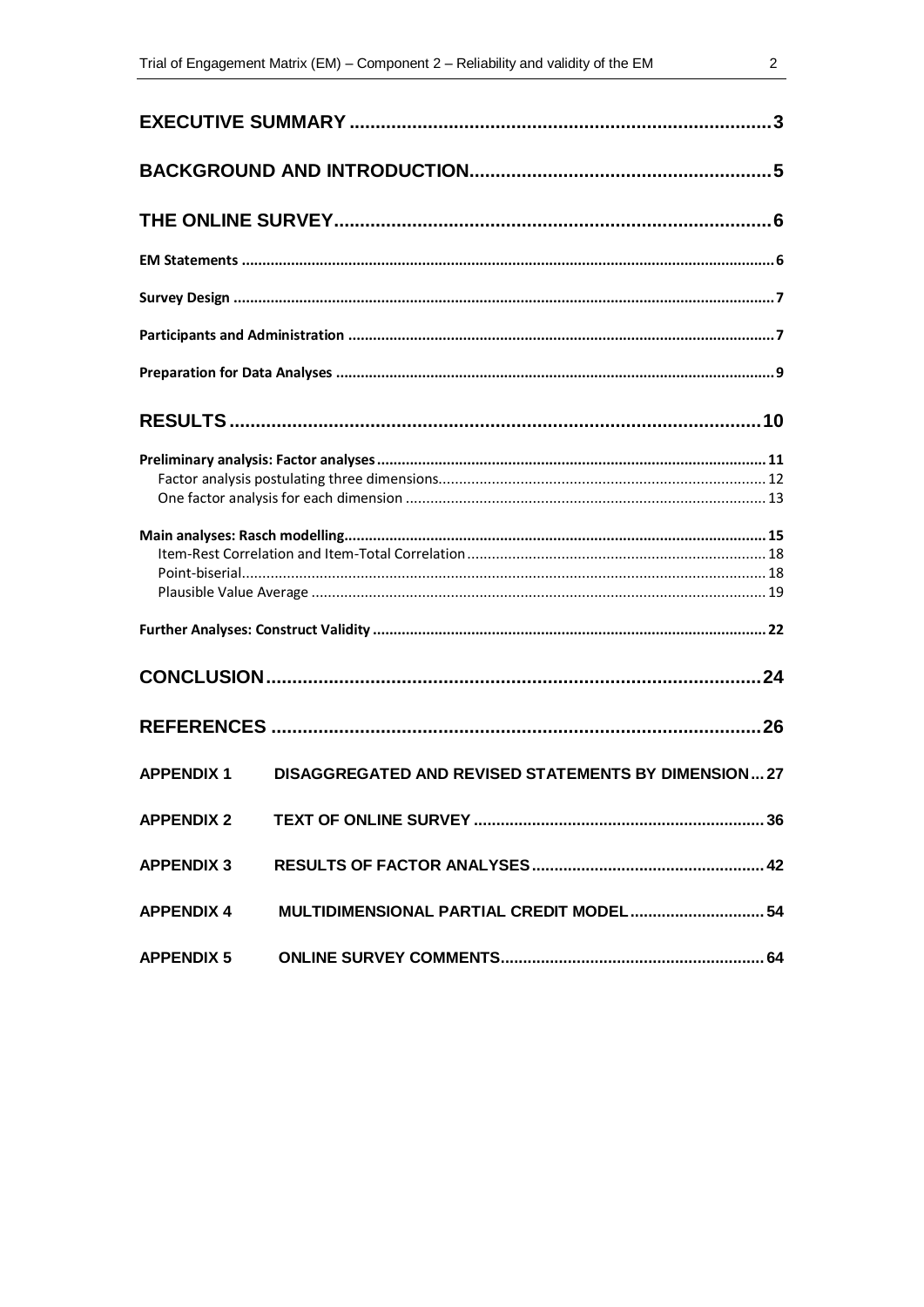## **EXECUTIVE SUMMARY**

The trial of the engagement matrix (EM) consisted of two components. While the first component evaluated the effectiveness of the EM labels, the second component seeks to examine empirically the reliability, validity and dimensionality of the EM by way of various analyses, particularly Rasch modelling. This report covers the second component.

Results of the EM trial"s first component found that the labels that were used by DECS in November 2010 worked well at the lower and middle points of the scale. At the higher end of the scale a change of terms was proposed. This resulted in the suggested labels: 'Significantly disengaged', 'Partly disengaged', 'Moderately engaged', 'Very engaged' and 'Extremely engaged'.

The overarching issue to be addressed in this second component concerned the reliability, validity and dimensionality of the EM. To this end, the statements used in the EM to describe the different levels of engagement and disengagement were further refined and administered by way of an online survey to more than 300 ICAN/FLO staff and teachers. Responses were analysed to ascertain whether the statements a) could be grouped together along the three assumed underlying dimensions ('Relationships', 'Involvement in learning' and 'Well-being' and if also these dimensions were related to a common underlying trait, namely "Engagement", b) measured these dimensions reliably, c) could differentiate between students with different levels of engagement and d) worked to describe five levels of engagement. In addition, an analysis of construct validity was conducted whereby expectations of case managers regarding the likely amount of time young people would be involved in ICAN/FLO activities were related to subsequent EM ratings of these young people.

The findings from this second component can be summarised as follows:

- Results of the factor analysis indicate that there is one strong factor  $\bullet$ underlying all statements in the EM.
- When the statements for each of the three dimensions 'Relationships', 'Well-being', and 'Involvement in learning' – are analysed separately results show that a) the large majority of statements relate well to the dimension and b) statements describing lower levels of engagement relate negatively and statements describing higher engagement levels relate positively to the dimension.
- Results of the Rasch modelling show that the three-dimensional partial  $\bullet$ credit model fits the data better than the one-dimensional partial credit model. This supports the assumption that "Engagement" can be measured along three dimensions, namely "Relationships", 'Involvement in learning' and 'Well-being'.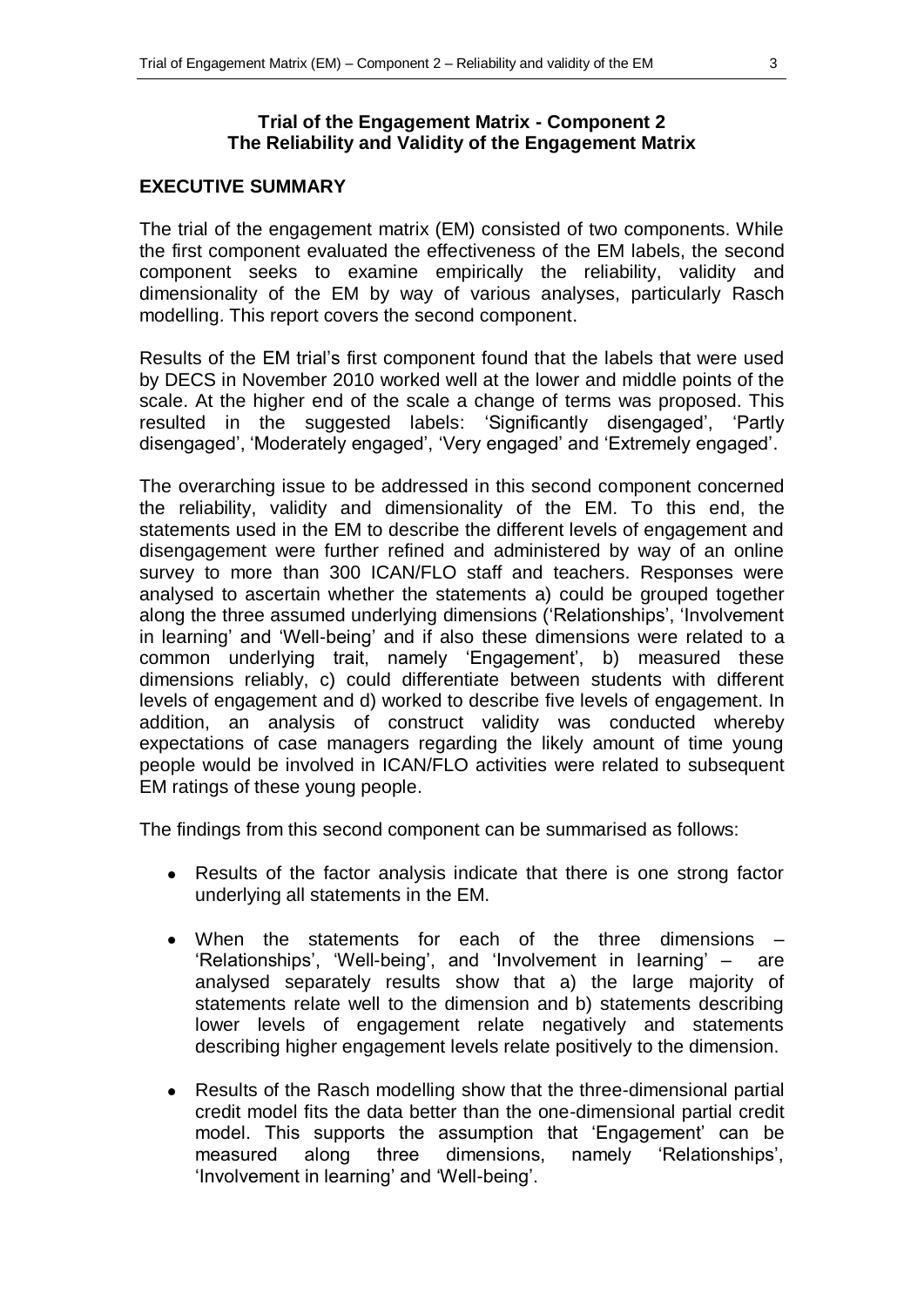- These three dimensions are so highly correlated that an overall  $\bullet$ "Engagement" scale can be said to be underlying the data. This result supports also the validity of the Engagement matrix as it indicates that the theoretically assumed constructs underlying engagement are indeed related empirically.
- The reliability with which the three dimensions and the overall  $\bullet$ Engagement scale are measured is very high.
- In general, the EM statements describe the spectrum of engagement  $\bullet$ quite well. Some findings suggest that the statements describing the two lowest levels of engagement may not always be in the correct order. However, this finding might also be due to a reluctance of ICAN/FLO staff to choose statements that describe young people in the lowest category of engagement. Some statements describing the second highest level of engagement are not significantly related to the underlying scale which suggests that some of these statements might be reconsidered.
- As regards construct validity, a significant, albeit small, positive relationship was found between the expectations of case managers regarding the likely amount of time young people would be involved in ICAN/FLO activities and subsequent EM ratings of these young people.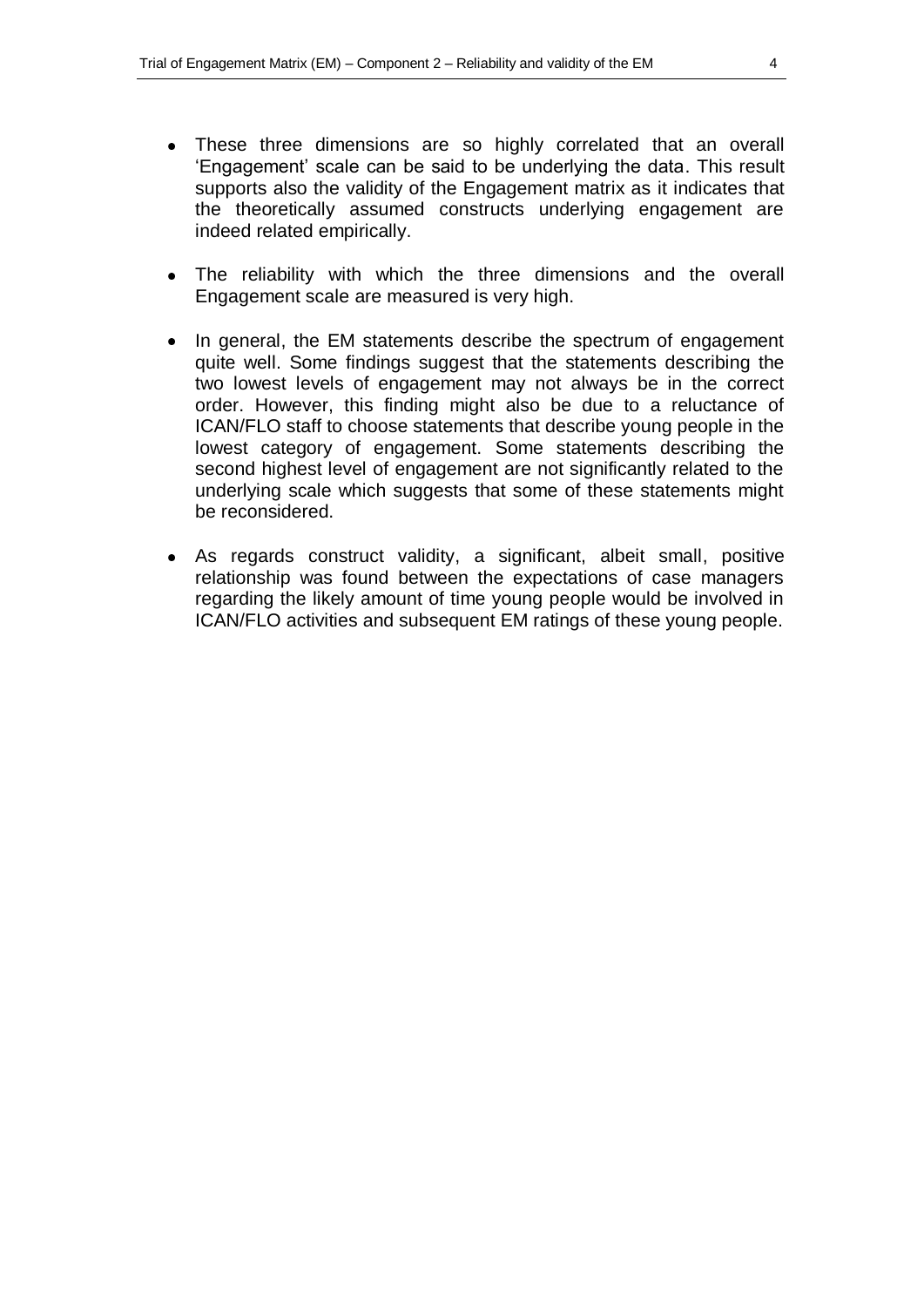#### **BACKGROUND AND INTRODUCTION**

The Engagement Matrix (EM) was designed by the Department of Education and Children"s Services in South Australia to measure engagement levels of young people enrolled in the Innovative Community Action Networks (ICAN)/ Flexible Learning Options (FLO) program once a term. ICAN schools work with young people (year 6–age 19), families, community groups, businesses and different levels of government to encourage young people to finish their secondary education. Flexible Learning Options (FLO) was first introduced in 2006 as an enrolment option in ICAN schools which is funded by DECS. FLO is an approach that is more flexible than the traditional full-time enrolment in school to support young people most at risk to successfully complete their secondary education (DECS, 2010).

In its current form, the EM is a high-level inference instrument that requires raters to provide one overall rating of a student's engagement in (a) 'Relationships' (b) 'Involvement in learning' and (c) 'Well-being', along five levels of engagement. Each of the five levels contains explanatory sentences describing possible behaviours and affective characteristics of the young person that are assumed to be associated with that level of engagement.

The potential expanded application of the EM as a rating, or monitoring tool to a wider range of young people and raters in ICAN/FLO necessitates an examination of the EM"s theoretical assumptions. To this end, ACER designed an online survey to examine the assumed dimensions, levels of engagement and explanatory sentences.

Please note that throughout the report what DECS defines as "domain" will be referred to as 'dimension'.

In summary, the objectives of Component 2 of the Engagement Matrix Trial are to examine the following characteristics of the EM and its descriptive statements:

- 1. Dimensionality: Can the statements be grouped together along the three assumed underlying dimensions ('Relationships', 'Involvement in learning' and 'Well-being'? Also, are these dimensions related to a common underlying trait, namely "Engagement"?
- 2. Reliability: Can these dimensions and the underlying trait be measured reliably?
- 3. Differentiation: Does the EM and its constituent aspects differentiate between students with different levels of engagement?
- 4. Coverage: Do the EM statements describe five levels of engagement?
- 5. Validity: What is the construct validity of the EM?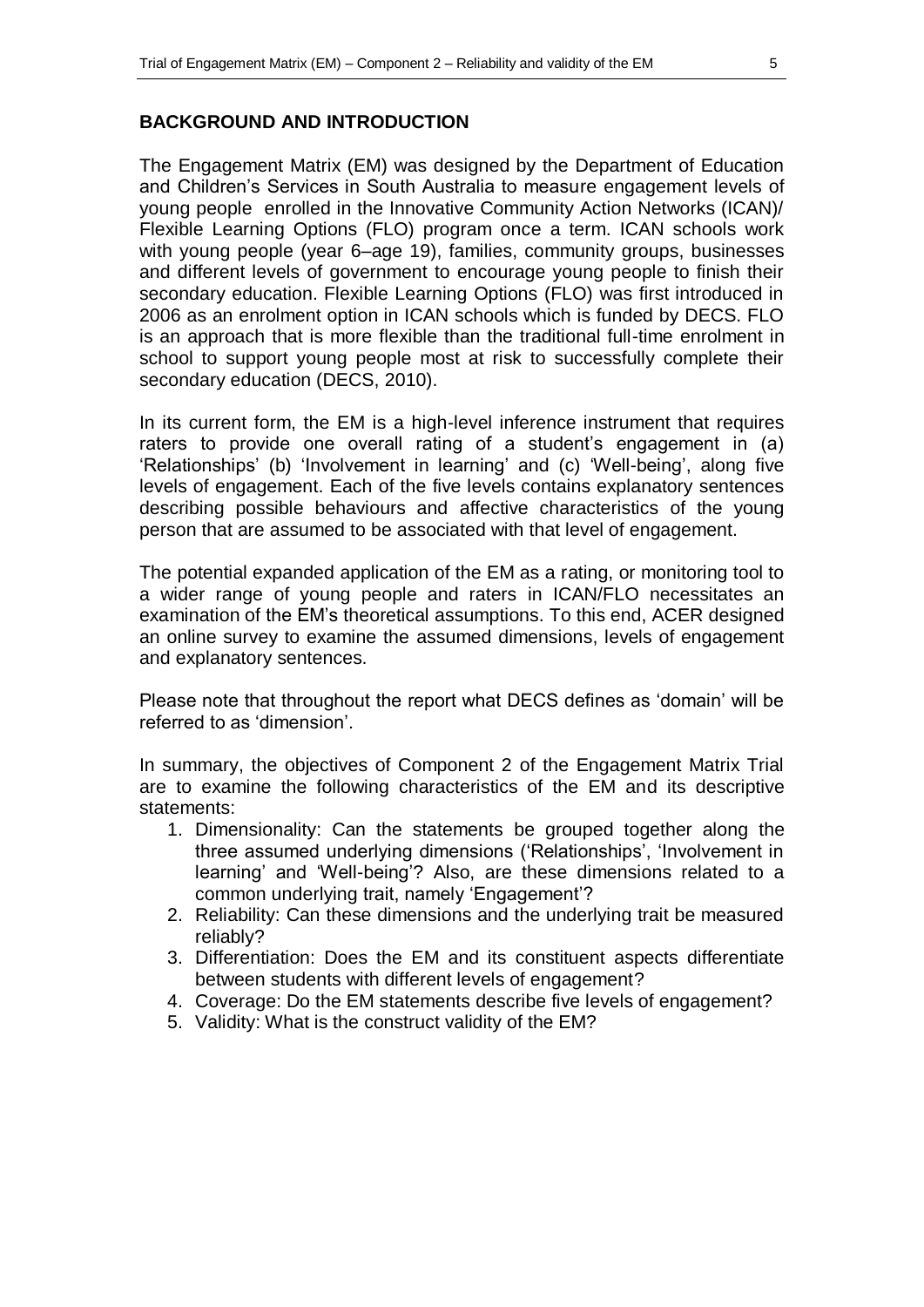#### **THE ONLINE SURVEY**

#### **EM Statements**

Rasch modelling (Rasch, 1966) is an appropriate method to address the dimensionality, reliability, differentiation and coverage of the EM by way of examining the explanatory sentences. The Rasch model considers the response process as one of ordered classification. This is in line with the EM providing a classification system which implies that each successive category assumes that the previous category has been fulfilled, and that these categories or labels remain constant across the EM statements. The EM presents a bipolar scale from "disengagement" to "engagement" (see report for component one). The statements assume that the specific behaviour or characteristic described has been fulfilled moving from "Partly disengaged" to "Significantly disengaged". Likewise, the statements assume that a specific behaviour or characteristic has been fulfilled moving from "Moderately engaged" to "Extremely engaged". Therefore, ACER designed an online survey to examine how current and potential raters use the EM to rate actual young people.

To undertake Rasch modelling using online survey data, the explanatory sentences in the EM were transformed into a list of separate statements that survey participants could use to rate a young person. In its current state, EM explanatory sentences are grouped together for each level of engagement by dimension and raters give young people one, holistic rating for each dimension. The explanatory sentences for each level of engagement were organised across levels of engagement according to conceptually similar topics, or "aspects". An aspect refers to any conceptualised behaviour or characteristic assumed to be related to a dimension. For example, the aspect "Goal-setting" is assumed to relate to the dimension "Well-being".

ACER reduced explanatory sentences to one statement per level of engagement for an aspect. For example, the aspect "Emotional condition" in "Well-being" contains five statements, one per each level of engagement. The original EM explanatory sentences either presented descriptions of different behaviours or connoted different degrees of the same behaviour or characteristic. For example, some aspects presented statements with different described behaviours per level of engagement, assuming that the previous level has been fulfilled and a new behaviour added: "Completes work in most fields, but may need extra time' to 'Actively engages with learning, often going beyond the set task to explore further". Other aspects presented statements with varying degrees of one described behaviour or characteristic: "Has loose connections with one or two community groups" to "Has some links with several community groups'. If a statement was missing for a level of engagement, a statement was produced using similar language and structure as those statements belonging to the same aspect.

In this way and with several iterations a list of revised statements to be used in the online survey was produced with a total of 90 statements with five statements covering one aspect resulting in a total of 18 aspects being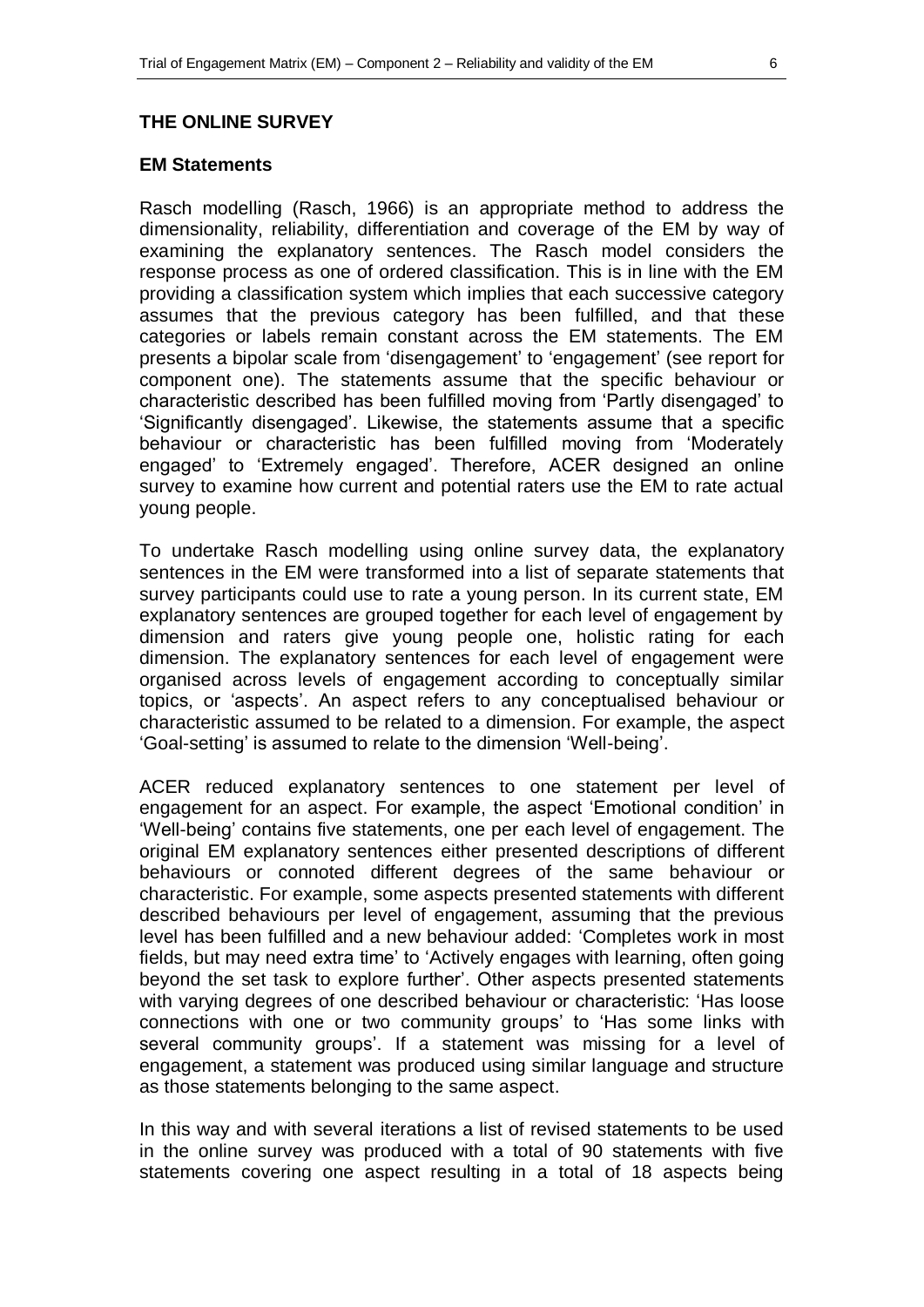covered. Twenty statements covered four aspects for the "Relationships" dimension, 35 statements covered seven aspects for "Involvement in learning", and 35 statements dealt with seven aspects for "Well-being". The original and revised statements are provided in Appendix 1.

#### **Survey Design**

In order to obtain information regarding the reliability and validity of the EM, the objectives of the online survey were to obtain information from a purposeful sample regarding the assumed dimensions, levels of engagement and statements in the EM. The full text of the online survey is provided in Appendix 2.

To examine the EM using Rasch modelling, the online survey asked respondents to rate a young person well-known to them, using the 90 statements. This young person was to be known from term four 2010 or currently-known from term one 2011 so that ratings were from recent knowledge of the young person. Young people were to be between year six and age 19. The online survey asked participants to report the gender and school year level of the young person to prompt the respondent to think of an actual young person and aid recall.

In order to ensure that data were collected regarding the statements across all levels of engagement, DECS and ACER selected a purposeful sample of potential participants who would have contact with young people across the spectrum of engagement. All Case Managers and ICAN School Staff employed in the ICAN/FLO programs were invited to participate in the online survey to cover the lower–middle levels of engagement. To cover the middle– upper levels of engagement, DECS and ACER invited teachers who teach students from years six to 12, to participate in the online survey. These teachers were instructed to select students who are not disengaged from school.

The online survey presented respondents with the 90 statements, split over five screens. The respondents were asked to rate, using a 5 point Likert scale, the degree to which they agreed that the statement applied to the young person that they had selected. The response scale ranged from "Strongly disagree', 'Disagree', 'Neither agree nor disagree', 'Agree' to 'Strongly agree'. Statements were presented according to dimension and aspect by level of engagement, always proceeding from "Significantly disengaged" to "Extremely engaged". Statements for the "Relationships" dimension were presented first and followed by statements for 'Involvement in learning' and 'Well-being'. At the end of the survey, respondents were given the opportunity to provide feedback regarding the EM or the survey by way of an open-ended question.

## **Participants and Administration**

To cover the lower–middle spectrum of engagement, DECS invited 101 Case Mangers in the ICAN/FLO programs to participate as well as 83 ICAN School Staff to participate in the online survey. Case managers and ICAN Staff were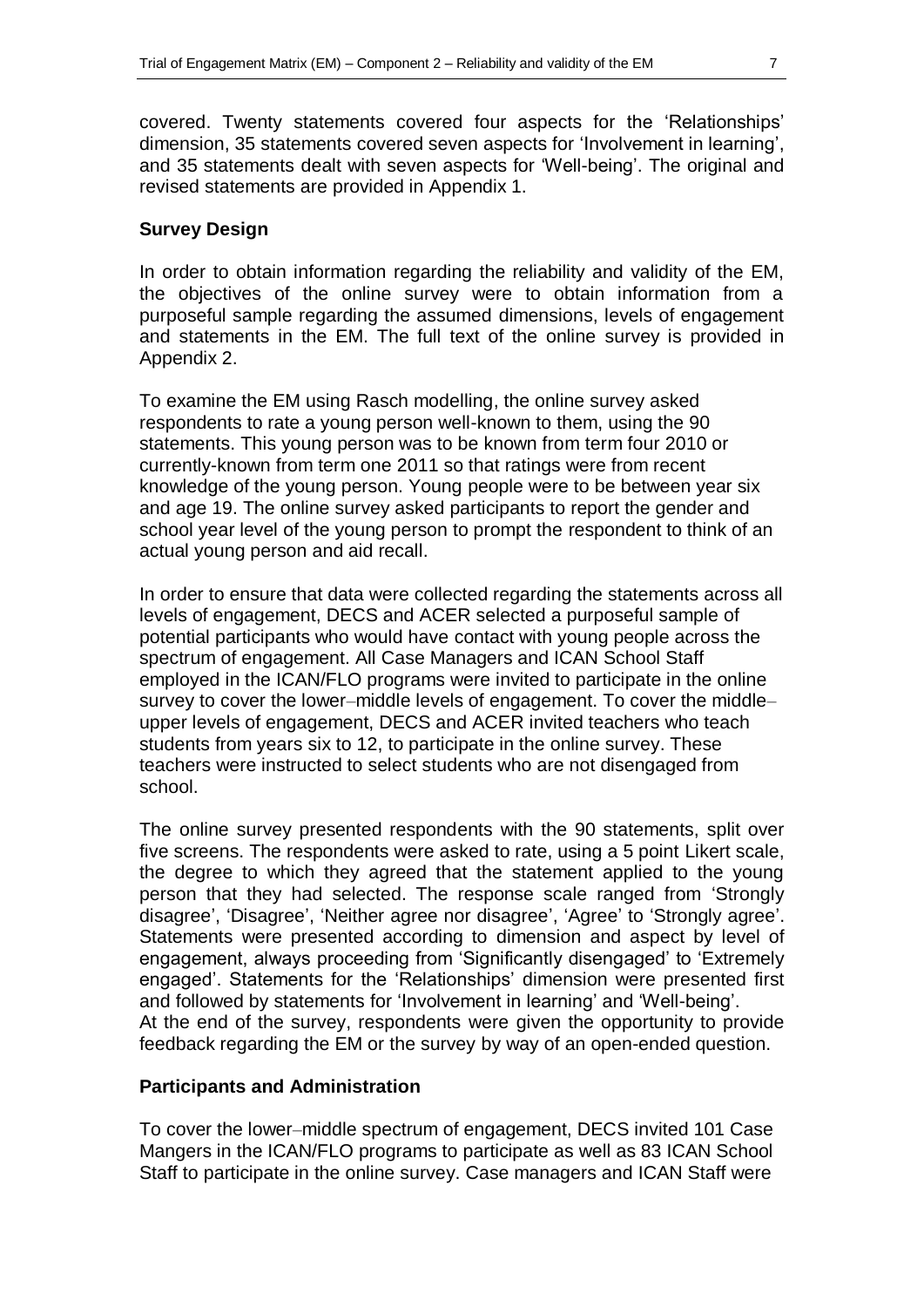invited to rate two different young people, to augment the amount of data collected for statements at lower–middle levels of engagement. DECS invited 383 teachers from 12 different primary and secondary schools to participate in the online survey. ACER also augmented the teacher sample using its own networks. In total there were 683 potential survey responses. ACER monitored data collection.

ACER electronically sent the identified participants the online survey address and included unique identification numbers to monitor survey completion. Invited respondents were able to access the online survey from 25 February 2011 to 9 March 2011. ACER sent electronic reminders to all participants who had not completed the survey to encourage participation. DECS also followed up non-responses using their own professional networks to encourage participation. Participants were able to login and complete the survey at their convenience. The date of access was extended to 21 March 2011 to collect a sufficient number of responses for analyses.

Data were cleaned and checked for consistency. Respondents who did not identify their employed position were supplemented in the dataset using the unique identification numbers. Across the 90 statements, the number of responses per statement ranged from 305 to 312 responses. Each statement received ratings using the whole scale of agreement, from "Strongly disagree" to "Strongly agree". However, for several analyses responses to the 90 statements were combined into responses to 18 aspects by selecting that statement which had received the highest engagement rating by a respondent for each aspect (see further explanations in section on "Preparation for data analysis" below). Twenty-four respondents were deleted from the sample as they did not contain any useable data.

Of the 683 potential survey responses, there were 311 submitted surveys (and an additional eight surveys that were started but never submitted but which contained useable data) which is a response rate of 46.7 per cent.

Considering all 319 responses, there were 168 responses combined from Case Managers and ICAN staff, which is 52.7 per cent of the total responses. There were 151 responses received from teachers, which is 47.3 per cent of the sample.

Of the respondents that reported the gender of the young person that they rated (N=313), 44.4 per cent of the young people rated was reported to be female (N=139) and 55.6 percent of the young people rated was reported to be male. Case Managers, ICAN Staff and Teachers did not largely differ in the ratio of females and males selected to rate.

Of the respondents that reported the year level of the young person whom they rated  $(N= 313)$ , 4.5 per cent of the young people rated was reported to be in year six, 5.8 percent in year seven, 8.9 per cent in year eight, 12.8 per cent in year nine, 18.8 per cent in year 10, 27.2 per cent in year 11 and 22.0 per cent in year 12. The data regarding the EM statements is primarily drawn from evaluations of young people in upper secondary school. The ICAN/FLO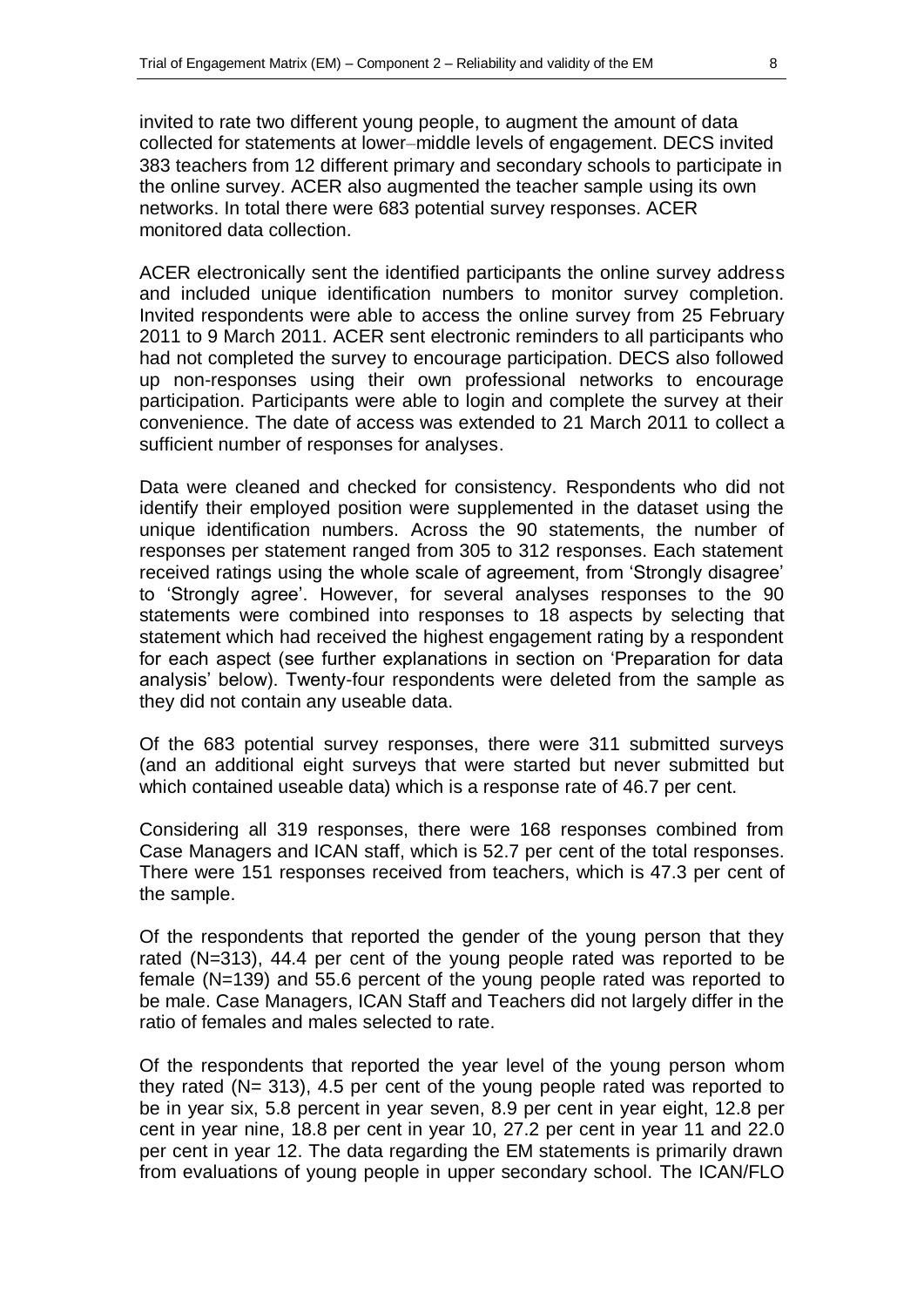programs primarily target young people in secondary school. This distribution of year levels for young people rated may also be an artefact of the sample, as the Case Managers, ICAN Staff and Teachers involved primarily work in secondary schools.

Responses to the open-ended question requesting feed-back at the end of the survey are summarised in Appendix 5.

#### **Preparation for Data Analyses**

Initially, analyses were intended to be undertaken with the 90 statements to which responses were sought in the online survey. These 90 statements consisted of five statements for each of the 18 aspects. Four of these 18 aspects concerned the "Relationships" dimension while seven aspects related to the "Well-being" and "Involvement in learning" dimensions respectively.

However, the lower than anticipated response rate resulted in a sample size which was lower than required for some of the analyses. In order to still undertake the full range of analyses, the 90 statements were brought back to 18 items which corresponded to the 18 aspects. This meant that for each aspect the statement that had received the highest rating by a respondent was selected as representing this respondent's rating of a young person on this aspect. Where a respondent had given the highest rating for several statements, the statement which reflected the higher level of engagement was selected. Below is an example of this recoding:

#### Respondent A

Original responses to statements relating to aspect "Peer connections" of dimension "Relationships":

| <b>Statement</b>                                                                            | <b>Strongly</b><br>disagree | <b>Disagree</b> | <b>Neither</b><br>agree<br>nor<br>disagree | <b>Agree</b> | <b>Strongly</b><br>agree |
|---------------------------------------------------------------------------------------------|-----------------------------|-----------------|--------------------------------------------|--------------|--------------------------|
| <b>Is withdrawn from</b><br>others.                                                         | $\checkmark$                |                 |                                            |              |                          |
| <b>Connects with a small</b><br>group of peers with<br>similar views.                       | $\checkmark$                |                 |                                            |              |                          |
| Has connections to a<br>small group of peers<br>with a range of life<br><b>views</b>        |                             |                 |                                            |              |                          |
| <b>Usually open and</b><br>engages with many<br>other people.                               |                             |                 |                                            | ✓            |                          |
| Is nearly always open<br>to others and relates<br>very well with a wide<br>range of people. |                             |                 |                                            |              |                          |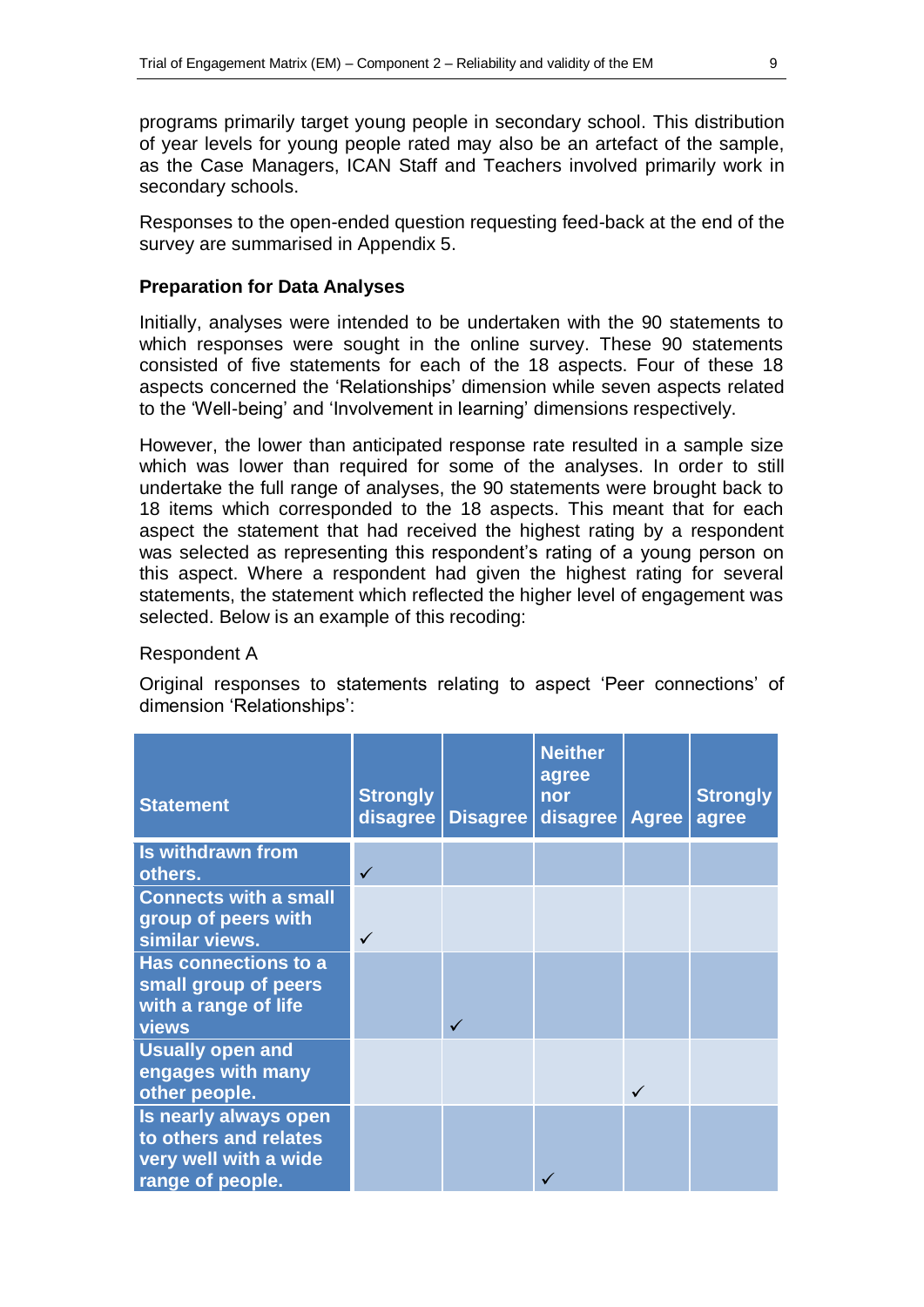The response that was selected for the recode was "Usually open and engages with many other people".

#### Respondent B

Original responses to statements relating to aspect "Peer connections" of dimension "Relationships":

| <b>Statement</b>                                                                            | <b>Strongly</b><br>disagree | Disagree | <b>Neither</b><br>agree<br>nor<br>disagree | <b>Agree</b> | <b>Strongly</b><br>agree |
|---------------------------------------------------------------------------------------------|-----------------------------|----------|--------------------------------------------|--------------|--------------------------|
| <b>Is withdrawn from</b><br>others.                                                         | $\checkmark$                |          |                                            |              |                          |
| <b>Connects with a small</b><br>group of peers with<br>similar views.                       |                             |          |                                            |              |                          |
| Has connections to a<br>small group of peers<br>with a range of life<br><b>views</b>        |                             |          |                                            |              |                          |
| <b>Usually open and</b><br>engages with many<br>other people.                               |                             |          |                                            | $\checkmark$ |                          |
| Is nearly always open<br>to others and relates<br>very well with a wide<br>range of people. |                             |          |                                            |              |                          |

Selected response for recode: "Is nearly always open to others and relates very well with a wide range of people".

As a result, two data sets were available for analyses: One with the original responses to 90 items and the recoded one with 18 items. Please note that in the subsequent analyses for **factor analyses**, 'statements' and 'items' will be used interchangeably. For the Rasch modelling, 'aspects' and 'items' will be used interchangeably.

## **RESULTS**

The analyses were conducted in two steps. The first step was to undertake factors analyses to obtain some preliminary evidence regarding the dimensionality and relationship between EM statements and the three dimensions. The second step involved Rasch modelling in order to confirm the dimensionality, levels and identify potential items for improvement.

Results of the factor analyses are reported first followed by results of the Rasch modelling.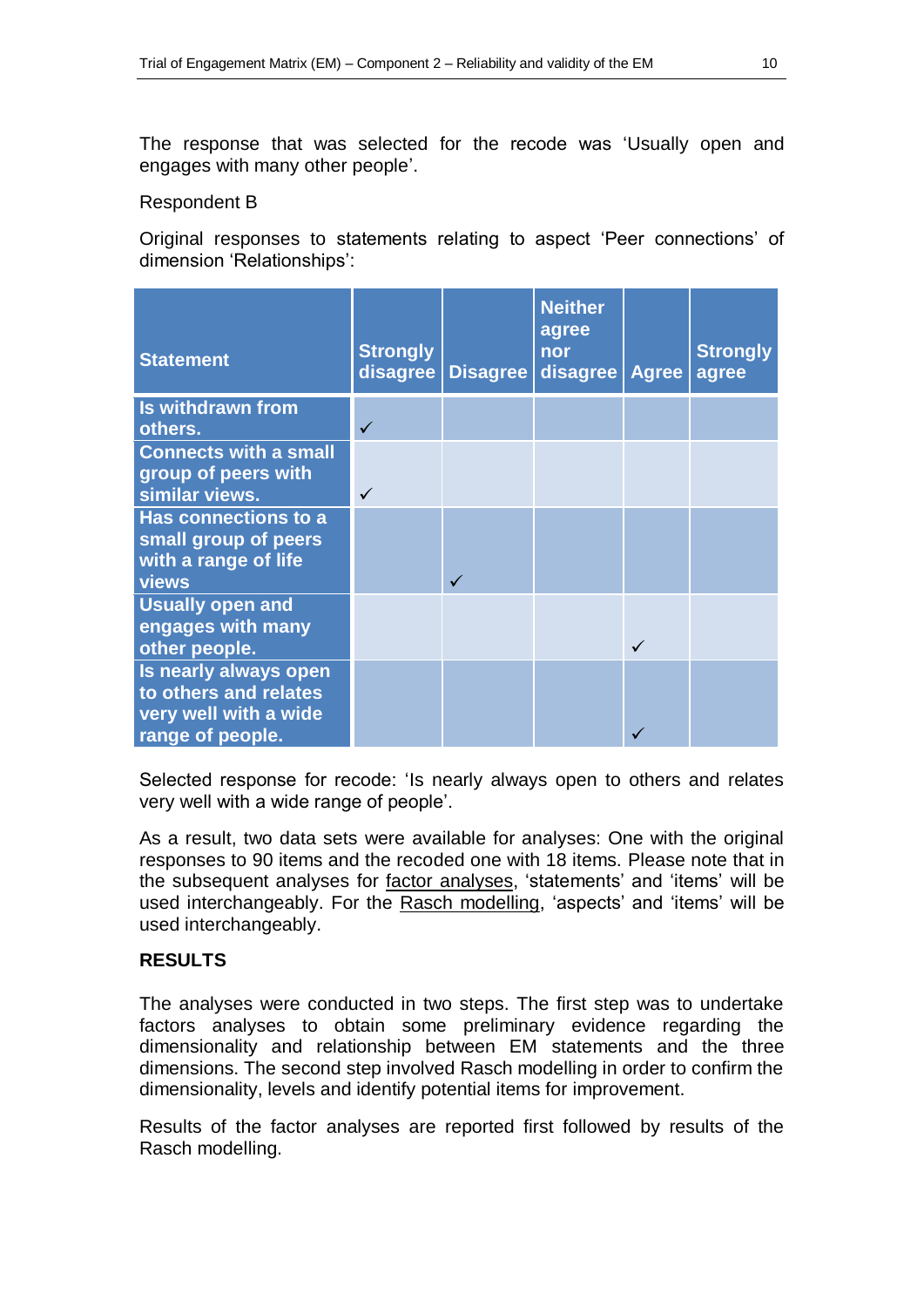## **Preliminary analysis: Factor analyses**

Factor analyses were undertaken to obtain some preliminary evidence regarding the dimensionality of the EM and the extent to which the statements used in the EM reflect the underlying dimensions. More specifically, the questions to be addressed by the factor analyses were as follows:

- 1. How many factors (i.e. dimensions) underlie the EM? Do all statements relating to a dimension reflect this dimension well?
- 2. Do the statements that describe lower levels of engagement relate negatively to the dimension and statements describing higher levels of engagement positively to the dimension?

It should be noted that in terms of the objectives of the study, these analyses explored objective 1, the dimensionality of the EM, and objective 4, coverage.

In order to address these questions, the following factor analyses were undertaken:

- 1. A factor analysis postulating three factors (i.e. the three dimensions) whereby it was hypothesised that the 90 statements relating to each dimension would be most strongly related to (i.e. "load on") that dimension. In addition, a factor analysis postulating three factors whereby it was hypothesised that the 18 aspects relating to each dimension would be most strongly related to that dimension.
- 2. Three factor analyses, one for each dimension, were undertaken whereby it was hypothesised that the five statements used to describe the different aspects within each dimension would be related to the dimension as follows:
	- a. The two statements describing the two lower levels of engagement (i.e. "significantly disengaged" and "partly disengaged") would be related negatively to the dimension.
	- b. The two statements describing the two upper levels of engagement (i.e. "very engaged" and "extremely engaged") would be related positively to the dimension.
	- c. The middle statement (i.e. the one describing "moderately engaged") would also be related positively to the dimension but less so than the statements describing the two upper levels of engagement.

It should be noted that the term 'factor analysis' is used throughout this report although a "principal component extraction" method was used. It is for this reason that the output presented Appendix 3 refers to "components" while the text in the report refers to "factors". While it is acknowledged that there are differences between a principal component and factor analysis, this report follows the convention which subsumes the technique of principal component analysis under the term "factor analysis" (e.g. Coakes and Steed, 1996; Pallant, 2005; Sarantakos, 1998).

Results of the factor analyses are discussed in the following section.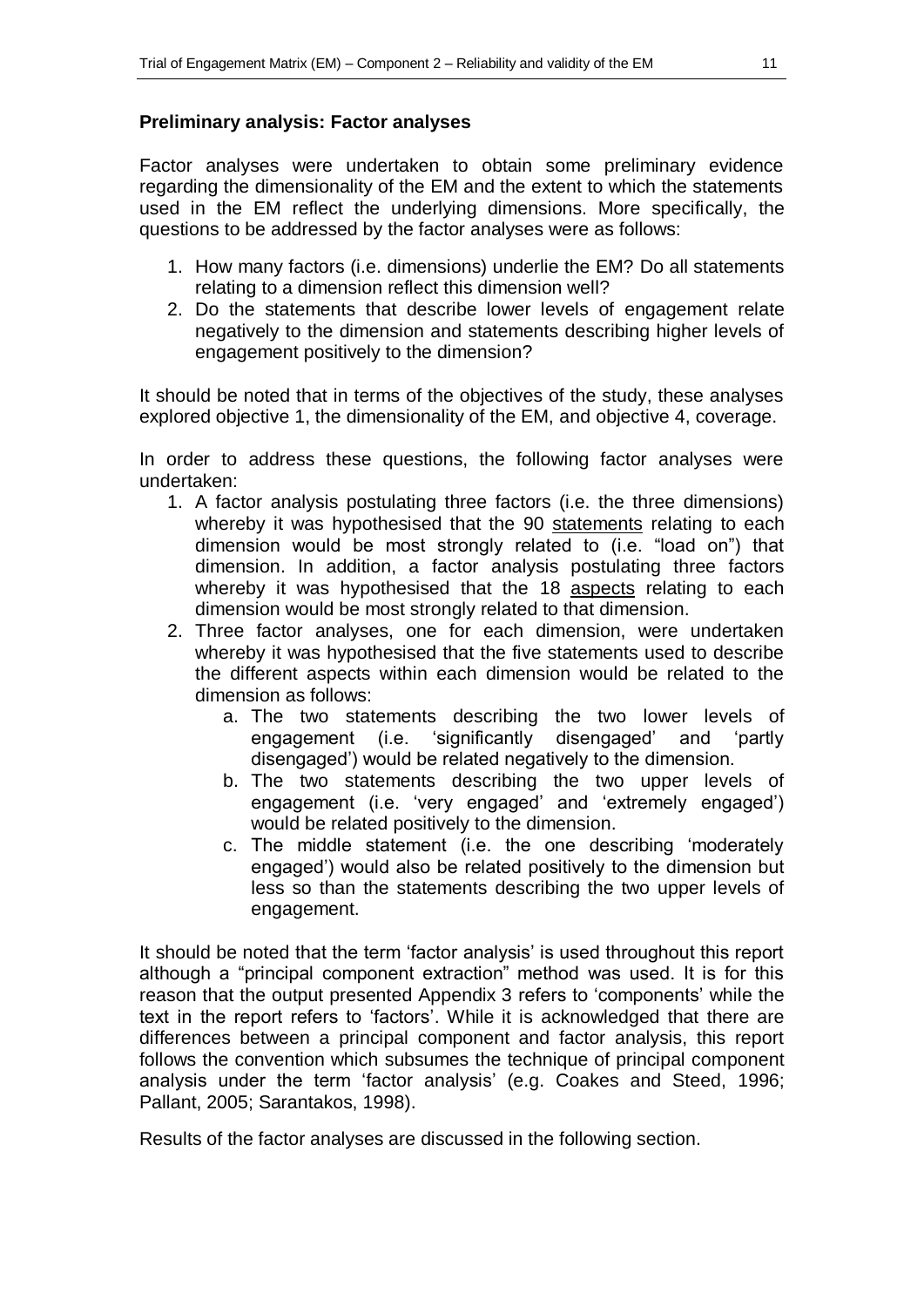In line with the design of the EM, three factors were assumed to underlie the statements in the EM describing different behaviours of young people, namely 'Relationships', 'Involvement in learning' and 'Well-being'. Therefore, in an initial analysis, all 90 statements were included in a factor analysis which assumed three factors and allowed these factors to be correlated ("oblimin" rotation). Results are shown in Appendix 3 Part 1.

The first point to note is that the first factor extracts nearly half of the variance (49.58%). In other words, this one factor accounts for nearly half the differences in engagement of the young people who were rated by ICAN/FLO staff and teachers. The second and third factor, in comparison, account for much less variance with about six (5.7%) and three per cent (2.9%) respectively. It should also be noted that the fourth factor only accounts for a little less of the variance (2.4%) than the third factor. This means that it would be quite arbitrary to cut off at three factors.

The scree plot tells a similar story in that it reveals a very strong first factor and then, maybe, a second factor. The usual cut-off point for the number of factors to be extracted is usually the point where the scree line becomes fairly horizontal. While there is some evidence for a second factor, there is no theoretical support for a two-factor solution (i.e. two dimensions) based on the design of the EM.

The examination of the structure matrix also provides little, if any support, for a three factor solution. If there were three underlying factors, one would expect that individual items would show relatively stronger loadings for one factor than on the other two factors. Also, given the design of the EM, one would expect the first 20 items, which relate to the dimension of "Relationships" to load on one factor (not necessarily the first factor but one of the three factors), the next 35 items to load on another factor and the next 35 items to load on the third factor. However, no such structure emerges.

As the ratio of number of cases per item was lower than desirable (i.e. 5:1) this analysis was repeated using the 18 items in which responses for the five statements per aspects were combined. Results are shown in Appendix 3 Part 2).

These results provide further evidence for a strong first factor. Indeed, in this analysis more than 60 per cent of the variance is accounted for by this first factor (61.7%). The second and third factor each account for a similar amount as in the previous analysis (i.e. 5% and 4% respectively). However, in this analysis the corresponding eigenvalues for these factors of 0.9 and 0.7 indicate that these factors explain less variance than an individual item would explain. Thus, these two factors do not comply with the aim of a factor analysis which is a data reduction technique intended to combine what individual items share into a factor.

The structure matrix for this analysis shows no characteristic of the expected pattern. The expected pattern would involve the first four items designed to describe behaviours regarding "Relationships" relating to one factor, the next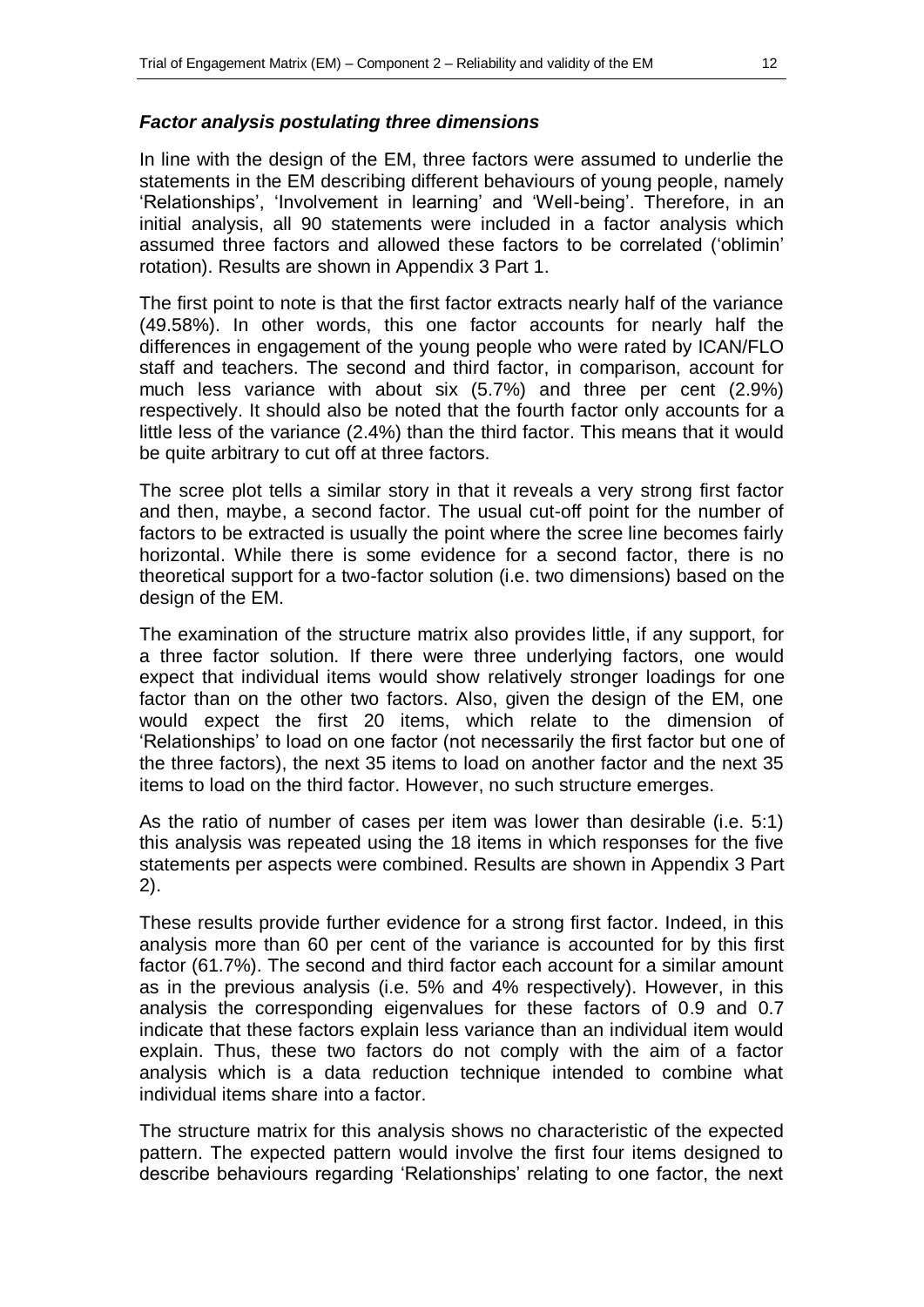seven items designed to describe behaviours regarding "Well-being" relating to another factor and the final seven items designed to describe behaviours regarding 'Involvement in learning'. However, the results show reasonably high loadings for nearly all items on two factors and the items that load on the third factors being related to two different dimensions, namely "Relationships" and "Involvement in learning".

In summary, these results indicate that there is one strong factor underlying all statements in the EM.

## *One factor analysis for each dimension*

The EM was designed in such a way that each dimension was broken down into different aspects for which a range of behaviours reflecting different levels of engagement on these aspects could be specified by way of statements. For the "Relationships" dimension, four aspects were defined, namely "Integration into community', 'Peer connections', 'Cooperation' and 'Empathy'. For the 'Involvement in learning' dimension, seven aspects were defined, namely 'Attention/Memory', 'Involvement in learning', 'Literacy/Numeracy levels', "Resilience", "Class participation", "Satisfaction in work" and "Dealing with feedback'. For the 'Well-being' dimension, seven aspects were defined, namely 'Emotional condition', 'Physical condition', 'Confidence', 'Locus of control", "Goal setting, "Dealing with change" and "Organisation. For each aspect, in turn, five statements were specified that described the five levels of engagement from least engaged (i.e. "Significantly disengaged" to most engaged (i.e. "Extremely engaged"). These statements are given in Appendix 1 Tables A2 for "Relationships", B2 for "Involvement in learning" and C2 for "Well-being".

Three factor analyses, one for each dimension, were undertaken to examine the following hypotheses. First, it was hypothesised that all statements within one dimension (i.e. 20 for 'Relationships', 35 for 'Involvement in learning' and 35 for "Well-being") would relate reasonably strongly to the dimension. Given the sample size of 319, a significant factor loading would be required to exceed 0.32 (Hair et al., 1995). In addition, it was hypothesised that the five statements used to describe the different aspects within each dimension would be related to the dimension as follows:

- 1. The two statements describing the two lower levels of engagement (i.e. "significantly disengaged" and "partly disengaged") would be related negatively to the dimension.
- 2. The two statements describing the two upper levels of engagement (i.e. "very engaged" and "extremely engaged") would be related positively to the dimension.
- 3. The middle statement (i.e. the one describing "moderately engaged") would also be related positively to the dimension but less so than the statements describing the two upper levels of engagement.

Results of the each of the three factor analyses are given in Appendix 3 Part 3 for 'Relationships', Appendix 3 Part 4 for 'Involvement in learning' and Appendix 3 Part 5 for "Well-being".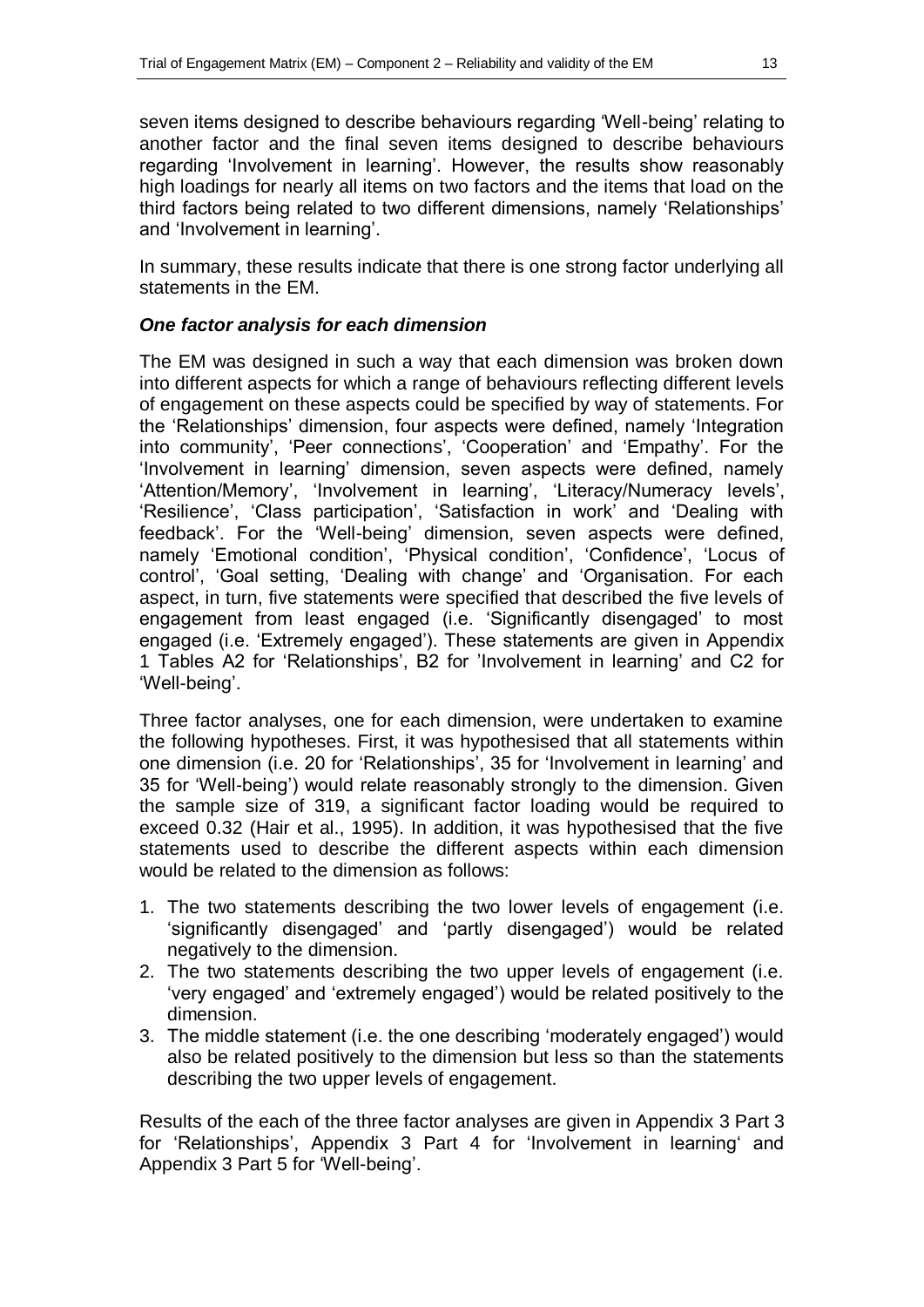Results of the one factor analysis for the "Relationships" dimension show that 18 of the 20 statements load satisfactorily or highly on the factor. The two exceptions where loadings are below 0.32 are the statement "Has loose connections with one or two community groups." under the aspect "Integration into community' and 'Connects with a small group of peers with similar views.' As regards the direction of the relationship between the statements and the dimension the results are as hypothesised. Within each aspect, the first two statements which describe the lowest two levels of engagement are related negatively to the factor as can be seen by the negative signs of the factor loading. In contrast, the last two statements within each aspect are related positively to the underlying factor as is shown by the positive sign of the factor loading.

For the middle category, three statements are positively linked to the dimension while one is negatively linked. The one that is negatively linked is "Generally cooperates with others, but is occasionally disruptive". It is probably the word "disruptive" that makes this middle statement more negative in terms of engagement.

Results of the one factor analysis for the "Involvement in learning" dimension show that 31 of the 35 statements load satisfactorily or highly on the factor. The statements for which the loadings are below 0.32 are "Completes work in most fields, but may need extra time.<sup>7</sup>, 'Can manage challenges with support.<sup>7</sup>, "Responds to some questions in her or his field of interest" and "Shows some capacity for accepting feedback." It should be noted that all four statements are "middle" statements. Therefore, one explanation could be that these statements are very "neutral" therefore not relating systematically to the underlying dimension.

The remaining three middle statements, however, are strongly and positively related to the dimension. This provides some evidence to support their labelling as "moderately engaged" that is already along the more positive side of the disengagement-engagement continuum.

Results of the one factor analysis for the "Well-being" dimension show that 30 of the 35 statements load satisfactorily or highly on the factor. Again all five statements for which the loadings are below 0.32 are middle category statements. This seems to support further the possibility that these statements are actually "neutral" as responses to these statements are not systematically linked to the underlying dimension.

In summary, the majority of statements relate to the dimension for which they were designed very well. Only eleven of the 90 statements show loadings that are lower than is desirable. Nine of them are statements describing the middle category. This seems to suggest that these statements are not systematically related to the underlying dimension. However, this is not in contradiction to the logic underlying the structure of the statements as the middle category can be chosen by raters who have rated a young person more positively or more negatively on other statements.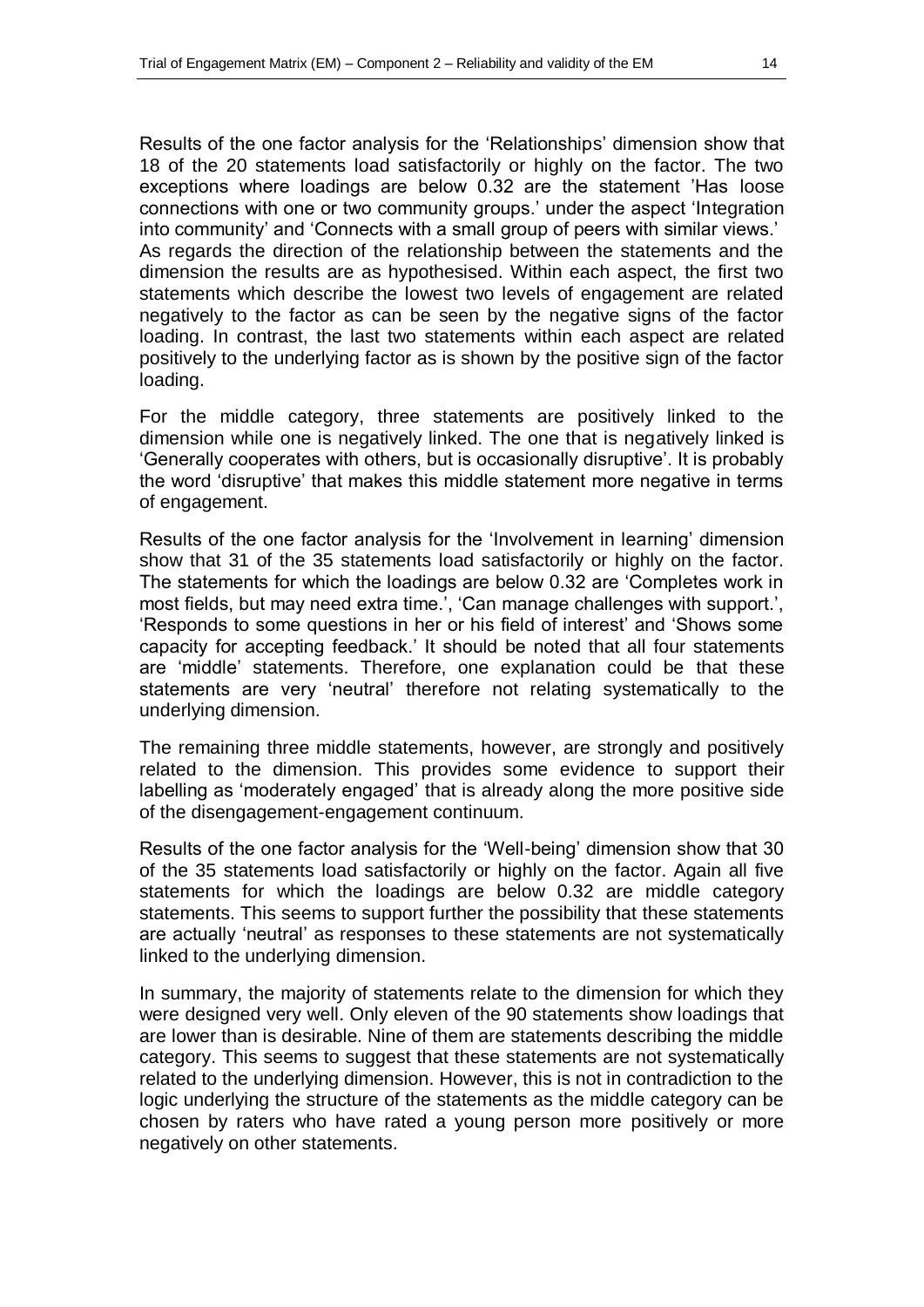## **Main analyses: Rasch modelling**

The preliminary factor analyses were followed by the Rasch modelling in order to answer the following questions:

At the level of the EM matrix as a whole:

- 1. Are three dimensions underlying the EM matrix? How well is each item (i.e. aspect) related to the trait of interest, namely "Engagement"?
- 2. How reliable is the EM matrix overall? If three dimensions can be identified, how reliably can they be measured?

At the level of the item (i.e. aspect)

- 3. How well does each item (i.e. aspect) discriminate between young people who have higher and lower levels of engagement?
- 4. Do the statements within each item (i.e. aspect) describe a range of behaviours from lower levels of engagement to higher levels of engagement?

It should be noted that due to the computational demands of the Rasch modelling, all analyses for which results are reported in this section were undertaken with the 18 items (i.e. 18 aspects; see Section "Preparation for data analyses' above for further details). The Rasch analyses were undertaken using Conquest (Wu, Adams, Wilson & Haldane, 2007).

As the first step, analyses were undertaken aimed at identifying the model which reflected the data best. The data involved responses to polytomously scored items in that agreement with statements describing higher levels of engagement were scored higher than agreement with statements describing lower levels of engagement. During the recoding of the data (see Section "Preparation for data analyses" above), responses were combined so that for each aspect that of the five statements was selected that had the highest level of agreement by the respondent. In this way, in line with the assumptions of the EM, statements describing higher levels of engagement should receive a higher score than statements describing lower levels of engagement. Therefore, within each aspect, if the statement which described the lowest level of engagement was picked by a rater, this was scored as a "1", the statement describing the second lowest level of engagement was scored as a "2" and so on until the statement describing the highest level of engagement which was scored as a '5'. This scoring method reflected the five categories on the EM for which the statements had been originally designed.

To accommodate polytomously scored items, the rating scale model (Andrich, 1978; Wright and Masters, 1982) and the partial credit model (Masters, 1982; Wright and Masters, 1982) were developed as extensions to Rasch"s simple logistic model (1966). While the partial credit model is often applied to cognitive skills data, the rating scale model is frequently applied to Likert-type data. However, nothing in the algorithms underlying the two models precludes them from being applied to the other type of data. Therefore, comparative analyses tend to be run to identify the model that fit the data best (see, for example, Wu, Adams, Wilson & Haldane, 2007).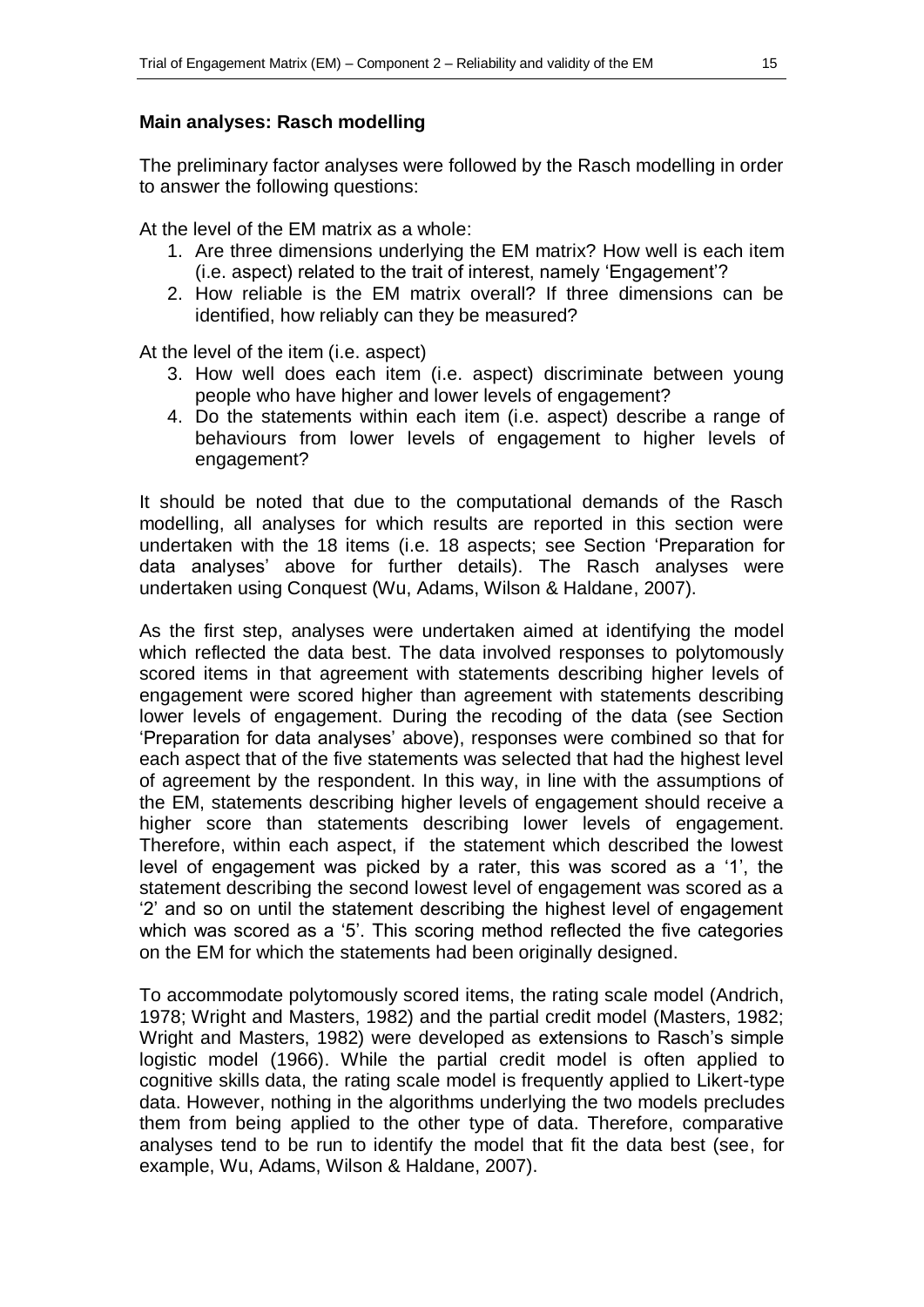In addition to address the type of model that reflected the data best, the dimensionality was examined. This was done in order to identify whether a model assuming three dimensions - 'Relationships', 'Involvement in learning' and "Well-being" - or one dimension – "Overall Engagement - would best reflect the data. This resulted in four models being defined and run.

|                |                                           |          |                                |                           | <b>Difference</b>       |                                               |
|----------------|-------------------------------------------|----------|--------------------------------|---------------------------|-------------------------|-----------------------------------------------|
|                | Model                                     | Deviance | Estimated<br><b>Parameters</b> | Deviance                  | Estimated<br>Parameters | <b>Critical Chi-</b><br>square value<br>(.01) |
|                | Three dimensional<br>rating scale model   | 12982.95 | 27                             | (to M3) 30.61             | (to M3) 5               | 15.09                                         |
| $\overline{2}$ | Three dimensional<br>partial credit model | 12485.40 | 78                             | (to M4) 50.80             | (to $M4$ ) 5            | 15.09                                         |
| 3              | One dimensional<br>rating scale model     | 13013.56 | 22                             |                           |                         |                                               |
| $\overline{4}$ | One dimensional<br>partial credit model   | 12536.20 | 73                             | (to M1) 446.75 (to M1) 46 |                         | 21.20                                         |

## **Table 1 Comparison of alternative models – Model type and dimensionality**

A formal statistical test of the relative fit of alternative models can be undertaken by comparing the deviance whereby a lower deviance indicates a better fit of the model to the data. It can be seen in Table 1 that Model 2 has the lowest deviance (12485.40). However, in order for this model to be judged as having the best fit, it has to be taken into account that it is less parsimonious and that it has to estimate five more parameters than the next best fitting model, Model 4. Therefore, a chi-square test has to be conducted which examines whether the decrease in deviance (i.e. 50.80) is significant given the change in degrees of freedom (i.e. 5). As the critical Chi-square value is lower (i.e. 15.09) than the comparison value of the decrease in deviance, this change in deviance can be considered significant (Kenkel, 1996). Thus, model 2 can be concluded to provide the best fit to the data. This means that the partial credit model provides a better fit to the data than the rating scale which is frequently used for Likert-type scales. In addition, the partial credit model which assumes three dimensions provides a better fit to the data than the partial credit model which assumes one dimension only.

Once the best fitting model was identified, this model"s results were used to address the question raised above. The output for this model is presented in Appendix 4.

The first piece of interesting information in the output relates to the reliability with which each of the dimensions as well as the overall scale – 'Engagement' – could be measured and the correlations between dimensions. These are presented in Table 2.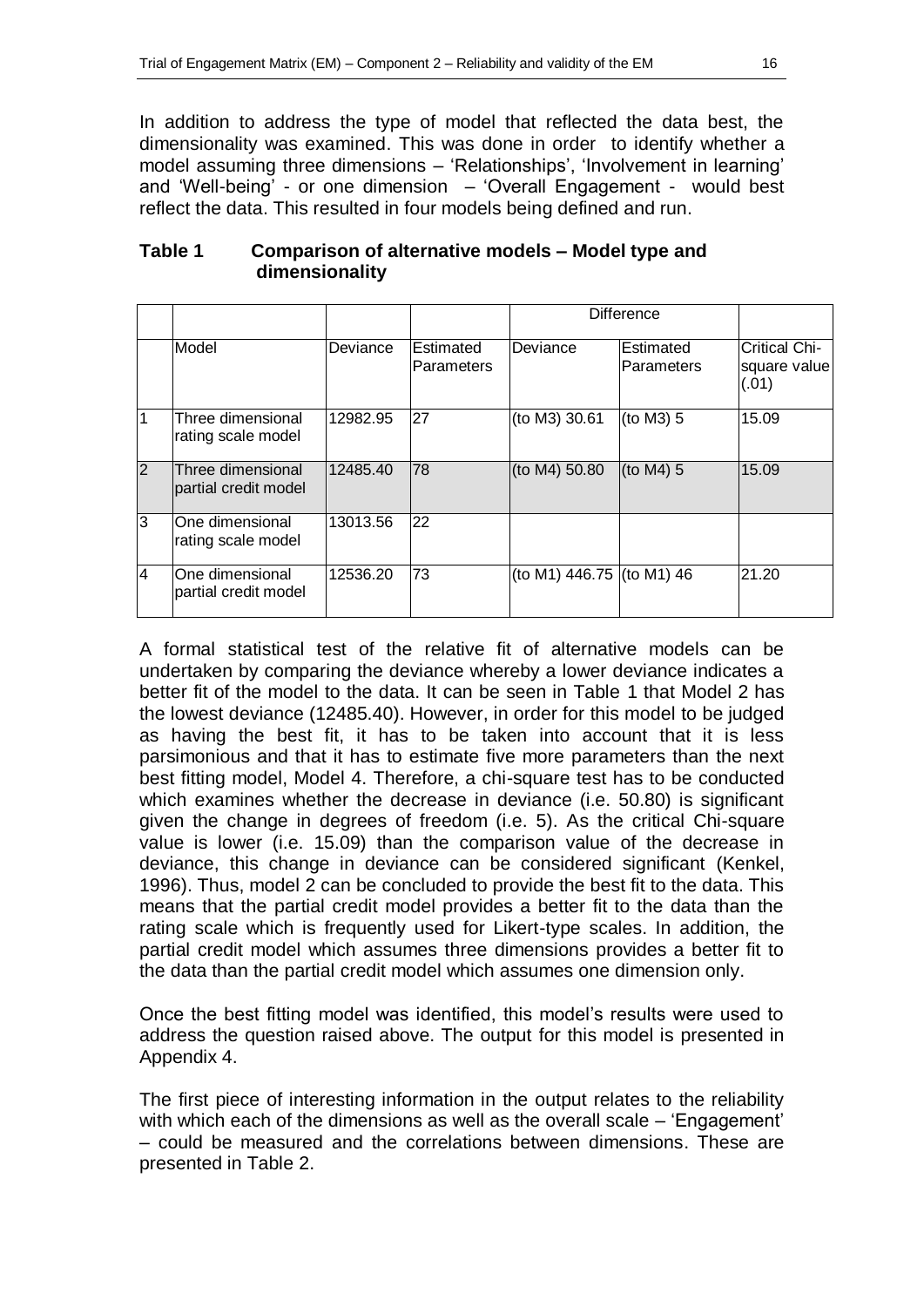#### **Table 2 Reliabilities and Correlations**

```
RELIABILITY COEFFICIENTS
 ------------------------
Coefficient Alpha: 0.94
Dimension_1: Relationships: EAP/PV RELIABILITY: 0.90 
------------------------
Dimension_2: Learning: EAP/PV RELIABILITY: 0.92 
------------------------
Dimension 3: Well-being:EAP/PV RELIABILITY: 0.91
Correlation Estimates:
                        Rel'nships Learning Well-being
Dimension 1: Rel'nships 1.00
Dimension<sup>2</sup>: Learning 0.97 1.00
Dimension 3: Well-being 0.97 0.98 1.00
```
As can be seen in Table 2, the reliability of the overall underlying trait, engagement , is very high with a Cronbach"s alpha of 0.94. The reliabilities of each of the three dimensions are also high with 0.90 for the 'Relationships' dimension, 0.92 for the "Involvement in learning" dimension and 0.91 for the "Well-being" dimension. The correlations between the three dimensions are also very high which indicates that young people who are rated as having high levels of engagement in the "Relationships" dimension also have a high level of engagement in 'Involvement in learning' and 'Well-being'. This is also evidence that a strong underlying common trait – "Engagement" – is being measured.

In Rasch modelling, the Infit mean square can be regarded as representation of how well an item discriminates between people (Masters, 1988). The ideal value for the Infit mean square is one although a range from 0.80 to 1.20 is considered acceptable, particularly where the sample size is relatively small as is the case in this study. Positive values indicate items discriminate less than required whereas negative values indicate items that discriminate more than required.

As can be seen by the infit mean square statistics (column heading "MNSQ" in the part of the output in Appendix 4 entitled "Table of response model parameter estimates') fitting into the desired range most items discriminate well between young people with higher and lower levels of engagement. Only the first item (i.e. aspect) "Integration into Community" which is part of the "Relationships" dimension (infit mean square=1.39) and the seventh item "Literacy/Numeracy levels" (infit mean square=1.28) discriminate less than is desirable. A reason for this could be that it might be hard for raters to know how well the young people are connected into the community. In addition, for case managers, a precise location of the young person in terms of his or her literacy and numeracy levels might be difficult given that they see the young people mainly outside the formal learning contexts.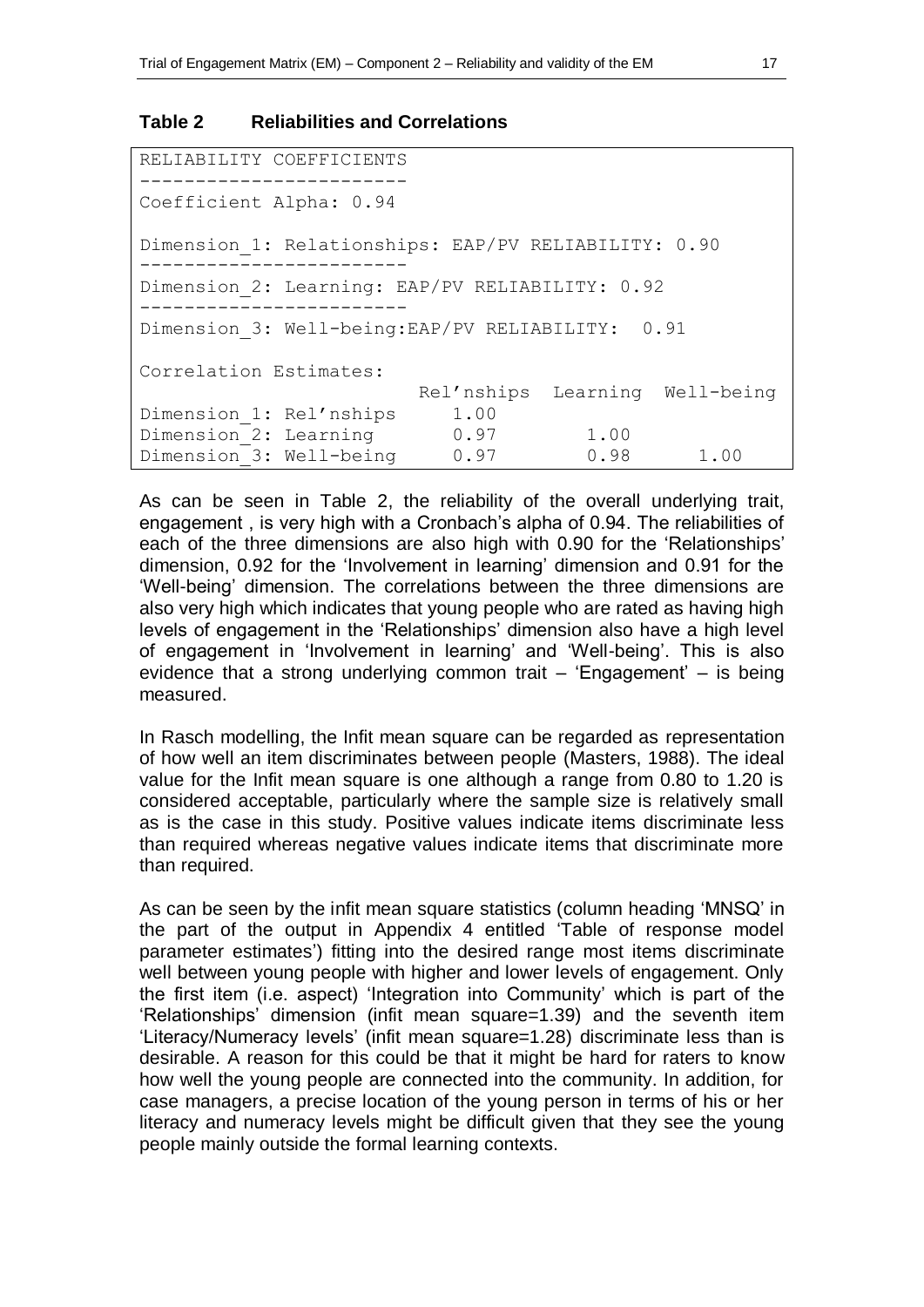The next table of interest in the output in Appendix 4 contains the "generalised item analysis'. For each item (i.e. aspect), it provides the number of cases, the correlation between this item and the scale if it consisted of only the other 17 items ("Item-Rest Cor."), the correlation between this item and the scale ("Item-Total Cor.') and the weighted infit mean square. Below this, information is provided concerning each of the five statements that describe an aspect. Labels 1, 2, 3, 4, and 5 correspond to the five statements ranging from '1' as the statement that describes the lowest level of engagement to "5" describing the highest level of engagement. Corresponding to these labels, scores were assigned so that increasing scores meant higher levels of engagement. The "Count" column is the frequency with which a statement was chosen, followed by the "% of total" column. The next column entitled "Pt bis" provides information regarding the point-biserial correlation which is an indicator of the direction and strength of the link between this statement and the underlying trait (i.e. "Engagement"). The following column entitled "t(p)" provides a significance test of the point-biserial correlation. The last two columns show the average score and corresponding standard deviation for the overall engagement scale (i.e. a plausible value estimate) of young people to whom this statement is thought to apply.

The interpretation of these pieces of information follows the discussions by Wu and Adams (2007).

## *Item-Rest Correlation and Item-Total Correlation*

A correlation of 0.4 or higher is desired to indicate a relationship between the score on the item and the overall score on the scale (i.e. "engagement"). The higher the correlation, the stronger is the link between the item and the underlying trait. The Item Rest-Correlation tends to be lower than the itemtotal correlation as the latter includes the item itself whereas the former excludes it from the calculations.

Results of the analysis reveal item-rest and item-total correlations which range from 0.64 for items 1 and 13 to 0.87 for item 18. Thus, all items under review have a medium to strong link with the underlying trait.

## *Point-biserial*

The point-biserial correlation should be increasing with increasing score. In addition, for the highest score category, the point-biserial correlation should be positive. An indication of a statement not being linked to the underlying trait is a t-statistics with a corresponding p-value larger than 0.05.

The desideratum that the point-biserial correlation should be positive for the highest score is met by all 18 items. However, the desideratum that the correlations should increase with increasing score is not met. The sign is invariably negative for both statements 1 and 2 (i.e. describing the lowest and second lowest level of engagement) which is what would be expected given the design of the EM which means that these two statements for each aspect describe disengagement and hence the negative side of engagement. The size of the coefficient, however, is reversed for most items in that it is larger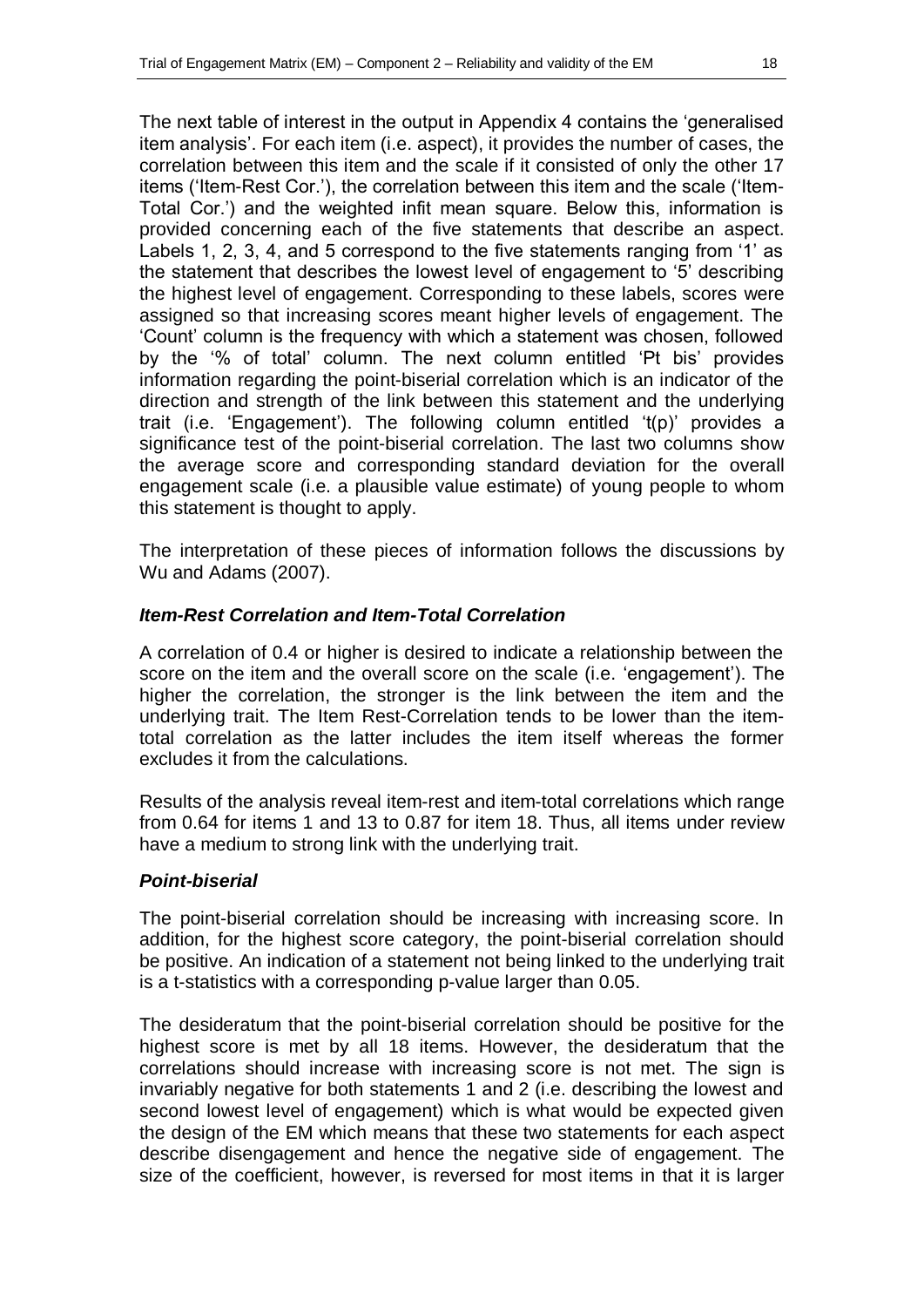for the second than the first statement (except items 1 and, marginally, 15) which could be an indication of an incorrect ordering of these statements. However, the low numbers in the "count" column for the statement describing the lowest engagement level seems to suggest a reluctance of raters to choose these statements.

Statements for which the point-biserial correlation with the overall score is not significant are:

- Has some links with several community groups. (Item/aspect 1; label/statement 3)
- Cooperates with others and behaves in a calm and settled manner. (Item/aspect 3; label/statement 4)
- Able to listen to and empathise with other viewpoints. (Item/aspect 4; label/statement 4)
- Is attentive most of the time. (Item/aspect 5; label/statement 4)
- Demonstrates pride in own work. (Item/aspect 10; label/statement 4)
- Rarely loses self-control. (Item/aspect 15; label/statement 4)
- Can set short and longer term goals. (Item/aspect 16; label/statement 4)

An inspection of these statements suggests that they are very similar to the adjacent statements and consideration might be given to their rewording.

## *Plausible Value Average*

The plausible value average is expected to increase with increasing score. This means that for a higher score category, the average engagement level should be higher than that for a lower category as should be the case if the categories (or statements in this analysis) were ordered correctly.

The average increases with increasing scores for most items, except for the two lowest categories for item 13. This, in combination with the reversal of the point-biserial correlations for these categories suggests that consideration may be given to swapping them or to their rewording. The statements in question are:

For item 13: Statement 1: Is often unwell. Statement 2: Has limited vitality and enthusiasm.

In summary, the questions raised at the beginning of the Rasch modelling can be answered as follows:

At the level of the EM matrix as a whole:

1. Are three dimensions underlying the EM matrix? If yes, how are the three dimensions related? How well is each item (i.e. aspect) related to the trait of interest, namely 'Engagement'?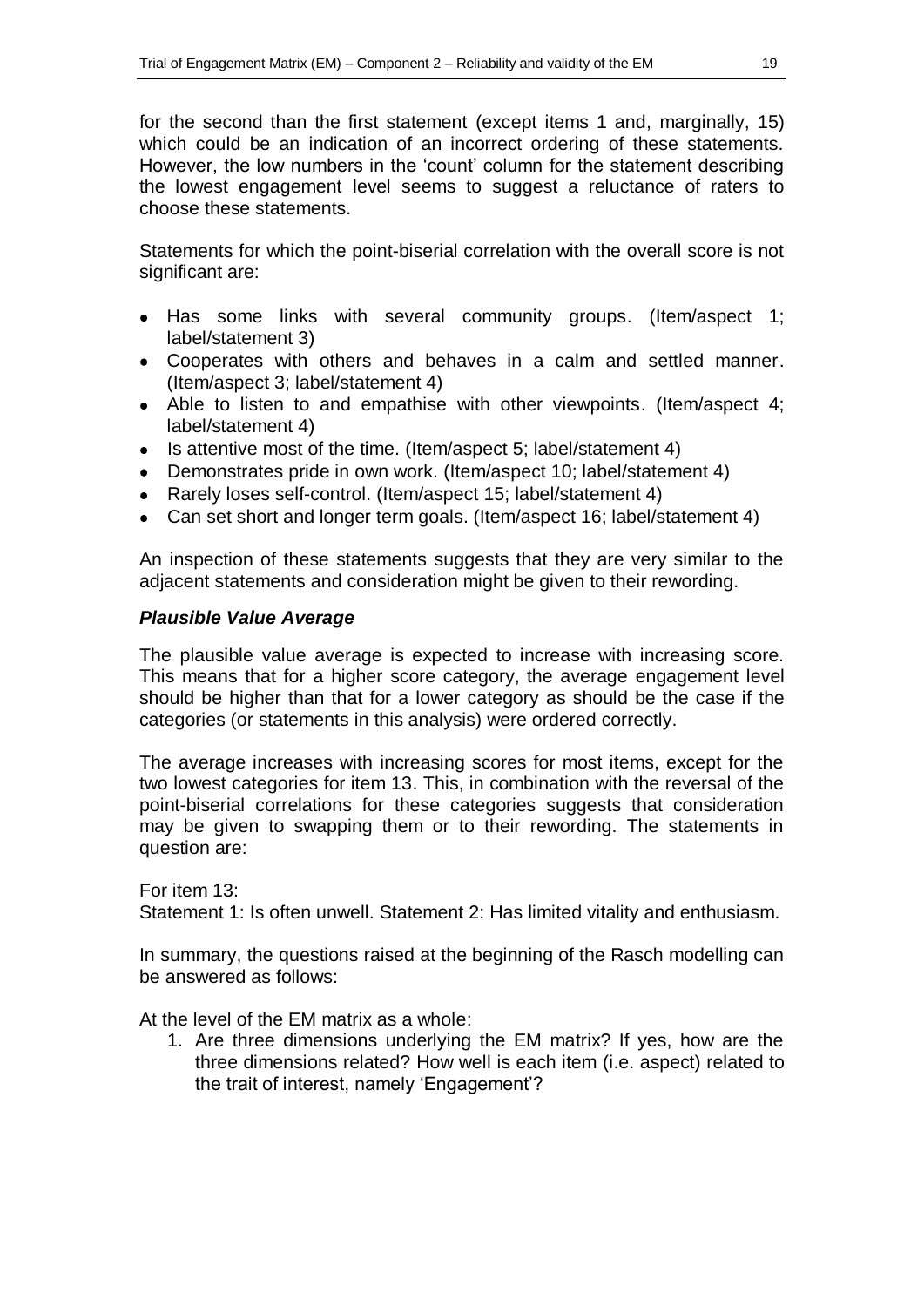*Yes as the three-dimensional model fits the data better than the onedimensional model. The three dimensions, however, are highly correlated.* 

*All items are moderately or strongly related to the trait of interest.*

2. How reliable is the EM matrix overall? If three dimensions can be identified, how reliably can they be measured?

*The reliability of the EM matrix overall is 0.94. The reliabilities of each of the three dimensions are 0.90 for the 'Relationship' dimension, 0.92 for the 'Involvement in learning' dimension and 0.91 for the 'Well-being' dimension.*

At the level of the aspect, statements within aspects:

3. How well does each item (i.e. aspect) discriminate between young people who have higher and lower levels of engagement?

*Most items discriminate well between young people with higher and lower levels of engagement. Only the first item (i.e. aspect), namely 'Integration into Community', which is part of the 'Relationships' dimension, and the seventh item, namely 'Literacy/Numeracy levels', which is part of the 'Involvement in learning' dimension', discriminate less than is desirable.*

4. Do the statements within each aspect describe a range of behaviours from lower levels of engagement to higher levels of engagement?

*Yes, most statements describe a range of behaviours from lower levels of engagement to higher levels of engagement. However, seven statements were found not to be significantly related to the underlying trait and consideration might be given to their wording. Similarly, for one aspect results suggest an incorrect ordering of the two statements describing lower levels of engagement.*

Based on the above results, six of the seven statements found to be not significantly related to the underlying trait are reported below, as well as suggested revisions to these statements. One of the seven statements not significantly related to the underlying trait of engagement belongs to the aspect "Integration into Community". As the aspect "Integration into Community" was found to discriminate less than is desirable between young people with higher and lower levels of engagement, revisions were not proposed for this statement.

For each non-significant statement, the statements describing all five levels that make up an aspect are shown. The number of the current statement that did not work well is shown in the underlined header. That statement is shown in bolded, strike-through font. The proposed re-worded statement is shown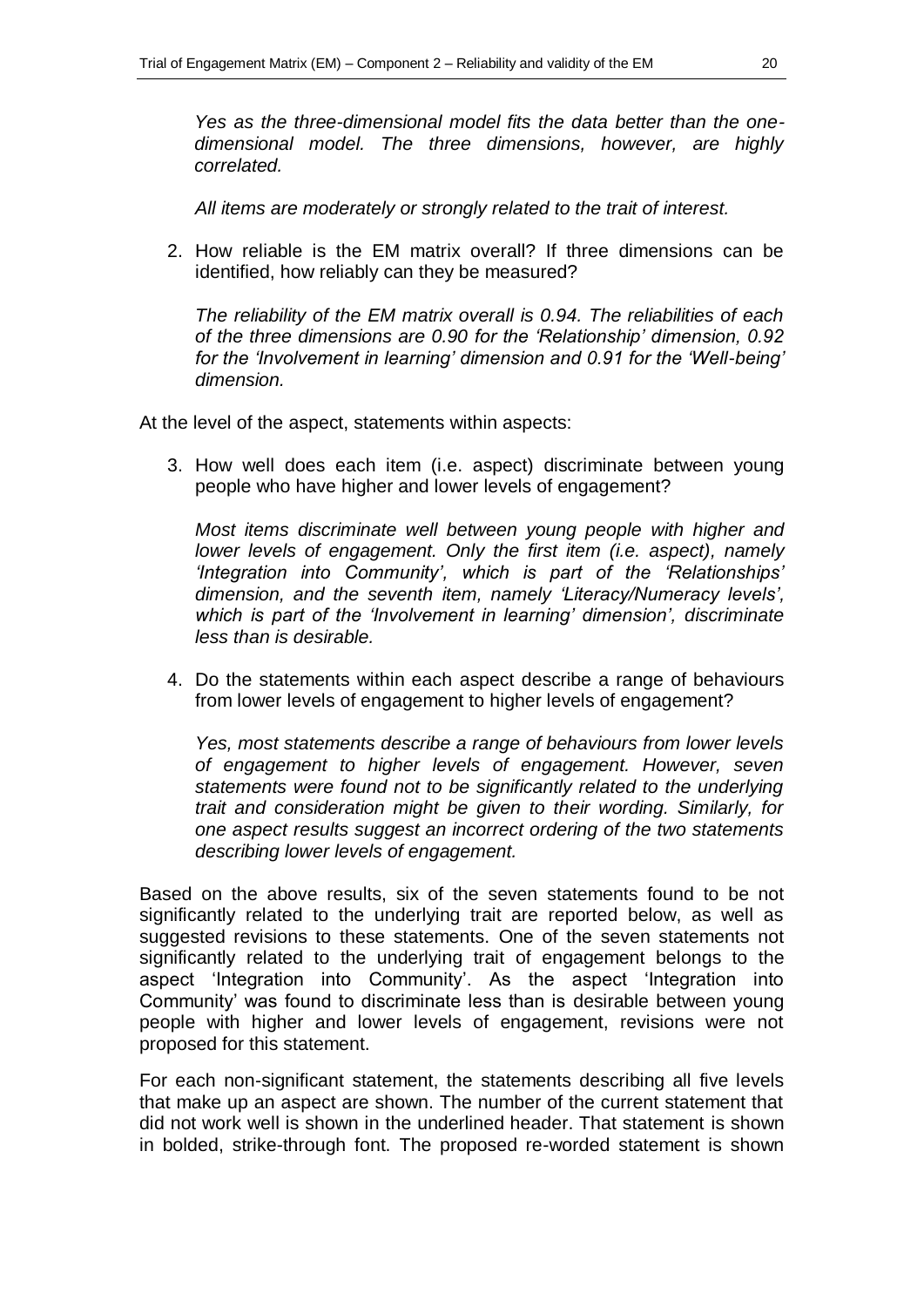below it in bolded, italicised font. In two cases, a change in one statement leads to a slight change in adjacent statements.

Relationships; Cooperation; Statement 4:

- 1. Is disruptive and uncooperative or very passive.
- 2. At times disruptive and uncooperative or passive.
- 3. Cooperates with others, but is occasionally disruptive.
- 4. **Cooperates with others and behaves in a calm and settled manner.** 
	- *Generally cooperates with others*
- 5. Very cooperative with others and supportive of them.

## Relationships; Empathy; Statement 4:

- 1. Generally unable to empathise with others.
- 2. Shows limited ability to empathise with others.
- 3. Shows some empathy for others.
- 4. **Able to listen to and empathise with other viewpoints.**  *Able to empathise with other viewpoints.*
- 5. Very empathetic and respectful of others' views.

## Involvement in learning; Attention/Memory; Statement 4:

1. Has short attention span and difficulty remembering instructions and concepts.

- 2. Sometimes forgets instructions and concepts.
- 3. Usually remembers instructions and concepts.
- 4. **Is attentive most of the time.**  *Is almost always attentive.*

5. Is always attentive and able to complete tasks without additional prompting.

Involvement in learning; Satisfaction in work; Statement 4:

- 1. May destroy own work.
- 2. Appears to gain little satisfaction from own work.
- 3. **Gains satisfaction from own work.**  *Gains some satisfaction from own work.*
- *4.* **Demonstrates pride in own work.**  *Gains considerable satisfaction from own work.*
- 4. Celebrates own work and achievements.

## Well-being; Locus of control; Statement 4

- 1. Struggles to control behaviour and emotions; easily loses temper.
- 2. Shows moderate control of emotions and behaviour in some situations; sometimes acts impulsively.
- 3. **Controls behaviour and emotions most of the time.** *Generally controls behaviour and emotions most of the time.*
- 4. **Rarely loses self-control.** *Almost always displays self-control*
- 5. **Almost never loses self-control in difficult situations; thinks before acting.**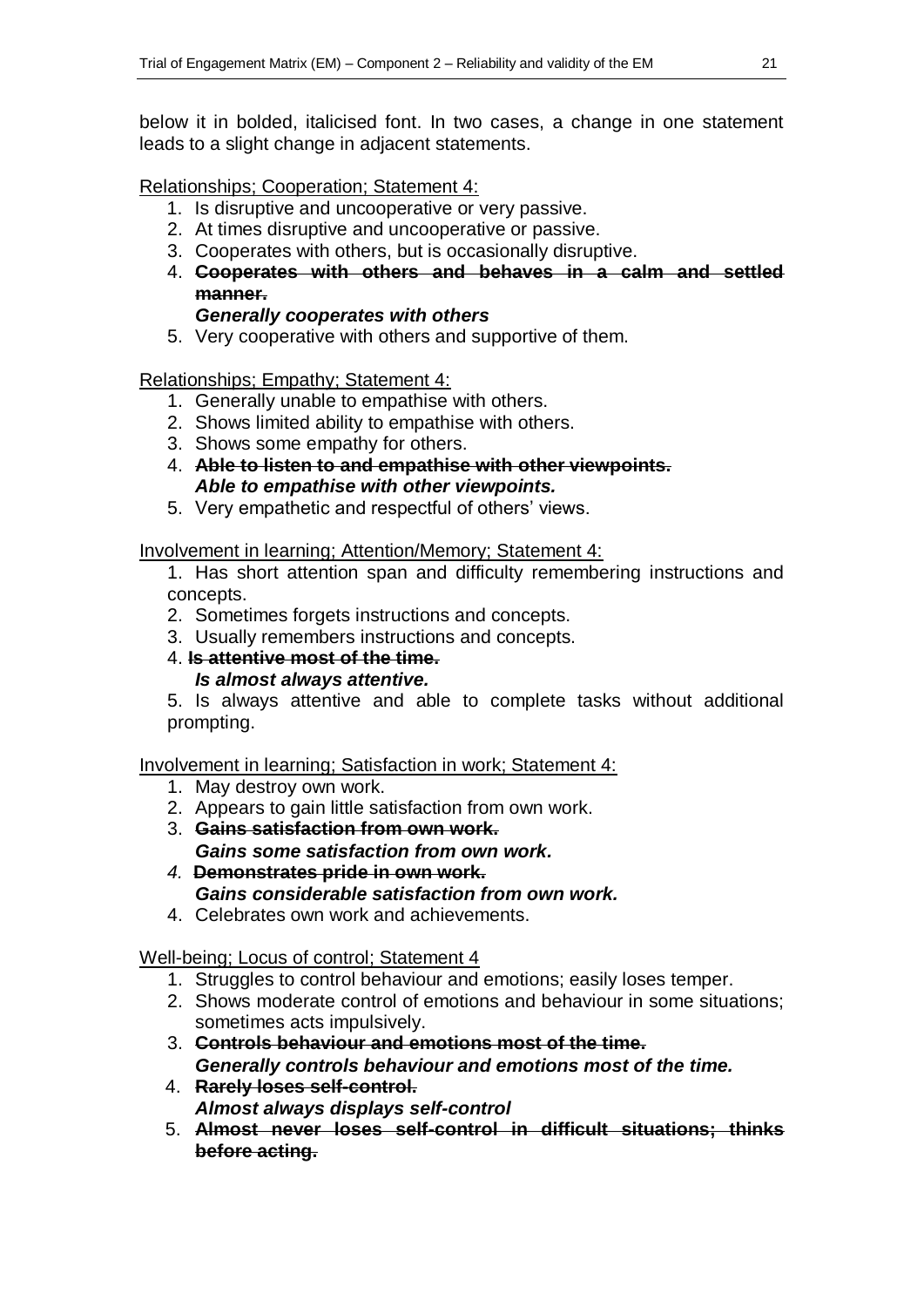## *Never loses self-control in difficult situations; thinks before acting.*

Well-being; Goal Setting; Statement 4:

- 1. Struggles with setting goals.
- 2. Goals are small and short-term.
- 3. Can set short and limited longer term goals.
- 4. **Can set short and longer term goals.** *Sets short and long-term goals.*
- 5. Sets appropriate and achievable long and short-term goals.

#### **Further Analyses: Construct Validity**

To further assess the validity of the Engagement Matrix, ACER used secondary data provided by DECS to assess the convergent construct validity of the EM.

A test of construct validity seeks to answer if the EM actually measures or is related to the underlying construct that it assumes to measure: engagement in 'Relationships', 'Involvement in learning' and 'Well-being'. Convergent construct validity seeks to do this by using other indicators that are also assumed to measure the same underlying construct, and there is an expectation that these measures should be related if indeed they are measuring the construct (Sarantakos, 1998).

ACER conducted an assessment of convergent construct validity of the EM using secondary data provided by DECS. DECS provided data regarding the actual EM ratings of young people enrolled in the ICAN/FLO programs in term three 2010 carried out by ICAN/FLO case managers. These ratings were undertaken using the EM prior to the revised November 2010 version, which used the labels 'Resistant'. 'Disinterested', 'Compliant', 'Enthusiastic' and "Proactive". While most ratings were undertaken during term three 2010, some were reported for others terms. DECS also provided secondary data for another indicator of engagement: the number of planned learning activities for young people enrolled in the ICAN/FLO programs for term two, planned and negotiated by ICAN/FLO case managers and young people enrolled in the programs. These planned learning activities included both traditional learning activities at a school, and learning activities out of the classroom such as an apprenticeship or work study programme. ACER combined both types of activities for a total amount of planned learning activities. The proposed learning activities were reported for term two 2010, but also a part of the sample reported the planned learning activities for term three.

The number of planned learning activities is also theorised as an indicator of engagement in learning, and generally engagement across all three dimensions. According to this theoretical perspective, it is hypothesised that there should be a positive correlation between the indicators such that as the proposed number of learning activities increase, the EM ratings for these young people would also increase for the subsequent term. Even though both indicators were undertaken by case managers, you would expect that the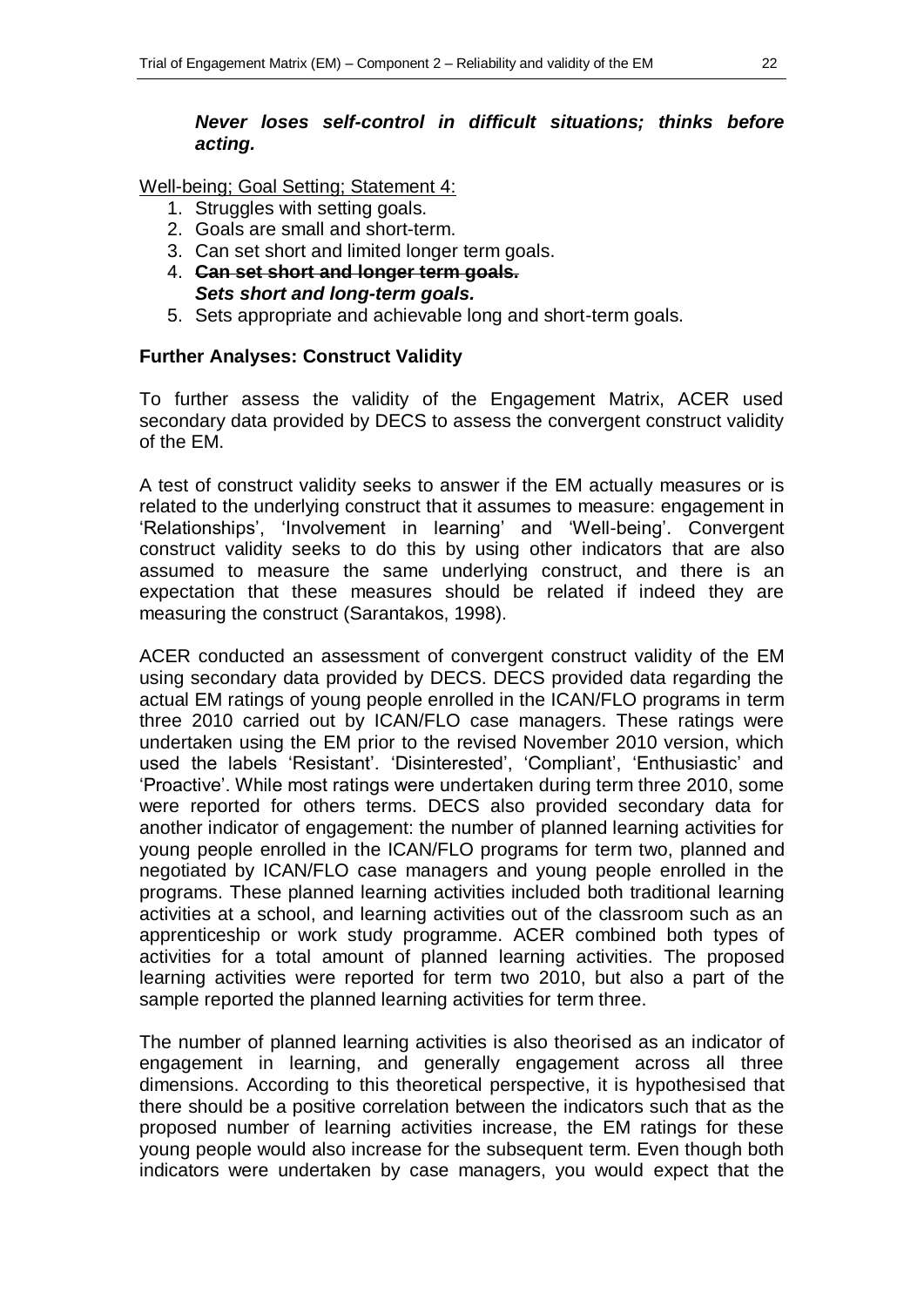number of planned learning activities would reflect the young person"s engagement in learning and other dimensions, along with the case managers rating of the young person's engagement using the EM.

Reported planned learning activities from term two from all regions participating in the ICAN/FLO programs were merged, cleaned and checked for consistency. Activities that were reported in hours were converted to number of days, by increments of 0.5 days, to be consistent with how learning activities were reported by case managers. In total, there were a maximum number of five days of possible learning activities.

Reported EM ratings from term three 2010 for all young people in the ICAN/FLO programs were cleaned and checked for consistency. In the case of duplicate ratings for the same young person over time, ACER selected the rating that was conducted in term three, or as close to term three as possible. EM labels were given numerical values, such that "Resistant"=1; "Disengaged"=2; "Compliant"=3; "Enthusiastic"=4 and "Proactive"=5. Each young person, having received a rating using the EM labels then received a corresponding numerical rating 1-5 for "Relationships", "Involvement in learning' and 'Well-being'. These scores were also averaged to provide an overall rating in engagement by averaging the numeric scores across the reported dimensions.

Individual young person data for planned number of learning activities and EM ratings were matched by way of DECS unique student education identification numbers. A one-tailed non-parametric correlation was first conducted between the number of planned learning activities and the EM ratings for each of the three dimensions. In addition, a correlation was calculated for an average "Overall engagement" rating across the three domains. Results are presented in Table 3.

| EM rating for                 | Planned number of<br>learning activities |
|-------------------------------|------------------------------------------|
| 'Relationships'               | $0.15***$<br>$(N=1031)$                  |
| 'Involvement in learning'     | $0.15***$<br>$(N=1281)$                  |
| EM rating for 'Well-being     | $0.15***$<br>$(N=1093)$                  |
| 'Overall engagement' (i.e.    | $0.16**$                                 |
| average of 3 ratings          | $(N=1014)$                               |
| Notes: *p < .05 **p < .01 *** | pc.001                                   |

## **Table 3 Correlations between planned activities, and ratings for the three dimensions and engagement overall**

There is a significant positive small (Cohen, 1992) correlation between the planned number of learning activities and the EM rating for all dimensions. The squared correlation coefficient is the amount of shared variance between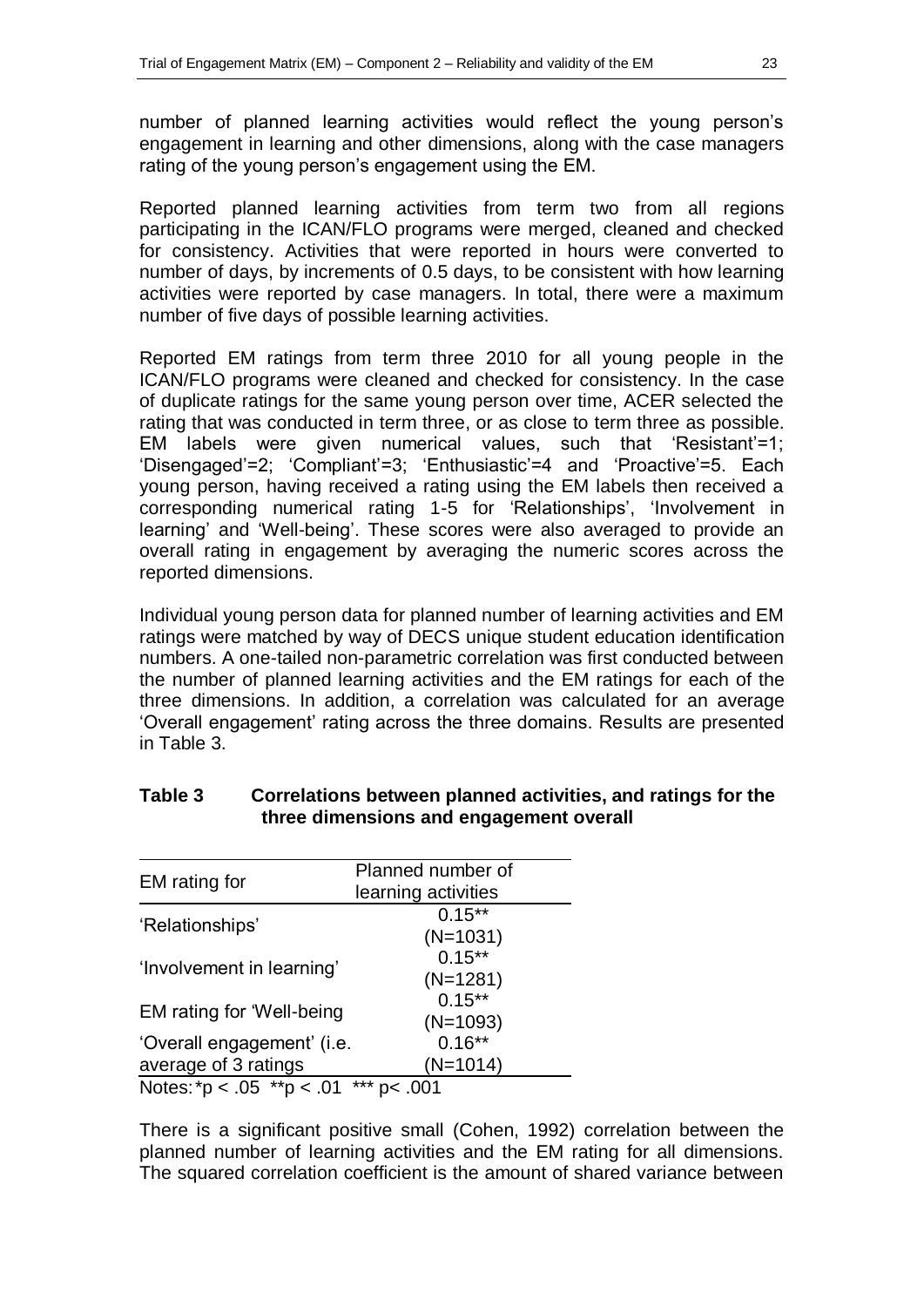two indicators, which is 2.56 per cent for all four indicators. Thus, even though the correlation coefficients are significant, the strength of the correlation and the amount of shared variance shows that these two indicators are only weakly related.

These results do not strongly support the construct validity of the EM. There are several possibilities which may account for these small correlations. Firstly, the alternative indicator of engagement, planned number of learning activities may not have been performed as expected by case managers. It was expected that students with few number of planned learning activities would also receive lower EM ratings. If case managers planned an increased number of learning activities for the young person in order to motivate them, or had more positive expectations for their planned learning activities than their EM rating would reflect, this could result in the low correlation between these two indicators. As data for actual days of attended learning activities was unavailable, planned activities was the next best indicator.

There may have been inconsistencies with how the number of planned days was reported, with case managers loosely interpreting the amount of learning time which constitutes a half a day, or one day. This could partially explain the small correlation between the two indicators. Lastly, the two indicators were reported one term apart. While it is not expected that young people would greatly change their levels of engagement in one term, if young people greatly differed in their level of engagement from term two to term three this could help to explain the small correlation between the two indicators. A further examination of construct validity could be aided by other indicators of engagement for the young people enrolled in the ICAN/FLO programs.

## **CONCLUSION**

The findings presented in this report indicate that the engagement matrix has a high level of reliability, both at the level of the three dimensions, namely 'Relationships', 'Involvement in learning' and 'Well-being' as well as when dimensions are combined into a scale measuring overall engagement.

Indeed results indicate a strong underlying trait as the three dimensions are extremely highly correlated. However, results also suggest that the model assuming three dimensions reflects the data better than a model assuming one dimension.

Most individual statements within the 18 aspects covered under the three dimensions describe the range from disengagement to engagement quite well. Still, some results point to individual statements that could benefit from re-ordering or rewording. It should be noted, though, that overall, the analyses and the interpretation of results were conducted in a lenient way. This means that cut-off criteria and interpretation guidelines were applied in way that was conducive to the design and assumptions underlying the EM.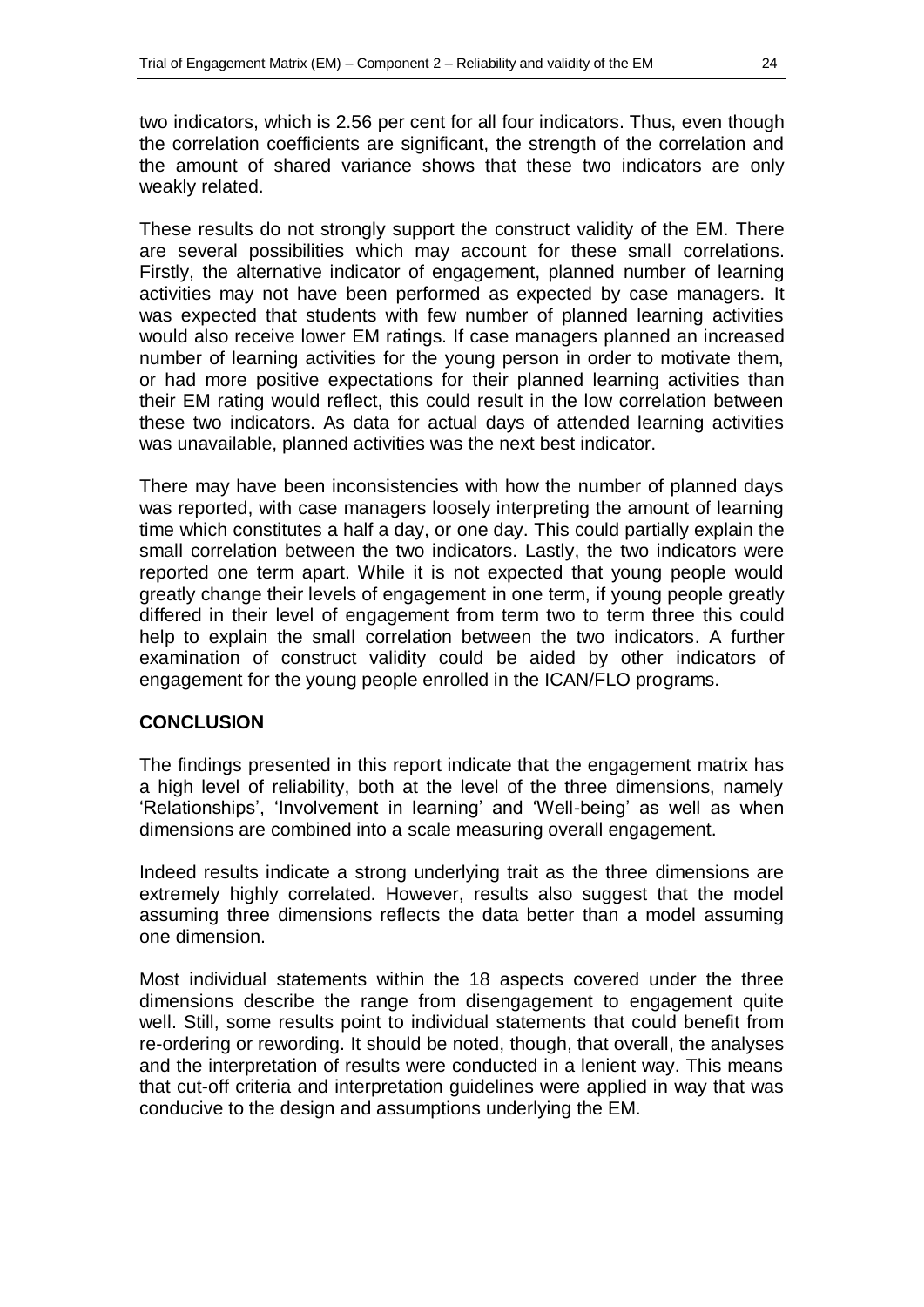Finally, given the results regarding the EM"s construct validity, some further work to ascertain the validity of the EM by way of relating EM ratings to external indicators of involvement or engagement appears to be desirable.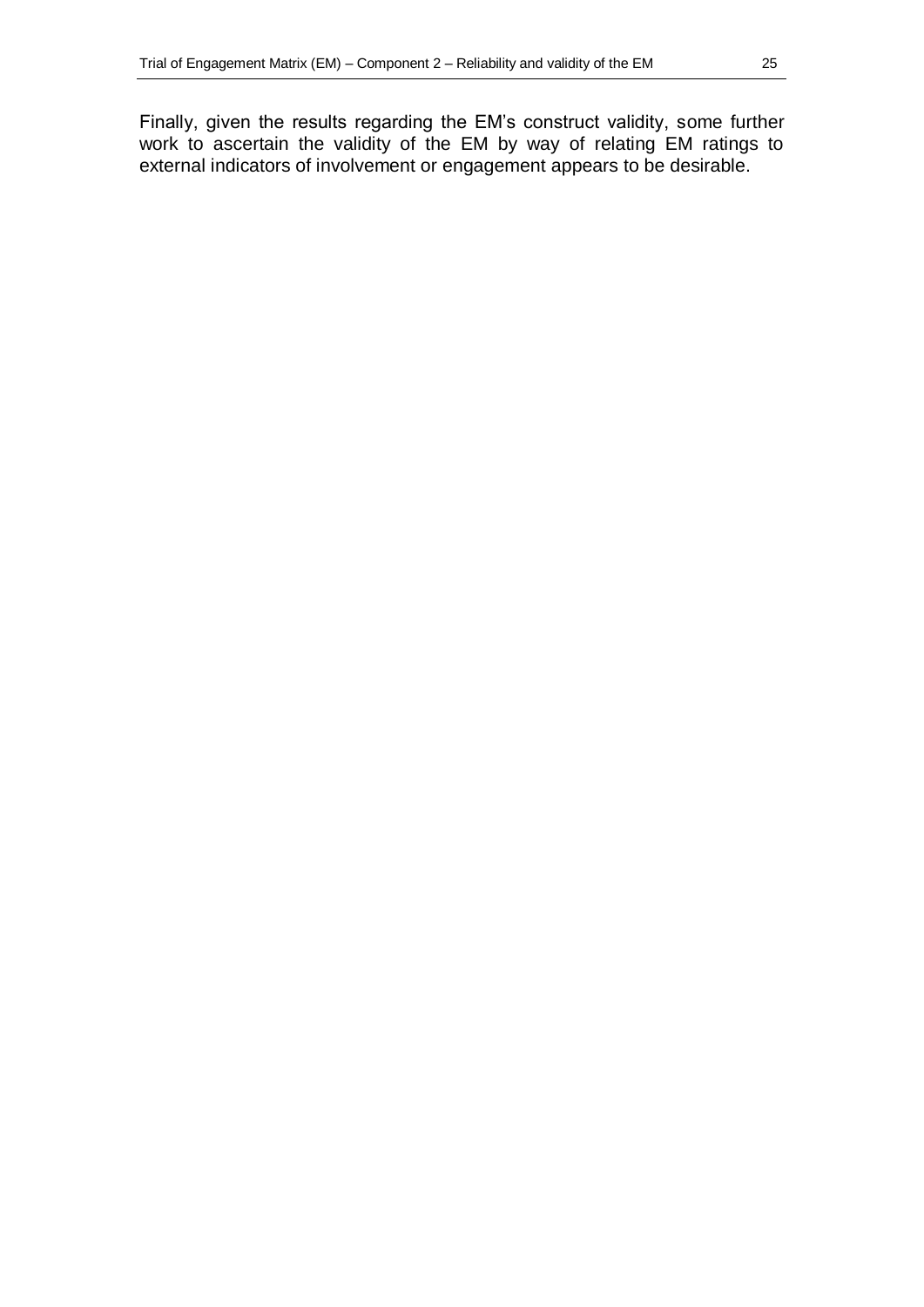#### **REFERENCES**

- Andrich, D.A. (1978). A rating formulation for ordered response categories. *Psychometrika, 43*, 357-374.
- Coakes, S. J., & Steed, L.G. (1996). *SPSS for Windows.* Milton, Qld: John Wiley & Sons.
- Cohen, J. (1992). Quantitative Methods in Psychology: A Power Primer. *Psychological Bulletin , 112* (1), 155-159.
- Department of Education and Children's Services (DECS) South Australia. (n.d.). *Innovative Action Community Networks (ICAN) and Flexible Learning Options (FLO).* Retrieved December 22, 2010, from http://www.ican.sa.edu.au/pages/aboutus
- Hair, J. F., Anderson, R. E., Tatham, R. L., & Black, W. C. (1995). *Multivariate data analysis (4th ed.).* Englewood Cliffs, NJ: Prentice-Hall Inc.
- Kenkel, J. L. (1996). *Intorductory statistics for management and economics (4th ed.).* Belmont, CA: International Thompson Publishing Inc.
- Masters, G. N. (1982). A Rasch model for partial credit scoring. *Psychometrika, 47*, 149-74.
- Masters, G.N. (1988). Measurement models for ordered response categories. In R. Langheine & J. Rost (Eds.) *Latent trait and latent class models*. New York: Plenum.
- Pallant, J. (2005). *SPSS Survival manual (2nd edition).* Crows Nest NSW: Allen & Unwin.
- Rasch, G. (1966). An individualistic approach to item analysis. In P.F. Lazarsfeld and N.W. Henry (eds.) *Readings in mathematical social science* (pp. 89-108). Chicago: Science Research Associates.
- Sarantakos, S. (1998). *Social Research (2nd ed.).* South Yarra: Macmillan Education Australia Pty Ltd.
- Wright, B.D. & Masters, G. N. (1982). Rating scale analysis: Rasch measurement. Chicago: Mesa Press.
- Wu, M. & Adams, R. (2007). *Applying the Rasch model to psycho-social measurement: A practical approach*. Educational Measurement Solutions, Melbourne.
- Wu, M. L., Adams, R. J., Wilson, M. R. & Haldane, S. (2007). ACER ConQuest: *Generalised item response modelling software*. Melbourne, Vic.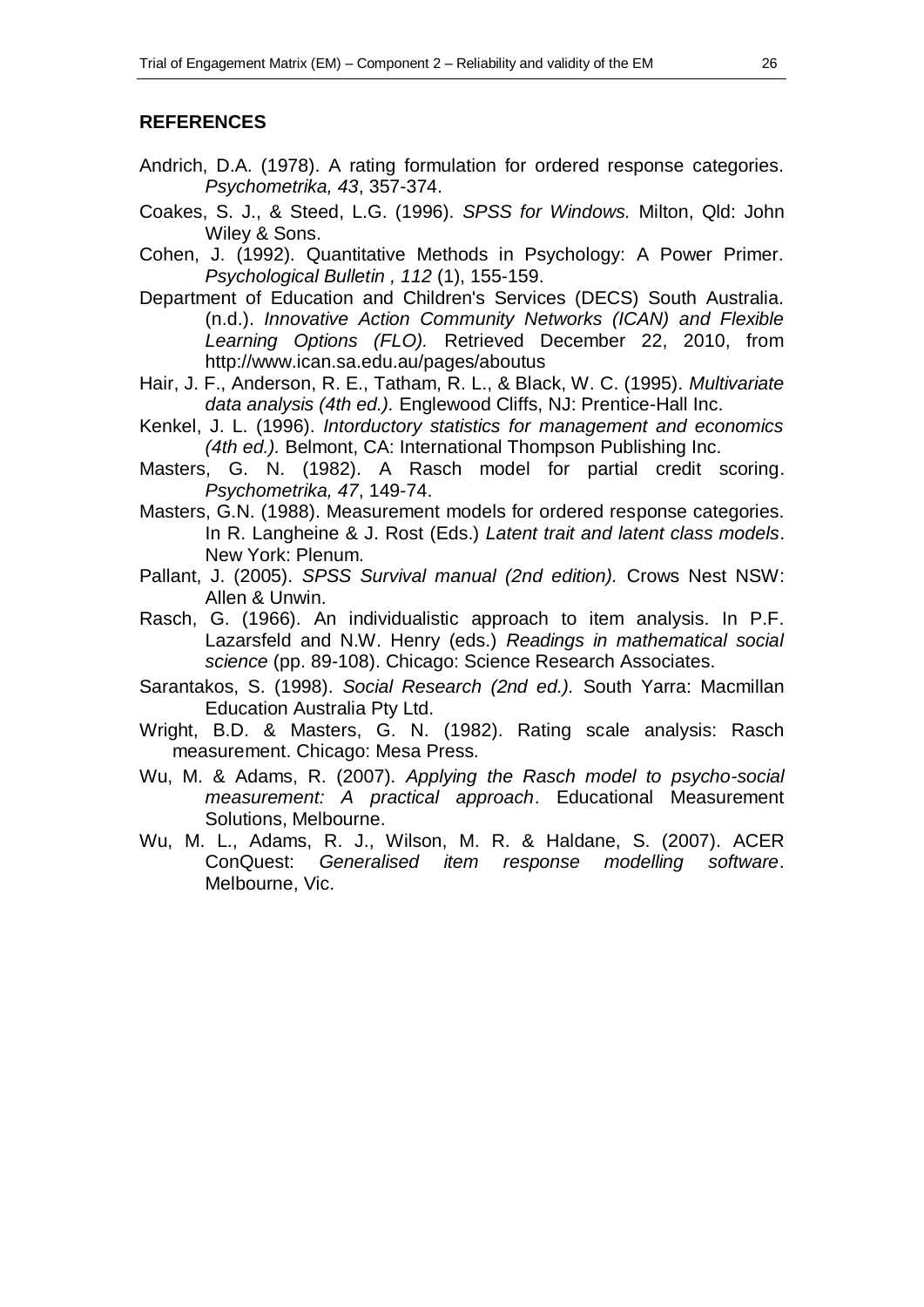## **APPENDIX 1 DISAGGREGATED AND REVISED STATEMENTS BY DIMENSION**

| <b>Aspect</b>                        | <b>Significantly</b><br>disengaged                                                             | <b>Partly disengaged</b>                                                                                          | <b>Moderately</b><br>engaged                                                                                                          | <b>Very engaged</b>                                                                                   | <b>Extremely engaged</b>                                                             |
|--------------------------------------|------------------------------------------------------------------------------------------------|-------------------------------------------------------------------------------------------------------------------|---------------------------------------------------------------------------------------------------------------------------------------|-------------------------------------------------------------------------------------------------------|--------------------------------------------------------------------------------------|
| <b>Integration into</b><br>community | Seems isolated or<br>alienated from<br>community/cultural<br>groups                            | Has few<br>connections with<br>community/cultural<br>groups                                                       | Has some links with<br>community/cultural<br>groups                                                                                   | Connected with<br>community/cultural<br>groups                                                        | Has strong<br>connections with<br>community/cultural<br>groups.                      |
| <b>Openness</b>                      | Highly anxious,<br>withdrawn and has<br>low levels of<br>interaction with<br>others            | At times is anxious<br>withdrawn or closed<br>in relation to others.                                              | Occasionally<br>anxious, withdrawn<br>or closed in relation<br>to others.                                                             | Usually open and<br>engages with others.<br>Calm, settled and<br>cooperative with<br>others.          | Open to others and<br>relates very well with<br>a wide range of<br>people.           |
| <b>Cooperation</b>                   | Disruptive,<br>aggressive,<br>undermining,<br>uncooperative and<br>violent or very<br>passive. | At times can be<br>disruptive,<br>aggressive and<br>uncooperative or<br>can be passive, in<br>relation to others. | Generally<br>cooperates with<br>others, but can be<br>disruptive on<br>occasion.                                                      |                                                                                                       | Very cooperative with<br>others and supportive<br>of them.                           |
| <b>Peer connections</b>              | Limited or no peer<br>connections                                                              | Connects with a<br>small group of<br>peers with similar<br>life views.                                            | Has connections to<br>a small group of<br>peers; is able to<br>listen to the views<br>of others and show<br>some empathy for<br>them. | Has wider<br>connections with<br>others; Able to listen<br>to and empathise<br>with other viewpoints. | Connected to a wide<br>group of people.<br><b>Considers others</b><br>before acting. |
| <b>Empathy</b>                       | Has difficulty                                                                                 | <b>Shows limited</b>                                                                                              |                                                                                                                                       |                                                                                                       | Very empathetic and                                                                  |

## **A1 'Relationships' dimension statements as taken from EM (current as of 12 November 2010)**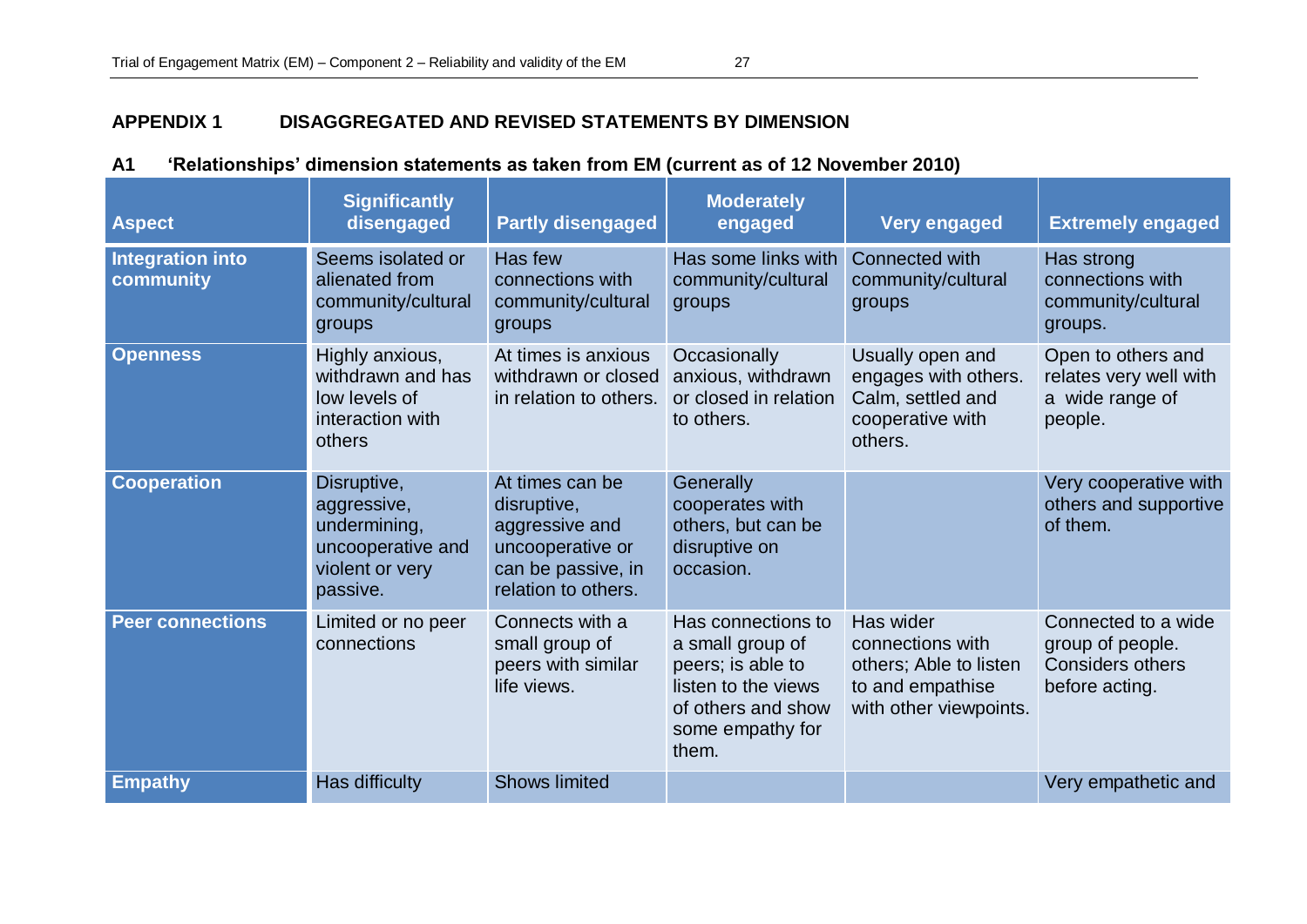| e v |              |  |
|-----|--------------|--|
|     | ٦<br>×<br>۰, |  |

| empathising with<br><b>others</b> . | ability to empathise<br>with others. |  |  | respectful of others'<br>VIEWS. |
|-------------------------------------|--------------------------------------|--|--|---------------------------------|
|-------------------------------------|--------------------------------------|--|--|---------------------------------|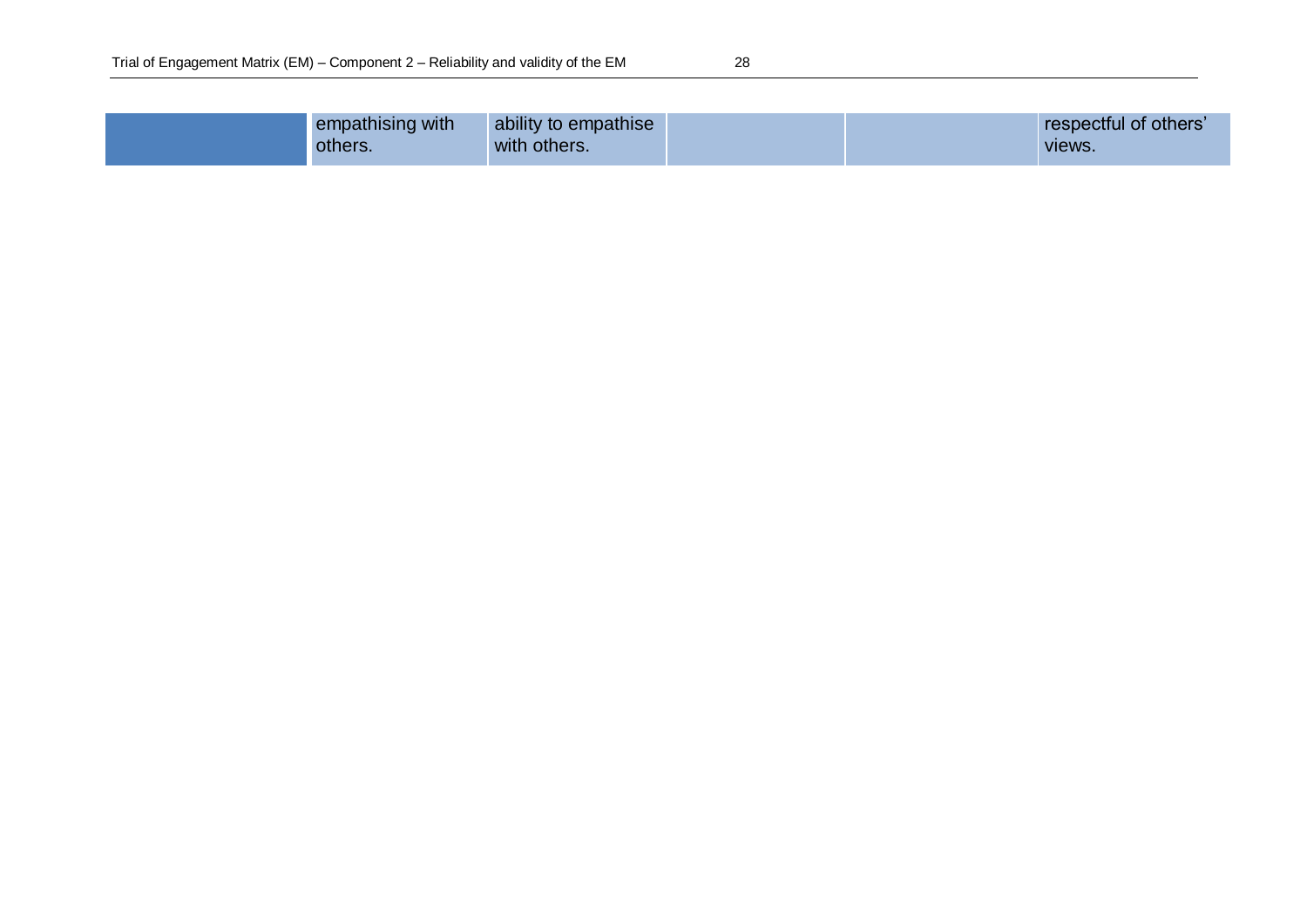| <b>Aspect</b>                 | <b>Significantly</b><br>disengaged                       | <b>Partly disengaged</b>                                            | <b>Moderately engaged</b>                                                      | Very engaged                                                           | <b>Extremely engaged</b>                                                                    |
|-------------------------------|----------------------------------------------------------|---------------------------------------------------------------------|--------------------------------------------------------------------------------|------------------------------------------------------------------------|---------------------------------------------------------------------------------------------|
| Integration into<br>community | Seems isolated or<br>alienated from<br>community groups. | Has loose<br>connections with one<br>or two community<br>groups.    | Has some links with<br>several community<br>groups.                            | Has regular<br>interactions with<br>several community<br>groups.       | Has strong connections<br>with several community<br>groups.                                 |
| <b>Peer connections</b>       | Is withdrawn from<br>others.                             | Connects with a<br>small group of peers<br>with similar life views. | Has connections to a<br>small group of peers<br>with a range of life<br>views. | Usually open and<br>engages with many<br>other people.                 | Is nearly always open<br>to others and relates<br>very well with a wide<br>range of people. |
| <b>Cooperation</b>            | Is disruptive and<br>uncooperative or very<br>passive.   | At times disruptive<br>and uncooperative or<br>passive.             | Generally cooperates<br>with others, but is<br>occasionally<br>disruptive.     | Cooperates with others<br>and behaves in a calm<br>and settled manner. | Very cooperative with<br>others and supportive<br>of them.                                  |
| <b>Empathy</b>                | Generally unable to<br>empathise with<br>others.         | Shows limited ability<br>to empathise with<br>others.               | Shows some<br>empathy for others.                                              | Able to listen to and<br>empathise with other<br>viewpoints.           | Very empathetic and<br>respectful of others'<br>views.                                      |

# **A2 'Relationships' dimension statements revised by DECS and ACER**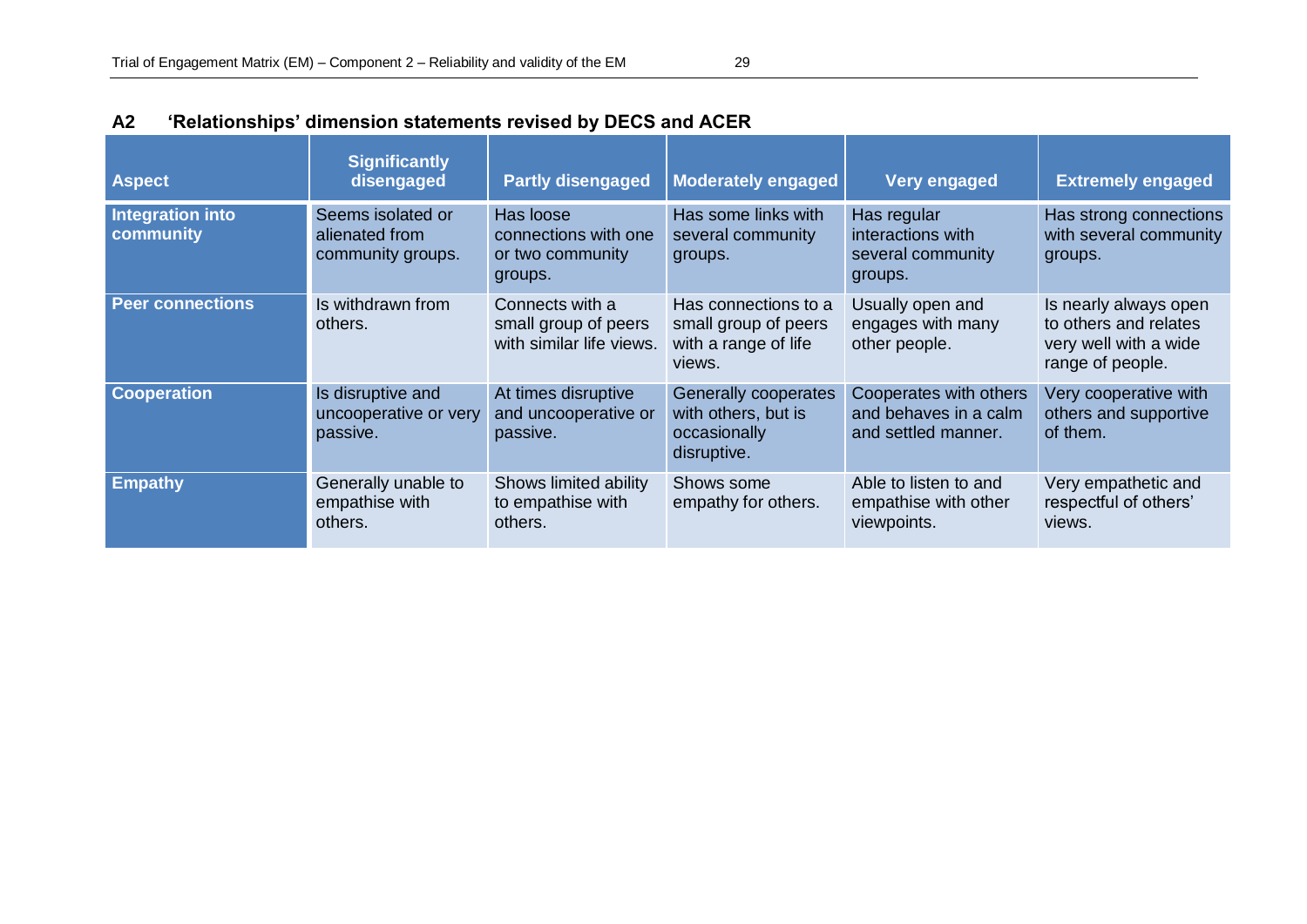| <b>Aspect</b>                             | <b>Significantly</b><br>disengaged                                                                                                                                                                                     | <b>Partly disengaged</b>                                                                      | <b>Moderately</b><br>engaged                                                                                            | <b>Very engaged</b>                                                                            | <b>Extremely engaged</b>                                                                                                  |
|-------------------------------------------|------------------------------------------------------------------------------------------------------------------------------------------------------------------------------------------------------------------------|-----------------------------------------------------------------------------------------------|-------------------------------------------------------------------------------------------------------------------------|------------------------------------------------------------------------------------------------|---------------------------------------------------------------------------------------------------------------------------|
| <b>Attention/Memory</b>                   | Has short attention<br>span and difficulty<br>remembering<br>instructions and<br>concepts                                                                                                                              | Sometimes forgets<br>instructions and<br>concepts                                             | Occasionally<br>forgets instructions<br>and concepts                                                                    | Memory works at full<br>capacity                                                               |                                                                                                                           |
| Involvement in<br>Learning                | Doesn't attend<br>school or walks out<br>of classes; avoids<br>opportunities for<br>learning                                                                                                                           | Complies minimally<br>with learning and<br>instruction                                        | Attentive most of<br>the time.Completes<br>work in most fields,<br>but may need extra<br>time.                          | Actively engages with<br>learning and quickly<br>completes tasks.                              | Often extends tasks<br>and explores new<br>ways of learning.<br>Prepared to invest<br>considerable effort.                |
| <b>Literacy/Numeracy</b><br><b>levels</b> | Has low levels of<br>literacy/numeracy                                                                                                                                                                                 | Struggles with<br>literacy/numeracy<br>for basic daily tasks                                  | Can use<br>literacy/numeracy<br>to achieve most<br>age-appropriate<br>tasks                                             | Maintains high<br>standard of<br>literacy/numeracy                                             | <b>Uses</b><br>literacy/numeracy to<br>broaden other<br>learning                                                          |
| <b>Resilience</b>                         | Easily distressed;<br>easily<br>overwhelmed; gives<br>up easily; lacks<br>interest in all but<br>limited fields; finds<br>change and<br>challenges<br>threatening and<br>frequently won't<br>respond to<br>instruction | At times is easily<br>distressed and/or<br>overwhelmed by<br>challenges or new<br>situations. | Occasionally easily<br>distressed and/or<br>overwhelmed. Can<br>manage challenges<br>of new situations<br>with support. | Shows enthusiasm<br>for areas of passion<br>and will complete<br>most work within set<br>time. | Engrossed,<br>enthusiastic;<br>Enjoys challenges in<br>many fields;<br>particularly in<br>identified areas of<br>passion. |

## **B1 'Involvement in learning' dimension statements taken from EM (current as of 12 November 2010)**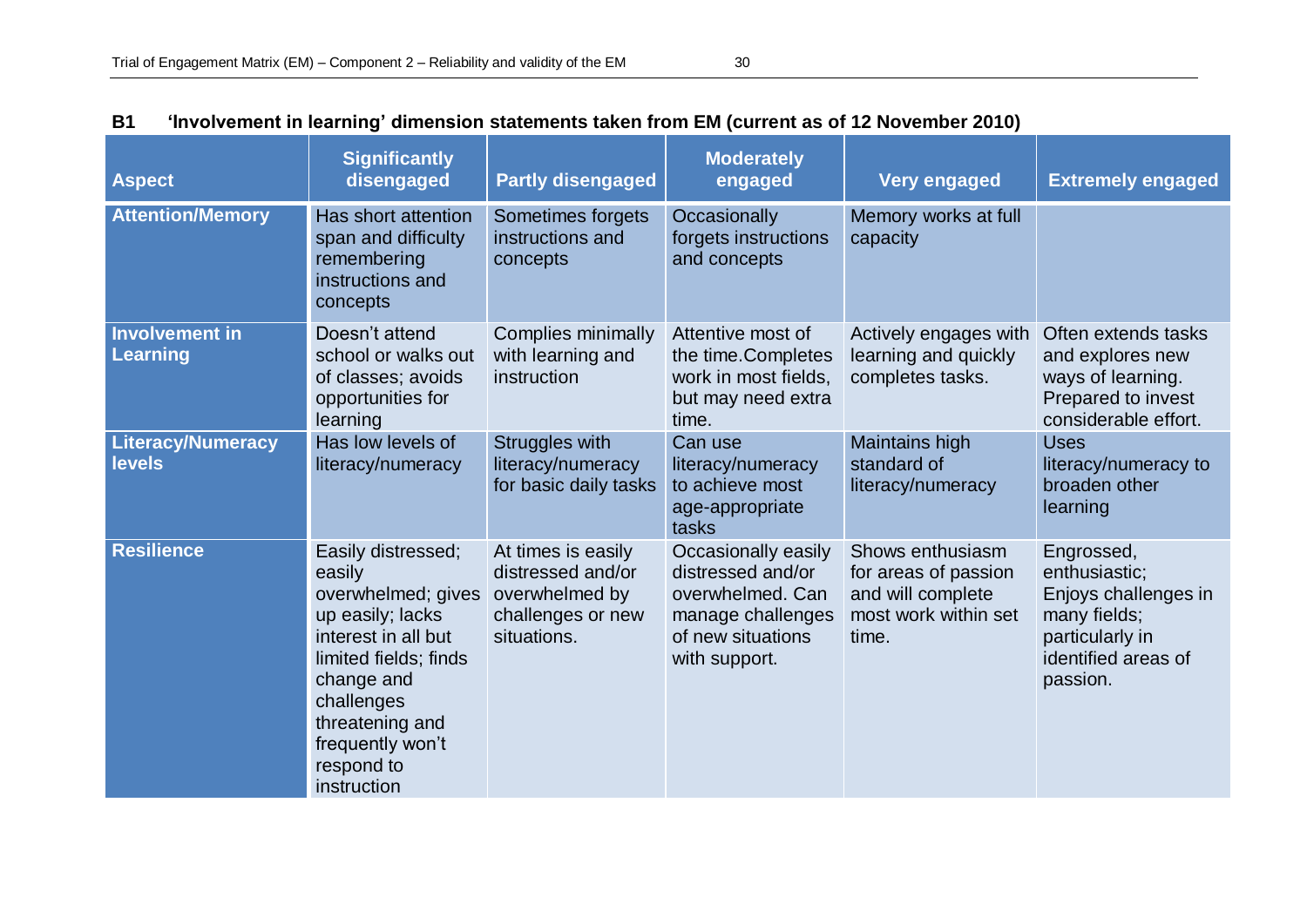| <b>Class participation</b>                                   | Avoids answering<br>questions and may<br>provide irrelevant<br>talk | Responds to some<br>instructions and will<br>comply with some<br>tasks if in field of<br>interest.<br>Responds to<br>questions. | Answers and may<br>pose some<br>questions                    | Contributes to<br>discussions                                       | May lead peer group<br>in discussions and<br>debate                                                                                                                         |
|--------------------------------------------------------------|---------------------------------------------------------------------|---------------------------------------------------------------------------------------------------------------------------------|--------------------------------------------------------------|---------------------------------------------------------------------|-----------------------------------------------------------------------------------------------------------------------------------------------------------------------------|
| <b>Pride in work</b>                                         | May destroy work                                                    | <b>Gains little</b><br>satisfaction from<br>own work                                                                            | Shows some pride<br>in work                                  | Demonstrates pride<br>in own work                                   | Celebrates own and<br>others' achievements;<br>prepared to invest<br>effort and take<br>responsibility<br><b>Demonstrates</b><br>obvious satisfaction<br>and pride in work. |
| <b>Acceptance of praise</b><br>and constructive<br>criticism | Does not accept<br>positive feedback                                | <b>Has limited</b><br>capacity to accept<br>positive feedback                                                                   | Shows some<br>capacity for<br>accepting positive<br>feedback | Receives positive<br>feedback and<br>constructive criticism<br>well | Able to act on advice<br>received.                                                                                                                                          |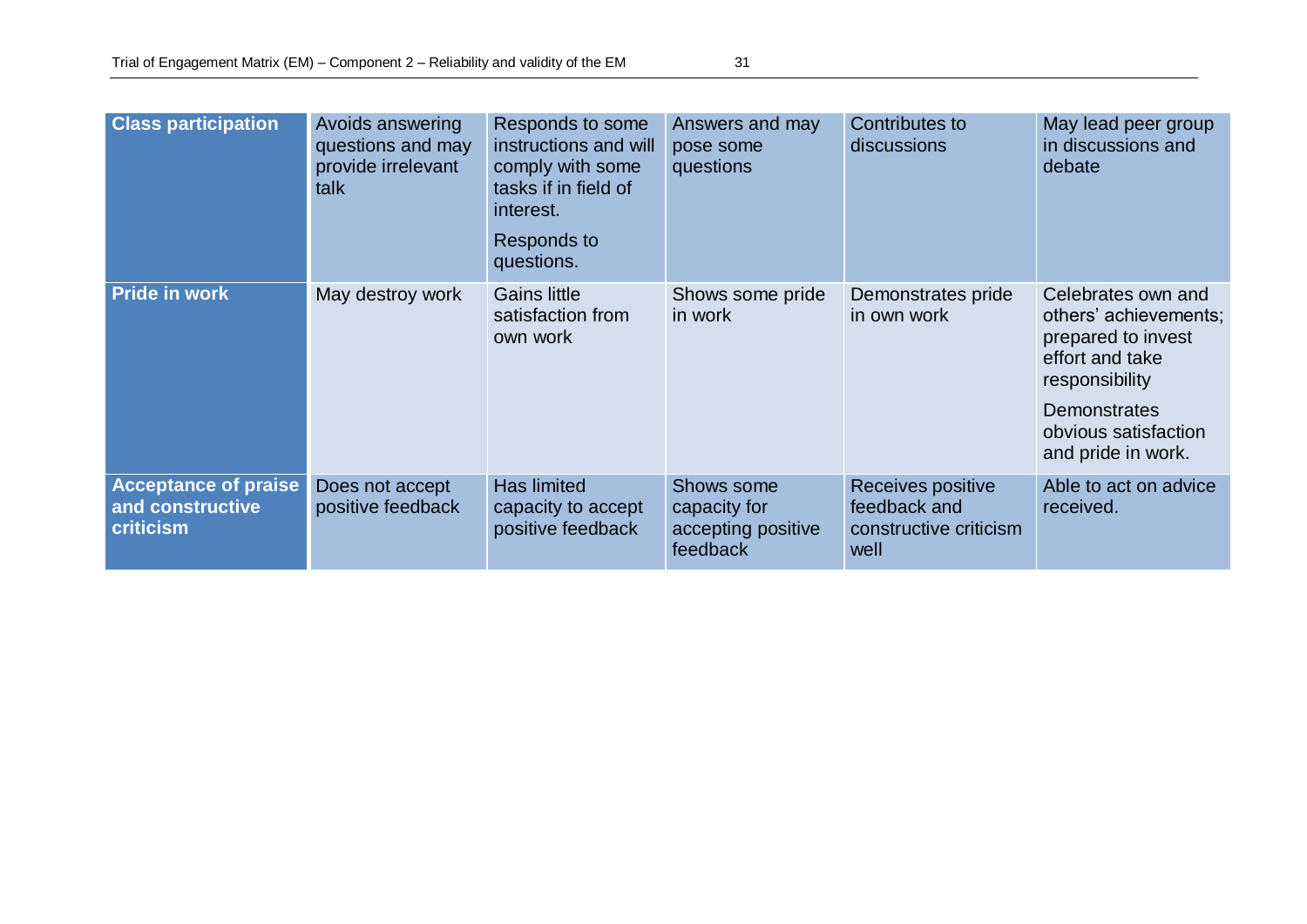| <b>Aspect</b>                             | <b>Significantly</b><br>disengaged                                                         | <b>Partly disengaged</b>                                      | <b>Moderately</b><br>engaged                                               | <b>Very engaged</b>                                           | <b>Extremely engaged</b>                                                                     |
|-------------------------------------------|--------------------------------------------------------------------------------------------|---------------------------------------------------------------|----------------------------------------------------------------------------|---------------------------------------------------------------|----------------------------------------------------------------------------------------------|
| <b>Attention/Memory</b>                   | Has short attention<br>span and difficulty<br>remembering<br>instructions and<br>concepts. | Sometimes forgets<br>instructions and<br>concepts.            | Usually remembers<br>instructions and<br>concepts.                         | Attentive most of the<br>time.                                | Always attentive and<br>able to complete tasks<br>without additional<br>prompting.           |
| <b>Involvement in</b><br><b>Learning</b>  | Doesn't attend school<br>or walks out of<br>classes.                                       | Complies minimally<br>with learning and<br>instruction.       | Completes work in<br>most fields, but may<br>need extra time.              | Actively engages with<br>learning and completes<br>all tasks. | Actively engages with<br>learning, often going<br>beyond the set task to<br>explore further. |
| <b>Literacy/Numeracy</b><br><b>levels</b> | Has low levels of<br>literacy/numeracy.                                                    | Struggles with<br>literacy/numeracy for<br>basic daily tasks. | Can use<br>literacy/numeracy to<br>achieve most age-<br>appropriate tasks. | Maintains high<br>standard of<br>literacy/numeracy.           | Uses literacy/numeracy<br>to broaden other<br>learning.                                      |
| <b>Resilience</b>                         | Gives up easily.                                                                           | At times is easily<br>overwhelmed by<br>challenges.           | Can manage<br>challenges with<br>support.                                  | Manages many<br>challenges by her-<br>/himself.               | Enjoys challenges in<br>many fields.                                                         |
| <b>Class participation</b>                | Avoids answering<br>questions and may<br>provide irrelevant<br>talk.                       | Responds to some<br>questions in their<br>field of interest.  | Answers and may<br>pose some relevant<br>questions.                        | Contributes actively to<br>class discussions.                 | May lead peer group in<br>class discussions and<br>debate.                                   |
| <b>Satisfaction in work</b>               | May destroy own<br>work.                                                                   | Appears to gain little<br>satisfaction from own<br>work.      | Gains satisfaction<br>from own work.                                       | Demonstrates pride in<br>own work.                            | Celebrates own work<br>and achievements.                                                     |
| <b>Dealing with Feedback</b>              | Does not accept<br>feedback.                                                               | Has limited capacity<br>to accept feedback.                   | Shows some<br>capacity for<br>accepting feedback.                          | Generally accepts<br>feedback.                                | Accepts and values<br>feedback.                                                              |

# **B2 'Involvement in learning' dimension statements revised by DECS and ACER**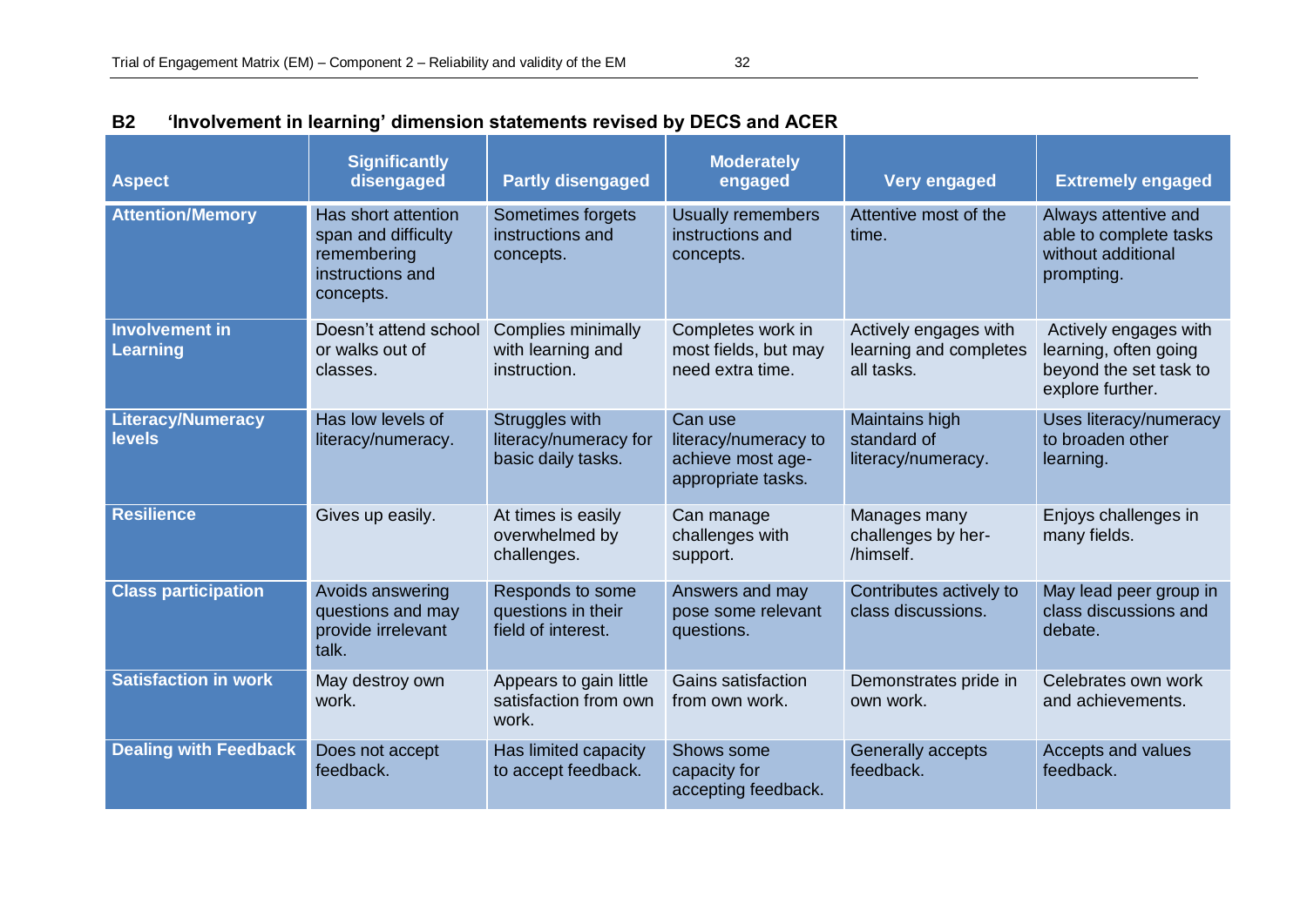| <b>Aspects</b>             | <b>Significantly</b><br>disengaged                                                                                                                      | <b>Partly</b><br>disengaged                                                                                                 | <b>Moderately</b><br>engaged                                                                                                                              | <b>Very engaged</b>                                                                                    | <b>Extremely</b><br>engaged                                                                                         |
|----------------------------|---------------------------------------------------------------------------------------------------------------------------------------------------------|-----------------------------------------------------------------------------------------------------------------------------|-----------------------------------------------------------------------------------------------------------------------------------------------------------|--------------------------------------------------------------------------------------------------------|---------------------------------------------------------------------------------------------------------------------|
| <b>Emotional condition</b> | Is anxious,<br>depressed,<br>fatigued or edgy.<br>Is very unhappy.                                                                                      |                                                                                                                             | Is moderately<br>happy and<br>optimistic.                                                                                                                 | Is generally happy,<br>relaxed and<br>optimistic.                                                      |                                                                                                                     |
| <b>Physical condition</b>  | Is often ill with<br>headaches or<br>stomach aches.                                                                                                     | Has limited vitality<br>and enthusiasm<br>and feels unhappy<br>some of the time.                                            | Energy levels are<br>variable.                                                                                                                            |                                                                                                        | Is vibrant,<br>energetic, relaxed.                                                                                  |
| <b>Confidence</b>          | <b>Has limited</b><br>experience of<br>success and sees<br>success as<br>unlikely.<br>Lacks confidence.<br>Easily distressed<br>and gives up<br>easily. | Has little self belief<br>and confidence<br>and rarely<br>experiences<br>success.                                           | Comfortable with<br>most situations<br>and people.<br>Sometimes shows<br>confidence and<br>belief in themself<br>and sometimes<br>experiences<br>success. | <b>Mostly shows</b><br>belief and<br>confidence in<br>themself and often<br>experiences<br>success.    | Almost always<br>shows belief and<br>confidence in<br>themselves and<br>regularly<br>experiences<br>success.        |
| <b>Locus of control</b>    | Perceives lack of<br>control over life<br>choices.<br>Struggles to<br>control behaviour<br>and emotions.                                                | <b>Believes has little</b><br>control over many<br>things affecting<br>their life.<br>Shows moderate<br>control of emotions | Believes has some<br>personal control<br>over life and<br>choices.<br>Controls behaviour<br>and emotions most                                             | <b>Experiences</b><br>personal control<br>over a range of<br>things.<br>Rarely loses self-<br>control. | <b>Experiences very</b><br>good control over<br>a wide range of<br>things.<br>Almost never loses<br>self-control in |

## **C1 'Well-being' dimension statements taken from EM (current as of 12 November 2010)**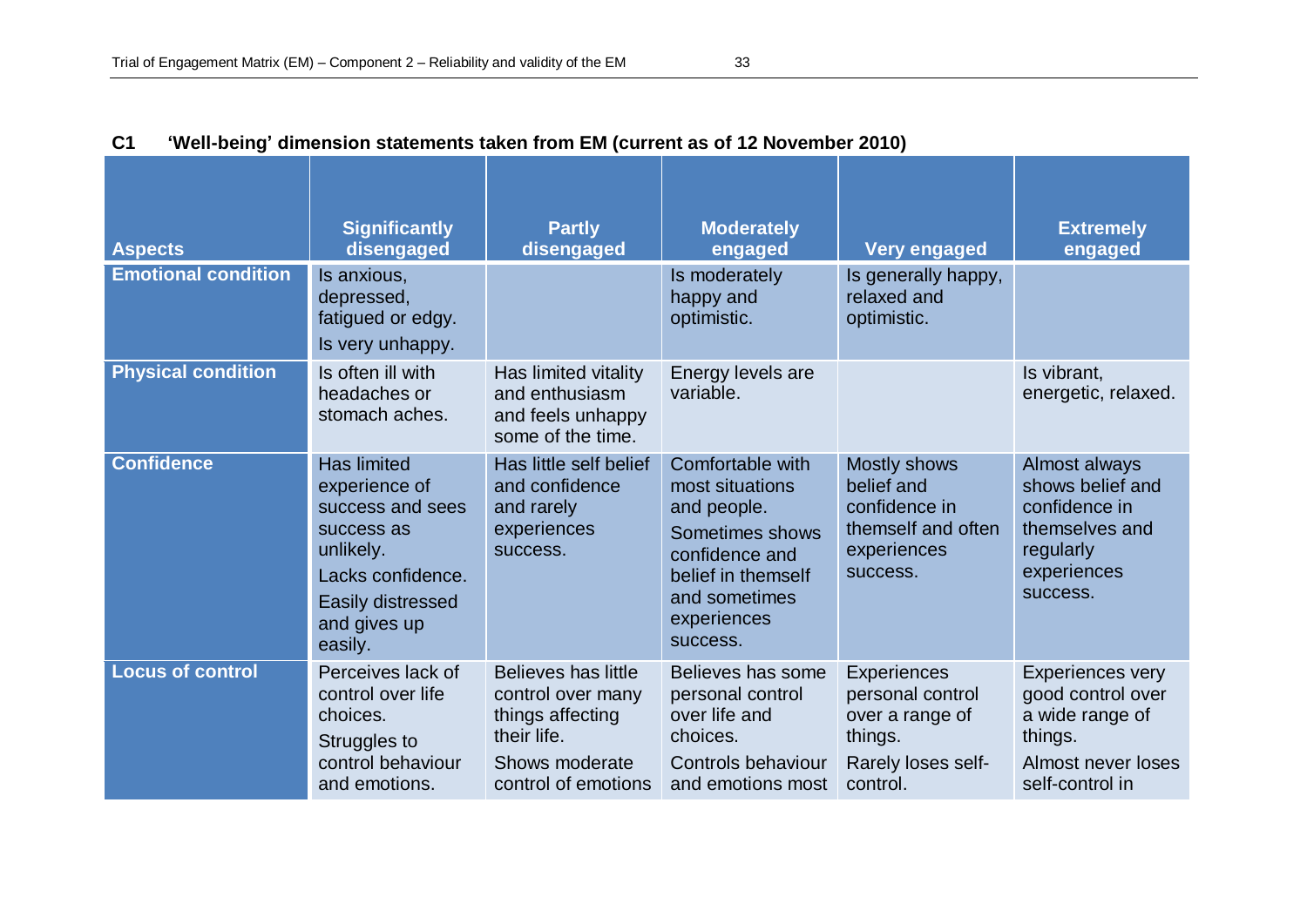|                            | Often has low<br>tolerance to stress<br>and easily loses<br>temper.<br>May act<br>impulsively, over-<br>react to a situation<br>or be passive and<br>'shut down'. | and behaviour in<br>some situations.<br>Sometimes acts<br>impulsively or<br>passively. | of the time.<br>Occasionally acts<br>impulsively.                                                           | Controls behaviour<br>and emotions most<br>of the time.<br>Recognises<br>necessity for<br>behaviour codes<br>and rules. | difficult situations.<br>Thinks before<br>acting; recognises<br>they have choices<br>and takes<br>responsibility for<br>behaviour; admits<br>mistakes; accepts<br>consequences. |
|----------------------------|-------------------------------------------------------------------------------------------------------------------------------------------------------------------|----------------------------------------------------------------------------------------|-------------------------------------------------------------------------------------------------------------|-------------------------------------------------------------------------------------------------------------------------|---------------------------------------------------------------------------------------------------------------------------------------------------------------------------------|
| <b>Goal-setting</b>        | Struggles with<br>setting goals for<br>the future.                                                                                                                | Goals are small<br>and short-term.                                                     | Can set limited<br>longer term goals,<br>but lacks some<br>self-direction and<br>initiative.                | Sets goals and<br>achieves a<br>significant<br>proportion of them.                                                      | Sets appropriate,<br>achievable long<br>and short-term<br>goals.                                                                                                                |
| <b>Dealing with change</b> | Shows little ability<br>to adapt to<br>changed<br>situations.                                                                                                     | Shows little ability<br>to respond to<br>changed<br>situations.                        | <b>Responds</b><br>positively to<br>changes they<br>desire, but needs<br>support when<br>facing challenges. | Responds<br>positively to<br>change.                                                                                    | Responds very<br>positively to<br>change.                                                                                                                                       |
| <b>Organisation</b>        | <b>Needs</b><br>considerable<br>support to get<br>organised.                                                                                                      | Requires some<br>support to get<br>organised.                                          | Moderately well<br>organised.                                                                               | Mostly well<br>organised.                                                                                               | Very well<br>organised.                                                                                                                                                         |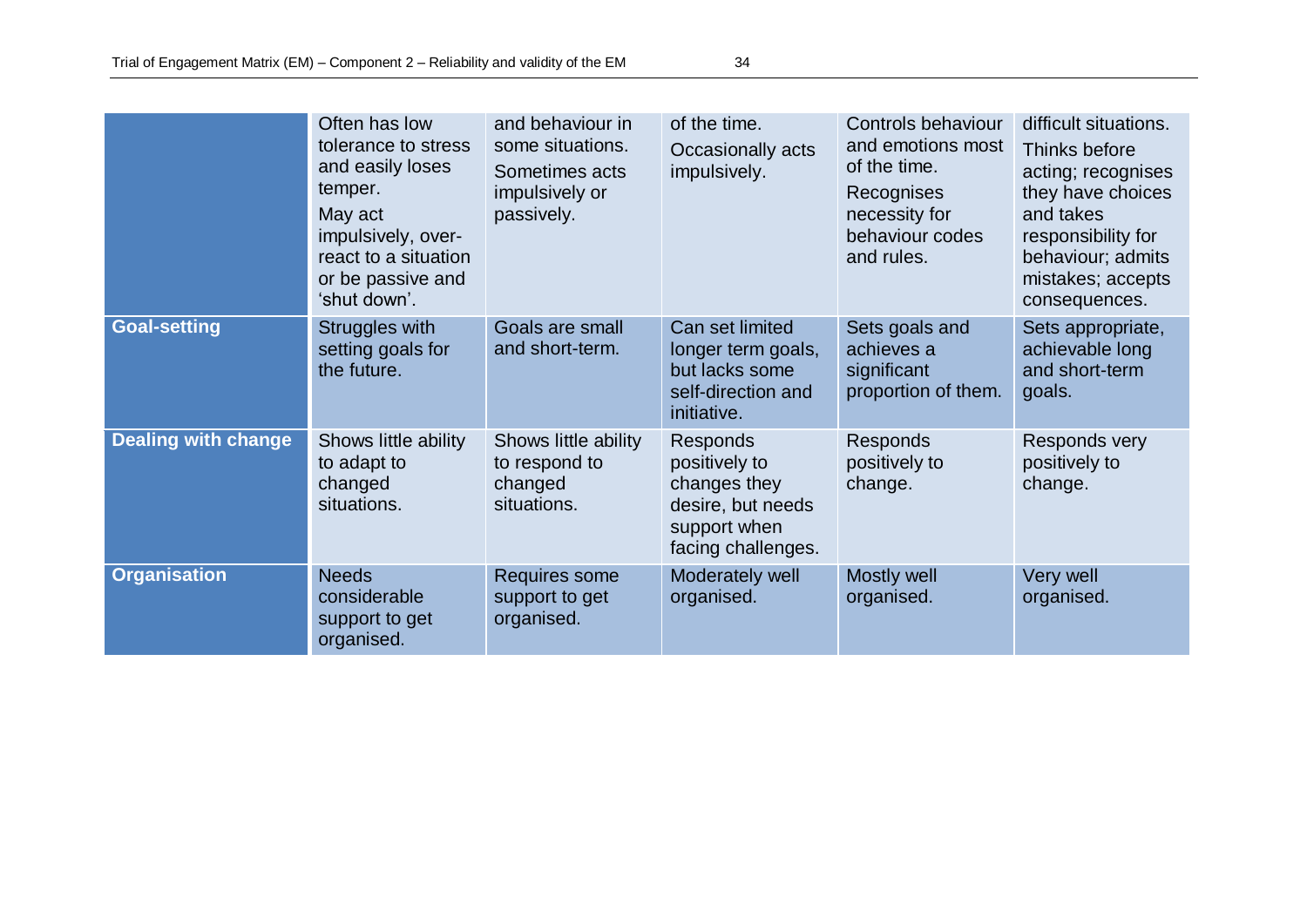| <b>Aspects</b>                | <b>Significantly</b><br>disengaged                                         | <b>Partly</b><br>disengaged                                                                                        | <b>Moderately</b><br>engaged                                 | <b>Very engaged</b>                                       | <b>Extremely engaged</b>                                                                 |
|-------------------------------|----------------------------------------------------------------------------|--------------------------------------------------------------------------------------------------------------------|--------------------------------------------------------------|-----------------------------------------------------------|------------------------------------------------------------------------------------------|
| <b>Emotional</b><br>condition | Appears to be<br>anxious, very<br>unhappy or edgy.                         | Appears to be<br>unhappy some of<br>the time.                                                                      | Appears to be<br>moderately happy<br>and optimistic.         | Appears to be<br>happy, relaxed and<br>optimistic.        | Appears to be happy<br>most of the time and<br>may be able to cheer up<br>others.        |
| <b>Physical</b><br>condition  | Is often unwell.                                                           | Has limited vitality<br>and enthusiasm.                                                                            | His/her energy levels<br>are variable.                       | Generally has high<br>energy levels.                      | Is very vibrant and<br>highly energetic.                                                 |
| <b>Confidence</b>             | Lacks confidence.                                                          | Has little self belief<br>and confidence.                                                                          | Sometimes shows<br>confidence and belief<br>in her-/himself. | Mostly shows belief<br>and confidence in<br>him-/herself. | Almost always shows<br>belief and confidence in<br>her-/himself.                         |
| <b>Locus of</b><br>control    | Struggles to control<br>behaviour and<br>emotions; easily<br>loses temper. | Shows moderate<br>control of<br>emotions and<br>behaviour in some<br>situations;<br>sometimes acts<br>impulsively. | Controls behaviour<br>and emotions most<br>of the time.      | Rarely loses self-<br>control.                            | Almost never loses self-<br>control in difficult<br>situations; thinks before<br>acting. |
| <b>Goal-setting</b>           | Struggles with<br>setting goals.                                           | Goals are small<br>and short-term.                                                                                 | Can set short and<br>limited longer term<br>goals.           | Can set short and<br>longer term goals.                   | Sets appropriate and<br>achievable long and<br>short-term goals.                         |
| <b>Dealing with</b><br>change | Generally unable to<br>adapt to changed<br>situations.                     | Has limited ability<br>to handle<br>changes.                                                                       | Can respond to<br>changes that are<br>personally desired.    | Positively deals<br>with changes.                         | Engages with changes<br>in an active and positive<br>manner.                             |
| <b>Organisation</b>           | Needs considerable<br>support to get<br>organised.                         | Requires some<br>support to get<br>organised.                                                                      | Moderately well<br>organised.                                | Mostly well<br>organised.                                 | Very well organised.                                                                     |

# **C2 'Well-being' dimension statements revised by DECS and ACER**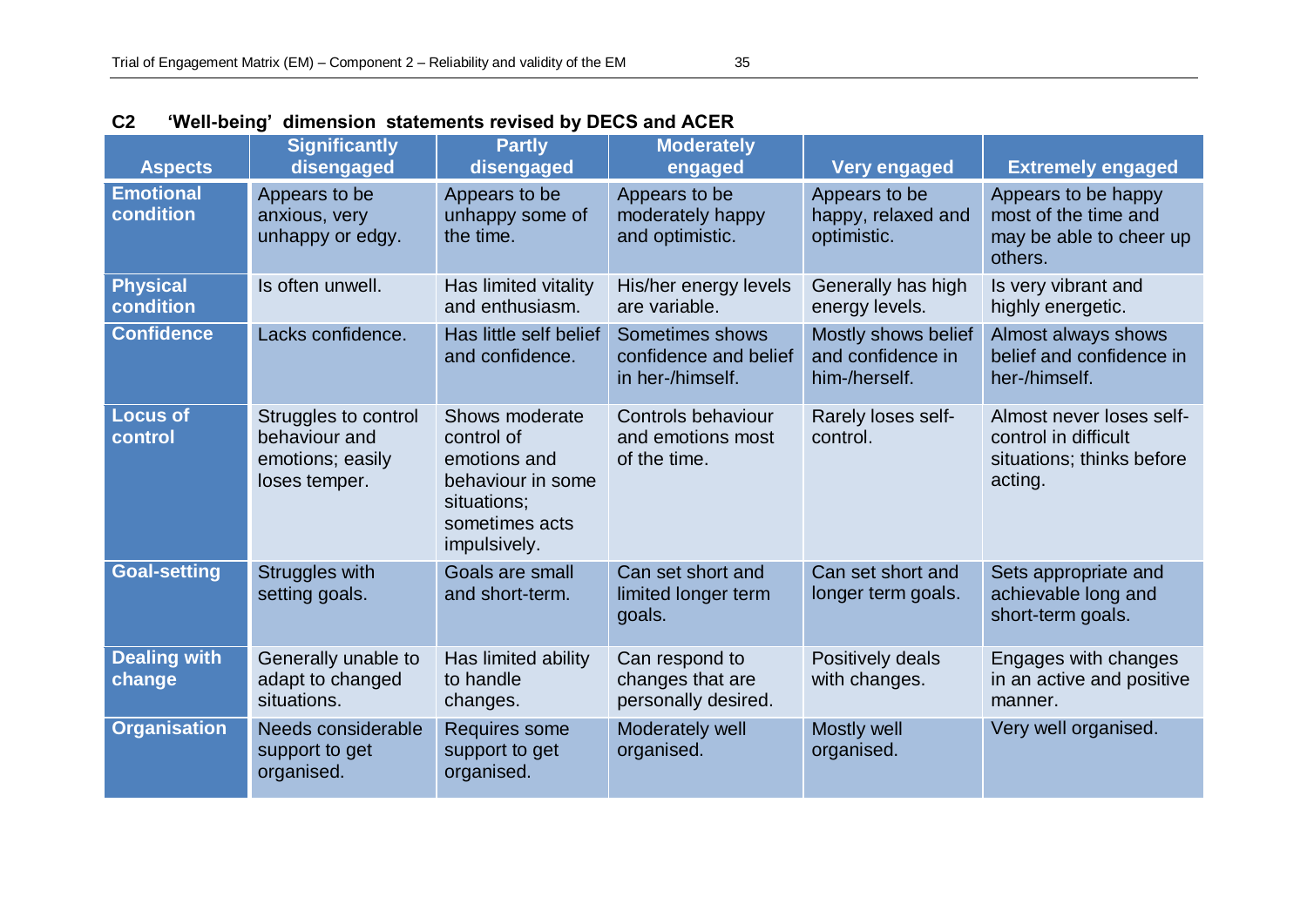## **APPENDIX 2 TEXT OF ONLINE SURVEY**

## **South Australian Department of Education and Children's Services (DECS) Engagement Matrix Survey Part II**

Welcome to Part II of the South Australian Department of Education and Children"s Services (DECS) Engagement Matrix Survey. The Australian Council for Educational Research (ACER) has been commissioned by DECS to test the reliability and validity of the Engagement Matrix. The EM has been designed by the South Australian Department of Education and Children"s Services (DECS) to assess a young person's engagement in three different dimensions: 'Well-being', 'Relationships' and 'Involvement in learning'.

Part I, conducted in Term 4 of 2010, collected information regarding the labels of the Engagement Matrix. Part II will now collect information regarding the statements used in the Engagement Matrix. This survey is to help identify the most appropriate statements for the Engagement Matrix. Participation in the survey is anonymous. Your responses will only be tracked to monitor survey completion. No individual responses will be identified and data collected will be used in group comparisons only.

The survey should take about 20 minutes to complete. If you would like to save your responses and return to complete the survey later, please remember to note down the login details the system will provide. You will have an opportunity to print your answers when you submit the survey. We greatly appreciate your participation.

**Please select your employed position below.**

**Choose one of the following answers:**

- Teacher
- Case Manager in ICAN/FLO programs

During the online survey, you will be presented with five screens of statements from the Engagement Matrix.

For this task we would like you to think of a young person whom you know well and evaluate how well the statements apply to this specific young person. These statements will concern a young person's engagement in various aspects.

For some of the statements, it may be difficult for you to evaluate a specific element of a young person's engagement. While we do not expect you to be an "expert", please make a judgement for every statement.

It is important that you select a young person whom you know well enough to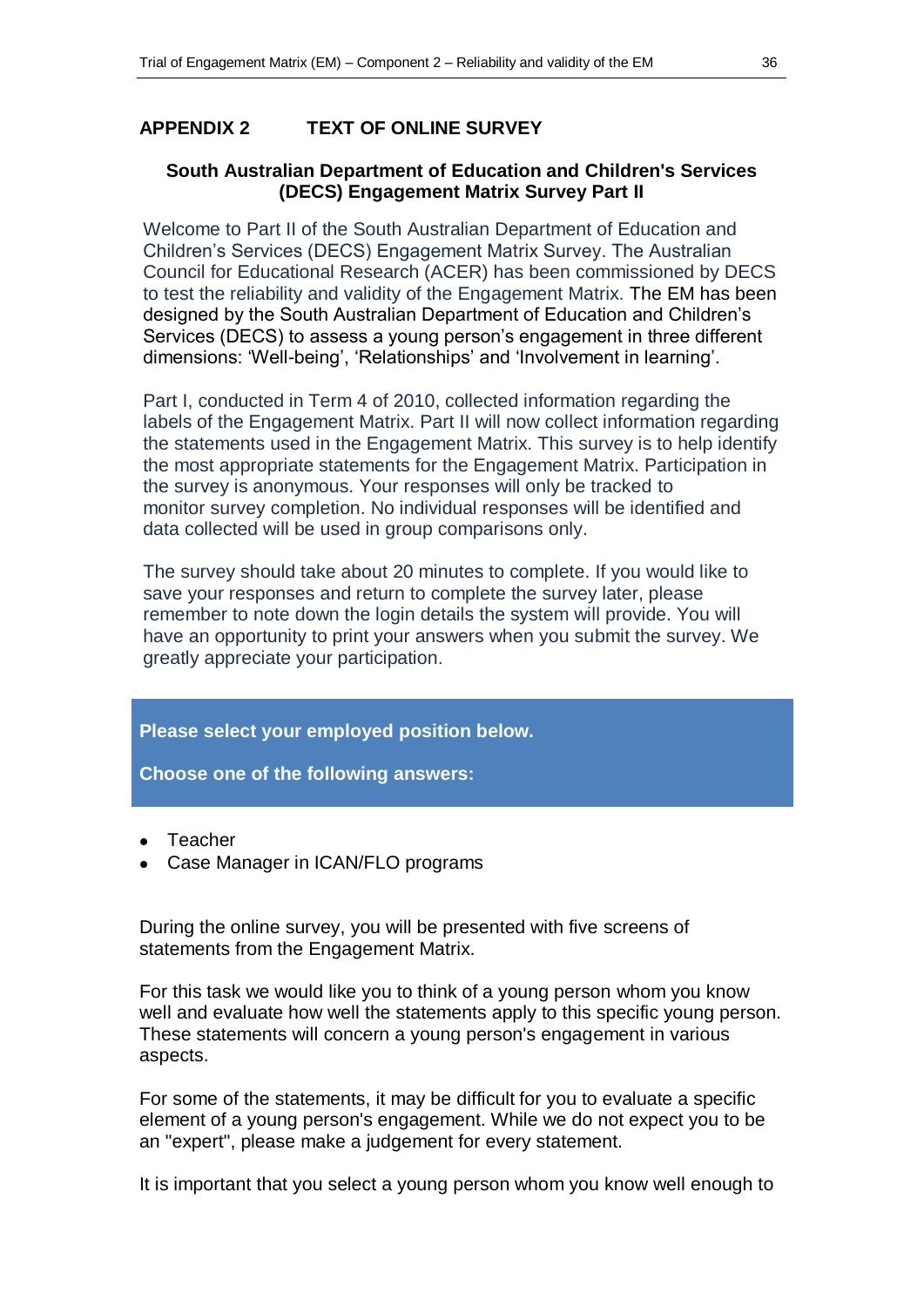answer in-depth statements about their various aspects of engagement.

If you are a Case Manager, this young person should be enrolled in the ICAN/FLO programs in Term 1 2011 or Term 4 2010 from year 6 to age 19. If you are a teacher, this young person should be one of your current students from year 6 to year 12 in Term 1 2011 or should have been one of your students from year 6 to year 12 in Term 4 2010.

*While the young person whom you are evaluating will remain anonymous, we would like to collect some general demographic information regarding this young person before you evaluate them.*

## **Is the young person female or male?**

- Female
- Male

**In what year level is the young person currently enrolled?**

**(If the young person is not attending school, select the most appropriate year level as if they were attending school.)**

**Choose one of the following answers:**

- Year 6
- Year 7
- Year 8
- Year 9
- Year 10
- Year 11
- $\bullet$  Year 12

#### **Engagement Matrix Statements Part 1**

*Below is a list of statements. There are five statements concerning an aspect of engagement followed by other statements concerning other aspects. For example, there may be five statements regarding 'organisation' which are then followed by five statements regarding 'goal-setting' etc.* 

*Please select the radio button from the scale that indicates how strongly you agree or disagree with each statement regarding the young person that you have selected.*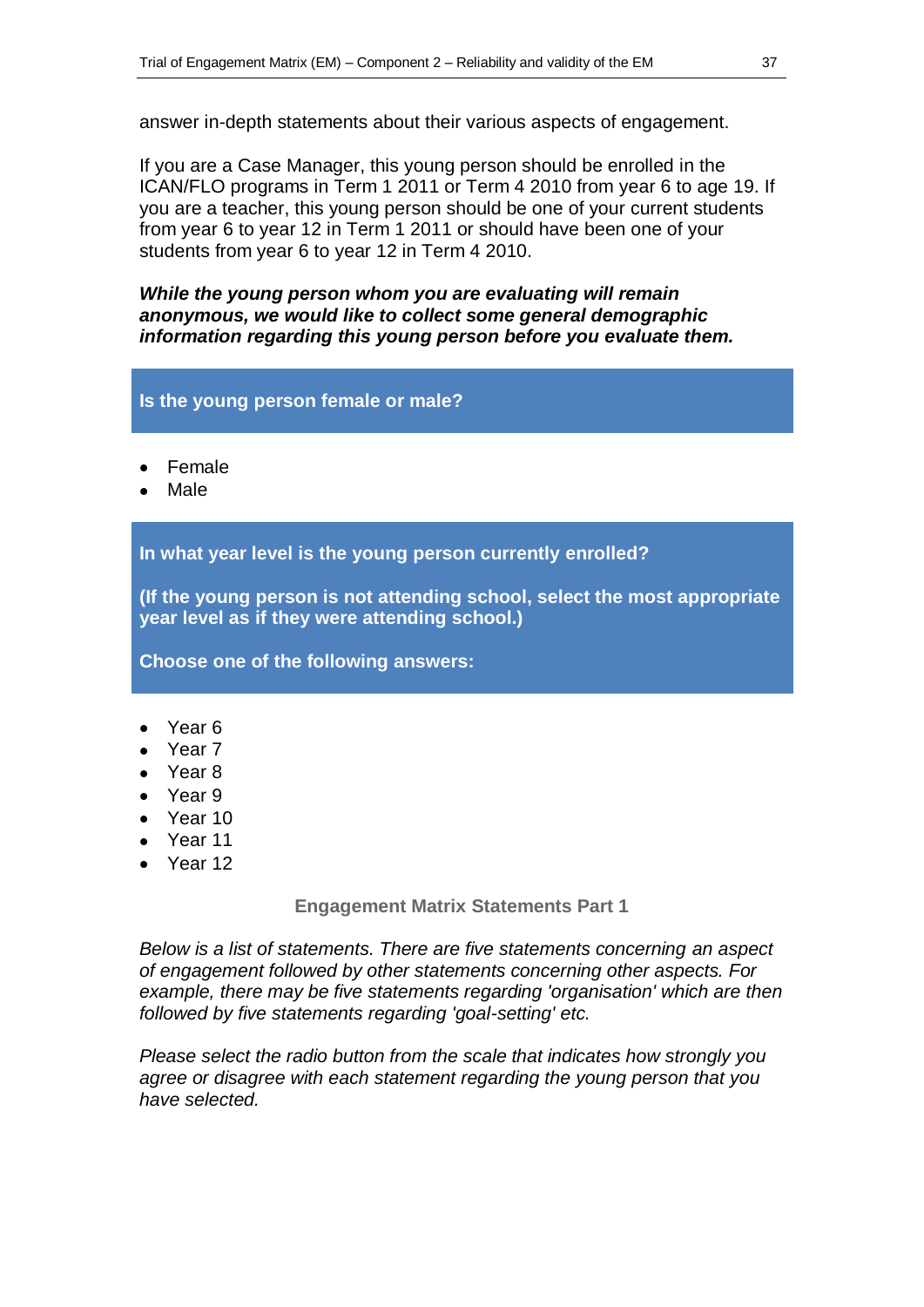**Select the appropriate radio button to indicate the extent of your agreement.**

The following five point response scale was used: "Strongly disagree", 'Disagree', 'Neither agree nor disagree', 'Agree', 'Strongly agree',

Seems isolated or alienated from community groups. Has loose connections with one or two community groups. Has some links with several community groups. Has regular interactions with several community groups. Has strong connections with several community groups. Is withdrawn from others. Connects with a small group of peers with similar life views. Has connections to a small group of peers with a range of life views. Usually open and engages with many other people. Is nearly always open to others and relates very well with a wide range of people. Is disruptive and uncooperative or very passive. At times disruptive and uncooperative or passive. Generally cooperates with others, but is occasionally disruptive. Cooperates with others and behaves in a calm and settled manner. Very cooperative with others and supportive of them. Generally unable to empathise with others. Shows limited ability to empathise with others. Shows some empathy for others. Able to listen to and empathise with other viewpoints. Very empathetic and respectful of others" views.

**Engagement Matrix Statements Part II**

*Below is a list of statements. Please select the radio button from the scale that indicates how strongly you agree or disagree with each statement regarding the young person that you have selected.*

**Select the appropriate radio button to indicate the extent of your agreement.**

The following five point response scale was used: "Strongly disagree", "Disagree", 'Neither agree nor disagree', 'Agree', 'Strongly agree'.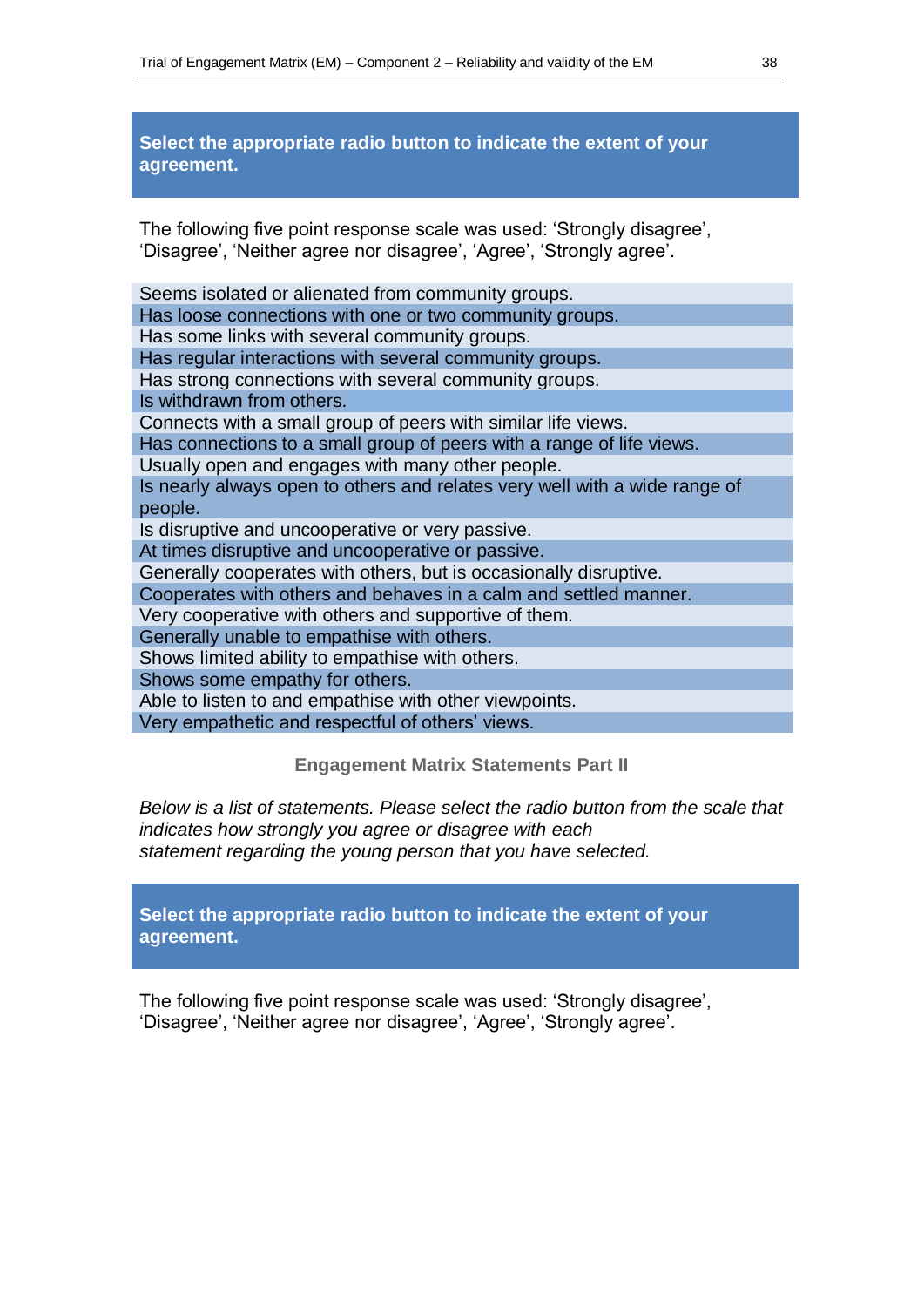Has short attention span and difficulty remembering instructions and concepts. Sometimes forgets instructions and concepts. Usually remembers instructions and concepts. Is attentive most of the time. Is always attentive and able to complete tasks without additional prompting. Doesn"t attend school or walks out of classes. Complies minimally with learning and instruction. Completes work in most fields, but may need extra time. Actively engages with learning and completes all tasks. Actively engages with learning, often going beyond the set task. Has low levels of literacy/numeracy. Struggles with literacy/numeracy for basic daily tasks. Can use literacy/numeracy to achieve most age-appropriate tasks. Maintains a high standard of literacy/numeracy. Uses literacy/numeracy to broaden other learning. Gives up easily. At times is easily overwhelmed by challenges. Can manage challenges with support. Manages many challenges by her-/himself. Enjoys challenges in many fields.

## **Engagement Matrix Statements Part III**

*Below is a list of statements. Please select the radio button from the scale that indicates how strongly you agree or disagree with each statement regarding the young person that you have selected.*

## **Select the appropriate radio button to indicate the extent of your agreement.**

The following five point response scale was used: "Strongly disagree", "Disagree", 'Neither agree nor disagree', 'Agree', 'Strongly agree'.

| Avoids answering questions and may provide irrelevant talk. |
|-------------------------------------------------------------|
| Responds to some questions in her/his field of interest.    |
| Answers and may pose some relevant questions.               |
| Contributes actively to class discussions.                  |
| May lead peer group in class discussions and debate.        |
| May destroy own work.                                       |
| Appears to gain little satisfaction from own work.          |
| Gains satisfaction from own work.                           |
| Demonstrates pride in own work.                             |
| Celebrates own work and achievements.                       |
| Does not accept feedback.                                   |
| Has limited capacity to accept feedback.                    |
| Shows some capacity for accepting feedback.                 |
| Generally accepts feedback.                                 |
| Accepts and values feedback.                                |
|                                                             |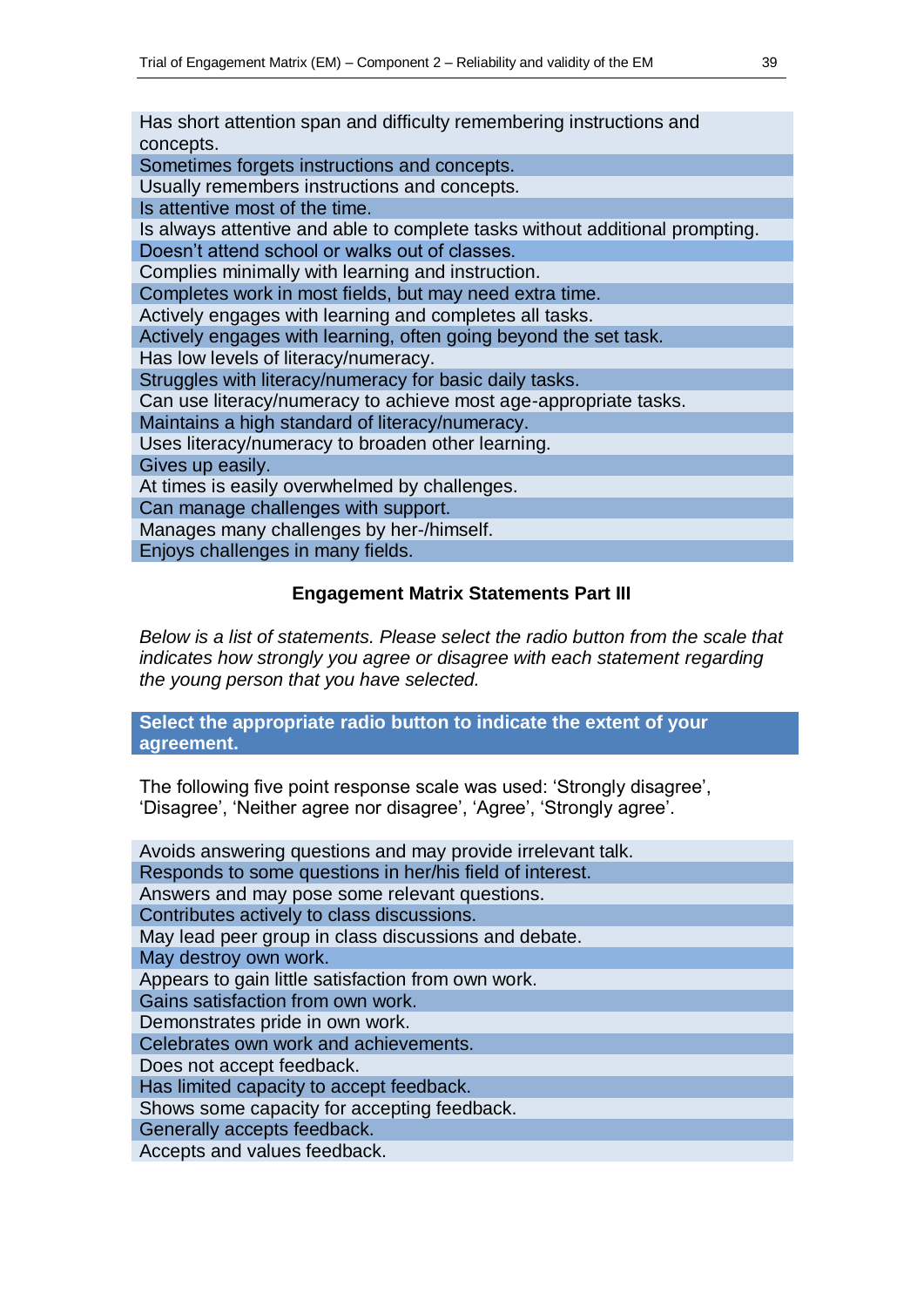#### **Engagement Matrix Statements Part IV**

*Below is a list of statements. Please select the radio button from the scale that indicates how strongly you agree or disagree with each statement regarding the young person that you have selected.*

**Select the appropriate radio button to indicate the extent of your agreement.**

The following five point response scale was used: "Strongly disagree", 'Disagree', 'Neither agree nor disagree', 'Agree', 'Strongly agree'.

| Appears to be anxious, very unhappy or edgy.                                   |
|--------------------------------------------------------------------------------|
| Appears to be unhappy some of the time.                                        |
| Appears to be moderately happy and optimistic.                                 |
| Appears to be happy, relaxed and optimistic.                                   |
| Appears to be happy most of the time and may be able to cheer up others.       |
| Is often unwell.                                                               |
| Has limited vitality and enthusiasm.                                           |
| His/her energy levels are variable.                                            |
| Generally has high energy levels.                                              |
| Is very vibrant and highly energetic.                                          |
| Lacks confidence.                                                              |
| Has little self-belief and confidence.                                         |
| Sometimes shows confidence and belief in her-/himself.                         |
| Mostly shows belief and confidence in him-/herself.                            |
| Almost always shows belief and confidence in her-/himself.                     |
| Struggles to control behaviour and emotions; easily loses temper.              |
| Shows moderate control of emotions and behaviour in some situations;           |
| sometimes acts impulsively.                                                    |
| Controls behaviour and emotions most of the time.                              |
| Rarely loses self-control.                                                     |
| Almost never loses self-control in difficult situations; thinks before acting. |
|                                                                                |

**Engagement Matrix Statements Part V**

*Below is a list of statements. Please select the radio button from the scale that indicates how strongly you agree or disagree with each statement regarding the young person that you have selected.*

**Select the appropriate radio button to indicate the extent of your agreement.**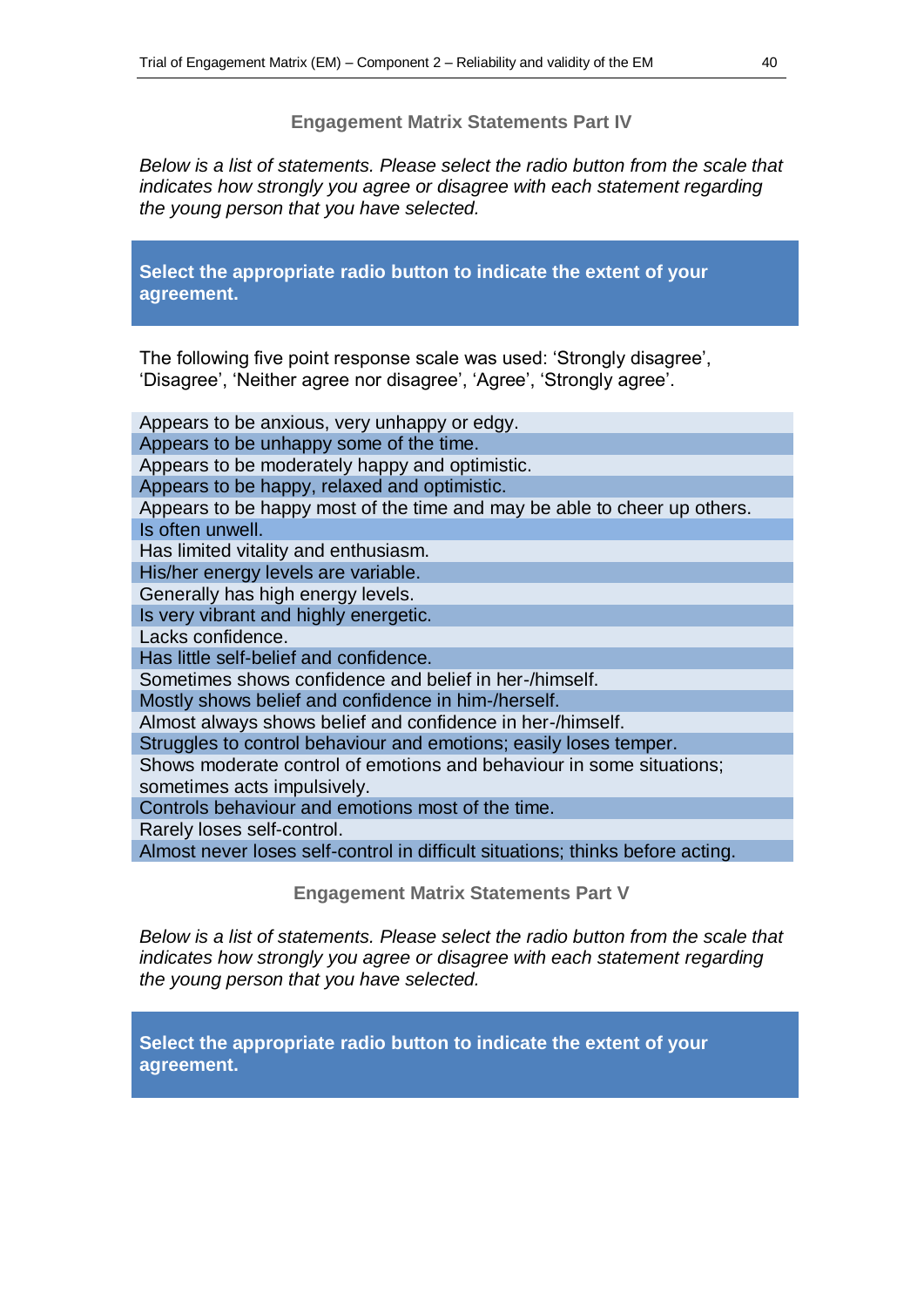The following five point response scale was used: "Strongly disagree", 'Disagree', 'Neither agree nor disagree', 'Agree', 'Strongly agree'.

| Struggles with setting goals.                              |
|------------------------------------------------------------|
| Goals are small and short-term.                            |
| Can set short and limited longer term goals.               |
| Can set short and longer term goals.                       |
| Sets appropriate and achievable long and short-term goals. |
| Generally unable to adapt to changed situations.           |
| Has limited ability to handle changes.                     |
| Can respond to changes that are personally desired.        |
| Positively deals with changes.                             |
| Engages with changes in an active and positive manner.     |
| Needs considerable support to get organised.               |
| Requires some support to get organised.                    |
| Is moderately well organised.                              |
| Is mostly well organised.                                  |
| Is very well organised.                                    |
| Struggles with setting goals.                              |
| Goals are small and short-term.                            |
| Can set short and limited longer term goals.               |
| Can set short and longer term goals.                       |
| Sets appropriate and achievable long and short-term goals. |

**Feedback**

**If you have any comments regarding this survey or the Engagement Matrix, please tell us in the space below. Also, if you would like any information about the results of this survey please let us know in the space below.**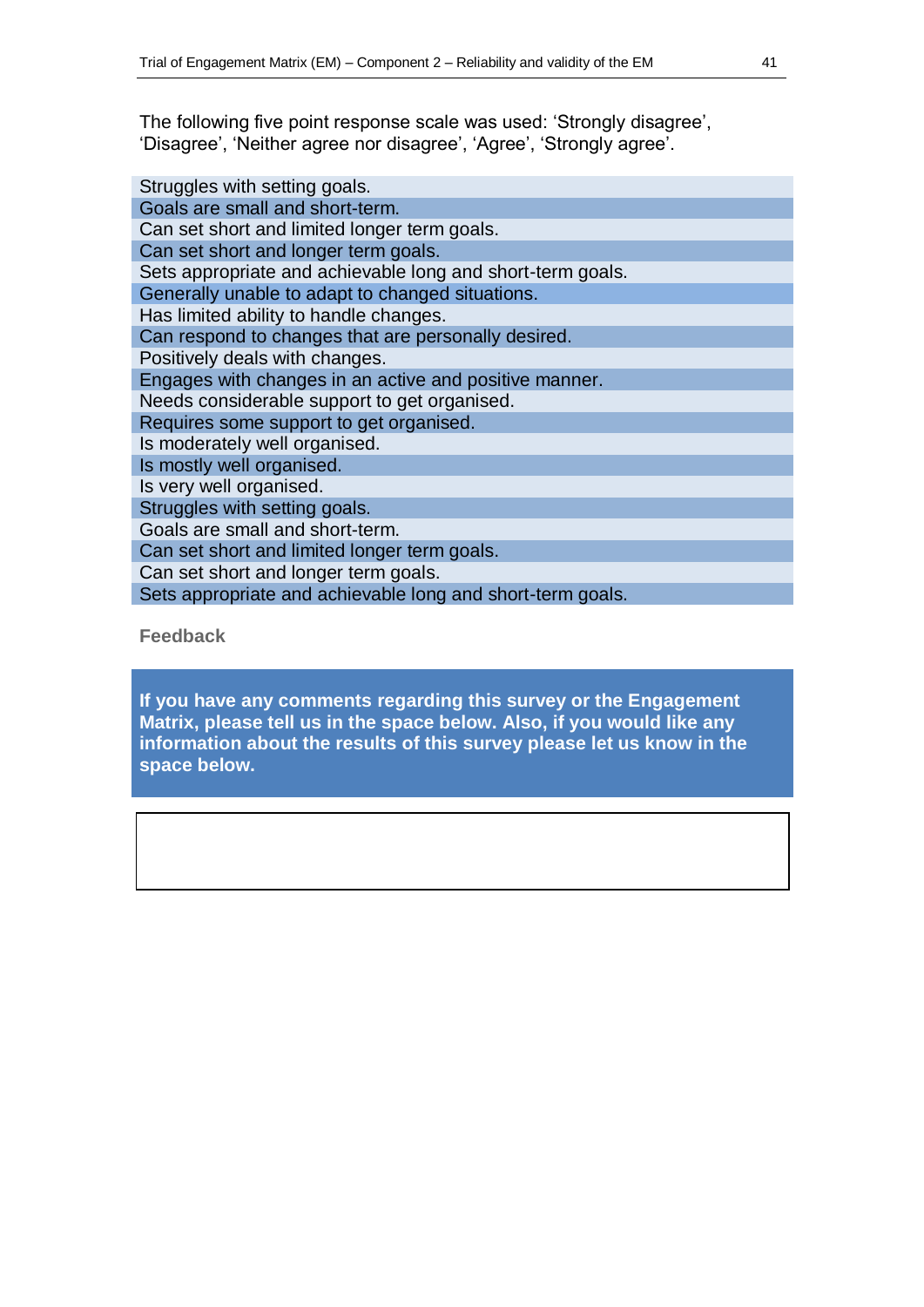## **APPENDIX 3 RESULTS OF FACTOR ANALYSES**

#### **1. Factor analysis postulating three factors (i.e. dimensions)**

#### **Total Variance Explained**

| Component      | <b>Initial Eigenvalues</b> |                      |                     | Rotation Sums of Squared Loadings <sup>a</sup> |
|----------------|----------------------------|----------------------|---------------------|------------------------------------------------|
|                | Total                      | % of Variance        | <b>Cumulative %</b> | <b>Total</b>                                   |
|                | 44.618                     | 49.576               | 49.576              | 42.138                                         |
| $\overline{2}$ | 5.134                      | 5.704                | 55.280              | 5.574                                          |
| 3              | 2.609                      | 2.899                | 58.179              | 32.448                                         |
| 4              | 2.187                      | 2.430                | 60.609              |                                                |
| 5              | 1.820                      | 2.022                | 62.632              |                                                |
| .              | .                          | $\sim$ $\sim$ $\sim$ | $\cdots$            | .                                              |

Extraction Method: Principal Component Analysis.

a. When components are correlated, sums of square loadings cannot be added to obtain a total variance.



Scree Plot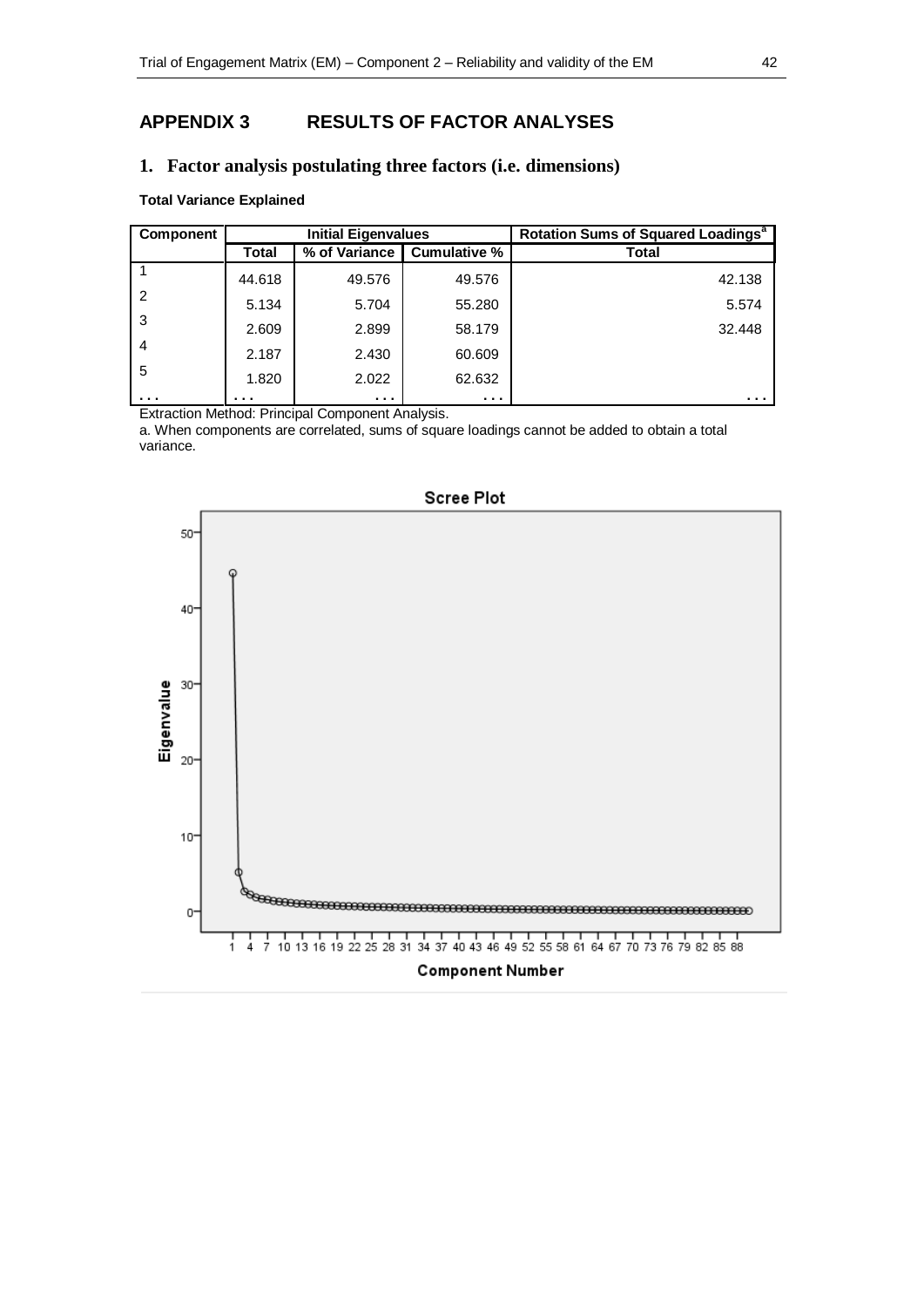#### **Structure Matrix**

|                                                                                     |          | Component      |          |
|-------------------------------------------------------------------------------------|----------|----------------|----------|
|                                                                                     | 1        | $\overline{2}$ | 3        |
| INTGR COM_Seems isolated or alienated from community groups                         | $-0.638$ |                | $-.772$  |
| INTGR COM_Has loose connections with one or two community groups.                   | $-.267$  |                | $-.320$  |
| INTGR COM_Has some links with several community groups.                             | .296     |                | .467     |
| INTGR COM_Has regular interactions with several community groups.                   | .537     |                | .730     |
| INTGR COM_Has strong connections with several community groups.                     | .546     |                | .736     |
| PER CON_Is withdrawn from others.                                                   | $-.495$  |                | $-.701$  |
| PER CON_Connects with a small group of peers with similar views.                    |          |                | $-.265$  |
| PER CON_Has connections to a small group of peers with a range of life views.       | .257     | .211           | .243     |
| PER CON_Usually open and engages with many other people.                            | .627     |                | .827     |
| PER CON_Is nearly always open to others and relates very well with a wide range of  | .678     |                | .773     |
| people.                                                                             |          |                |          |
| COOP_Is disruptive and uncooperative or very passive.                               | $-.770$  |                | $-622$   |
| COOP_At times disruptive and uncooperative or passive.                              | $-0.836$ |                | $-.570$  |
| COOP_Generally cooperates with others, but is occasionally disruptive.              | $-0.561$ | .286           | $-.309$  |
| COOP_Cooperates with others and behaves in a calm and settled manner.               | .789     | .220           | .502     |
| COOP_Very cooperative of others and supportive of them.                             | .856     |                | .675     |
| EMPTHY_Generally unable to empathise with others.                                   | $-0.582$ |                | $-0.545$ |
| EMPTHY_Shows limited ability to empathise with others.                              | $-.758$  |                | $-637$   |
| EMPTHY_Shows some empathy for others.                                               | .265     | .584           | .256     |
| EMPTHY_Able to listen to and empathise with other viewpoints.                       | .728     | .295           | .657     |
| EMPTHY_Very empathetic and respectful of others' views.                             | .804     |                | .670     |
| ATTN_Has short attention span and difficulty remembering instructions and concepts. | $-0.834$ |                | $-565$   |
| ATTN_Sometimes forgets instructions and concepts.                                   | $-.807$  |                | $-583$   |
| ATTN_Usually remembers instructions and concepts.                                   | .606     | .227           | .376     |
| ATTN_Is attentive most of the time.                                                 | .740     | .374           | .479     |
| ATTN Is always attentive and able to complete tasks without additional prompting.   | .903     |                | .676     |
| INVOLV Doesn't attend school or walks out of classes.                               | $-.742$  |                | $-611$   |
| INVOLV_Complies minimally with learning and instruction.                            | $-733$   |                | $-.550$  |
| INVOLV_Completes work in most fields, but may need extra time.                      | $-.209$  | .526           |          |
| INVOLV_Actively engages with learning and completes all tasks.                      | .870     |                | .672     |
| INVOLV_Actively engages with learning, often going beyond the set task.             | .877     |                | .735     |
| LIT_NUM_Has low levels of literacy/numeracy.                                        | $-758$   |                | $-.530$  |
| LIT_NUM_Struggles with literacy/numeracy for basic daily tasks.                     | $-.720$  |                | $-.481$  |
| LIT_NUM_Can use literacy/numeracy to achieve most age-appropriate tasks.            | .501     | .295           | .243     |
| LIT_NUM_Maintains a high standard of literacy/numeracy.                             | .813     |                | .612     |
| LIT_NUM_Uses literacy/numeracy to broaden other learning.                           | .811     |                | .642     |
| RESLNCE_Gives up easily.                                                            | $-0.890$ |                | $-0.670$ |
| RESLNCE_At times is easily overwhelmed by challenges.                               | $-0.825$ |                | $-681$   |
| RESLNCE_Can manage challenges with support.                                         |          | .638           |          |
| RESLNCE_Manages many challenges by her- or himself                                  | .835     |                | .673     |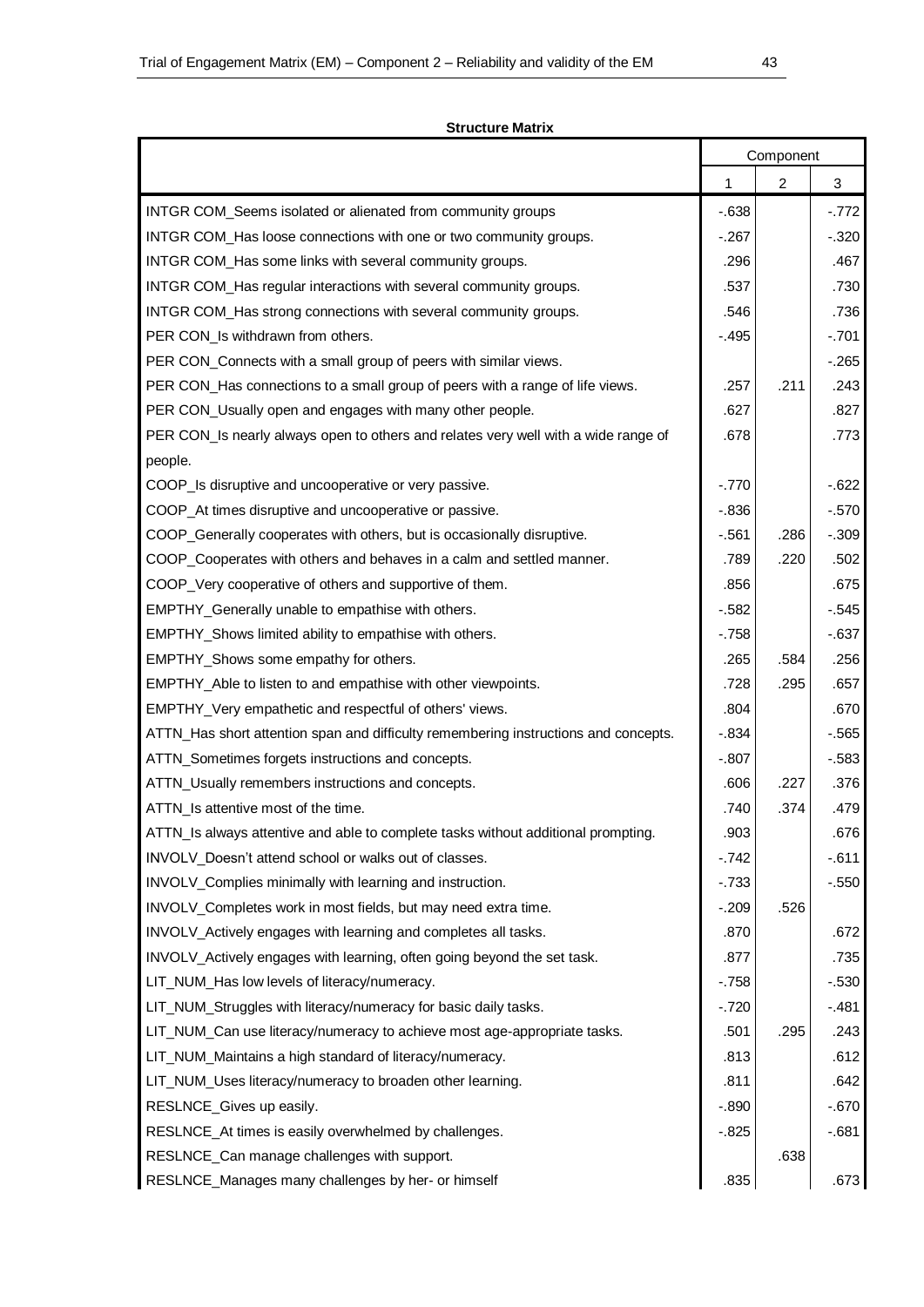| RESLNCE_Enjoys challenges in many fields.                                          | .860     |        | .759     |
|------------------------------------------------------------------------------------|----------|--------|----------|
| PRTCPTN_Avoids answering questions and may provide irrelevant talk.                | $-0.816$ |        | $-656$   |
| PRTCPTN_Responds to some questions in her or his field of interest.                | $-223$   | .459   | $-.287$  |
| PRTCPTN_Answers and may pose some relevant questions.                              | .556     | .298   | .504     |
| PRTCPTN_Contributes actively to class discussions.                                 | .711     |        | .721     |
| PRTCPTN_May lead peer group in class discussions and debate.                       | .674     |        | .736     |
| STFCTN_WK_May destroy own work.                                                    | $-0.807$ |        | $-.556$  |
| STFCTN_WK_Appears to gain little satisfaction from own work.                       | $-789$   |        | $-654$   |
| STFCTN_WK_Gains satisfaction from own work.                                        | .714     | .313   | .597     |
| STFCTN_WK_Demonstrates pride in own work.                                          | .796     | .248   | .659     |
| STFCTN_WK_Celebrates own work and achievements.                                    | .770     |        | .719     |
| FDBCK_Does not accept feedback.                                                    | $-683$   | $-217$ | $-0.557$ |
| FDBCK_Has limited capacity to accept feedback.                                     | $-793$   |        | $-663$   |
| FDBCK_Shows some capacity for accepting feedback.                                  |          | .667   |          |
| FDBCK_Generally accepts feedback.                                                  | .673     | .421   | .540     |
| FDBCK_Accepts and values feedback.                                                 | .839     | .220   | .683     |
| EMO_CON_Appears to be anxious, very unhappy or edgy.                               | $-.719$  |        | $-716$   |
| EMO_CON_Appears to be unhappy some of the time.                                    | $-0.696$ |        | $-767$   |
| EMO_CON_Appears to be moderately happy and optimistic.                             |          | .571   |          |
| EMO_CON_Appears to be happy, relaxed and optimistic.                               | .764     |        | .842     |
| EMO_CON_Appears to be happy most of the time and may be able to cheer up others.   | .699     |        | .844     |
| PHYS_CON_Is often unwell.                                                          | $-558$   |        | $-612$   |
| PHYS_CON_Has limited vitality and enthusiasm.                                      | $-668$   |        | $-756$   |
| PHYS_CON_His or her energy levels are variable.                                    | $-.540$  | .232   | $-.570$  |
| PHYS_CON_Generally has high energy levels.                                         | .596     |        | .814     |
| PHYS_CON_Is very vibrant and highly energetic.                                     | .589     |        | .841     |
| CONF_Lacks confidence.                                                             | $-709$   |        | $-764$   |
| CONF_Has little self-belief and confidence.                                        | $-.754$  |        | $-757$   |
| CONF_Sometimes shows confidence and belief in her- or himself.                     |          | .586   |          |
| CONF_Mostly shows belief and confidence in him- or herself.                        | .609     | .308   | .649     |
| CONF_Almost always shows belief and confidence in her- or himself.                 | .750     |        | .810     |
| LOC_Struggles to control behaviour and emotions; easily loses temper.              | $-0.792$ |        | $-.489$  |
| LOC_Shows moderate control of emotions and behaviour in some situations; sometimes | $-585$   | .326   | $-.400$  |
| acts impulsively.                                                                  |          |        |          |
| LOC_Controls behaviour and emotions most of the time.                              | .525     | .433   | .265     |
| LOC_Rarely loses self-control.                                                     | .727     |        | .436     |
| LOC_Almost never loses self-control in difficult situations; thinks before acting. | .867     |        | .600     |
| GOAL_Struggles with setting goals.                                                 | $-0.829$ |        | $-621$   |
| GOAL_Goals are small and short-term.                                               | $-708$   | .272   | $-.539$  |
| GOAL_Can set short and limited longer term goals.                                  |          | .629   |          |
| GOAL_Can set short and longer term goals.                                          | .759     |        | .647     |
| GOAL_Sets appropriate and achievable long and short-term goals.                    | .844     |        | .695     |

CHNG\_Generally unable to adapt to changed situations.<br>CHNG\_Generally unable to adapt to changed situations.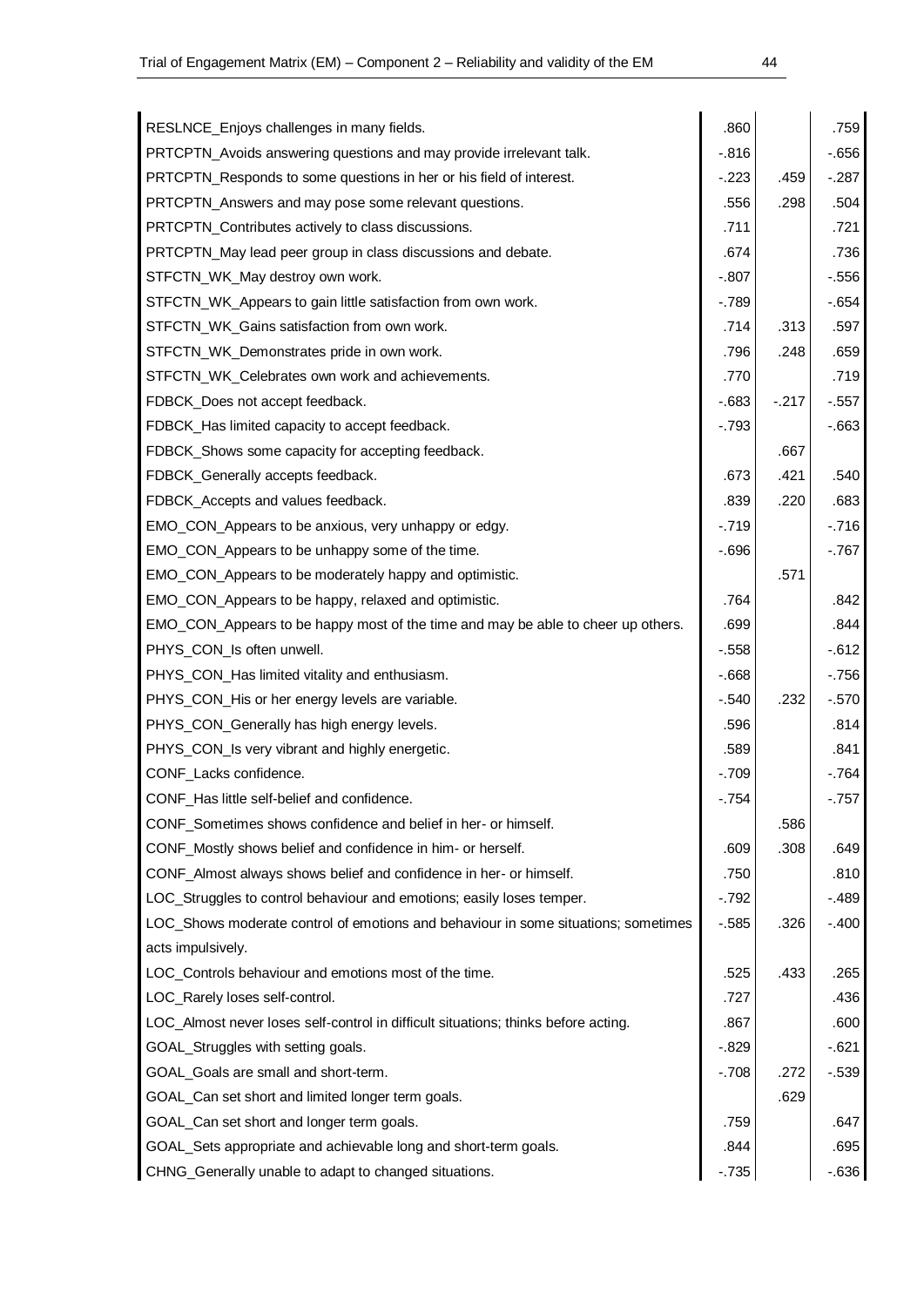| CHNG_Has limited ability to handle changes.                 | $-.805$  |      | $-682$  |
|-------------------------------------------------------------|----------|------|---------|
| CHNG_Can respond to changes that are personally desired.    |          | .434 |         |
| CHNG_Positively deals with changes.                         | .843     |      | .721    |
| CHNG_Engages with changes in an active and positive manner. | .856     |      | .757    |
| ORG_Needs considerable support to get organised.            | $-0.833$ |      | $-635$  |
| ORG_Requires some support to get organised.                 | $-685$   |      | $-.541$ |
| ORG_Is moderately well organised.                           | .254     | .599 |         |
| ORG_Is mostly well organised.                               | .712     | .390 | .502    |
| ORG_Is very well organised.                                 | .892     |      | .716    |

Extraction Method: Principal Component Analysis.

Rotation Method: Oblimin with Kaiser Normalization.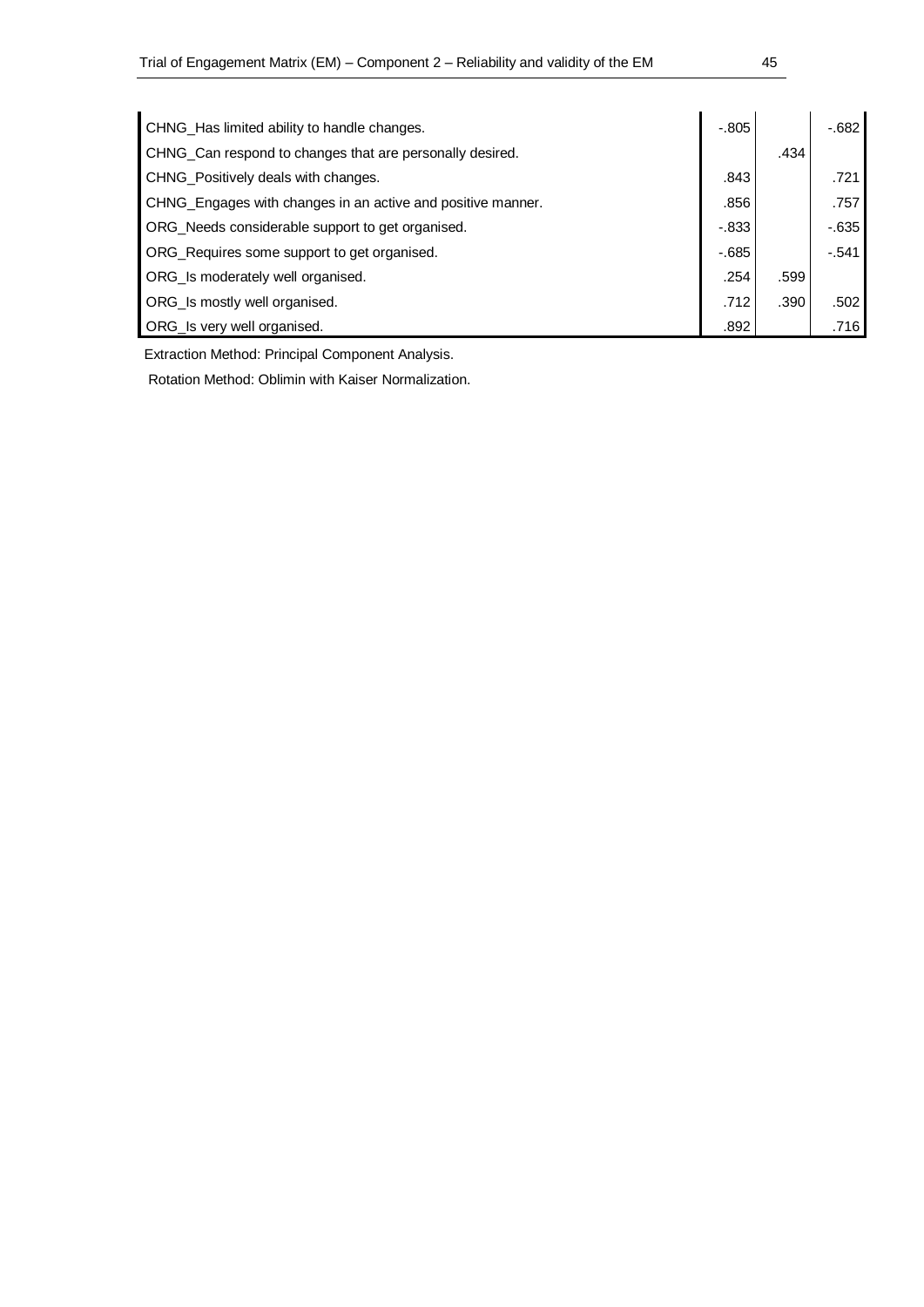## **2. Factor analysis for aspects**

#### **Total Variance Explained**

| <b>Component</b> | <b>Initial Eigenvalues</b> |                      |                     | Rotation Sums of Squared Loadings <sup>a</sup> |
|------------------|----------------------------|----------------------|---------------------|------------------------------------------------|
|                  | <b>Total</b>               | % of Variance        | <b>Cumulative %</b> | Total                                          |
|                  | 11.109                     | 61.716               | 61.716              | 10.628                                         |
| $\overline{2}$   | .931                       | 5.171                | 66.887              | 7.931                                          |
| -3               | .684                       | 3.802                | 70.689              | .735                                           |
| $\overline{4}$   | .615                       | 3.419                | 74.109              |                                                |
| 5                | .551                       | 3.059                | 77.168              |                                                |
| .                | .                          | $\sim$ $\sim$ $\sim$ | $\cdots$            | .                                              |

Extraction Method: Principal Component Analysis.

a. When components are correlated, sums of square loadings cannot be added to obtain a total variance.



## **Scree Plot**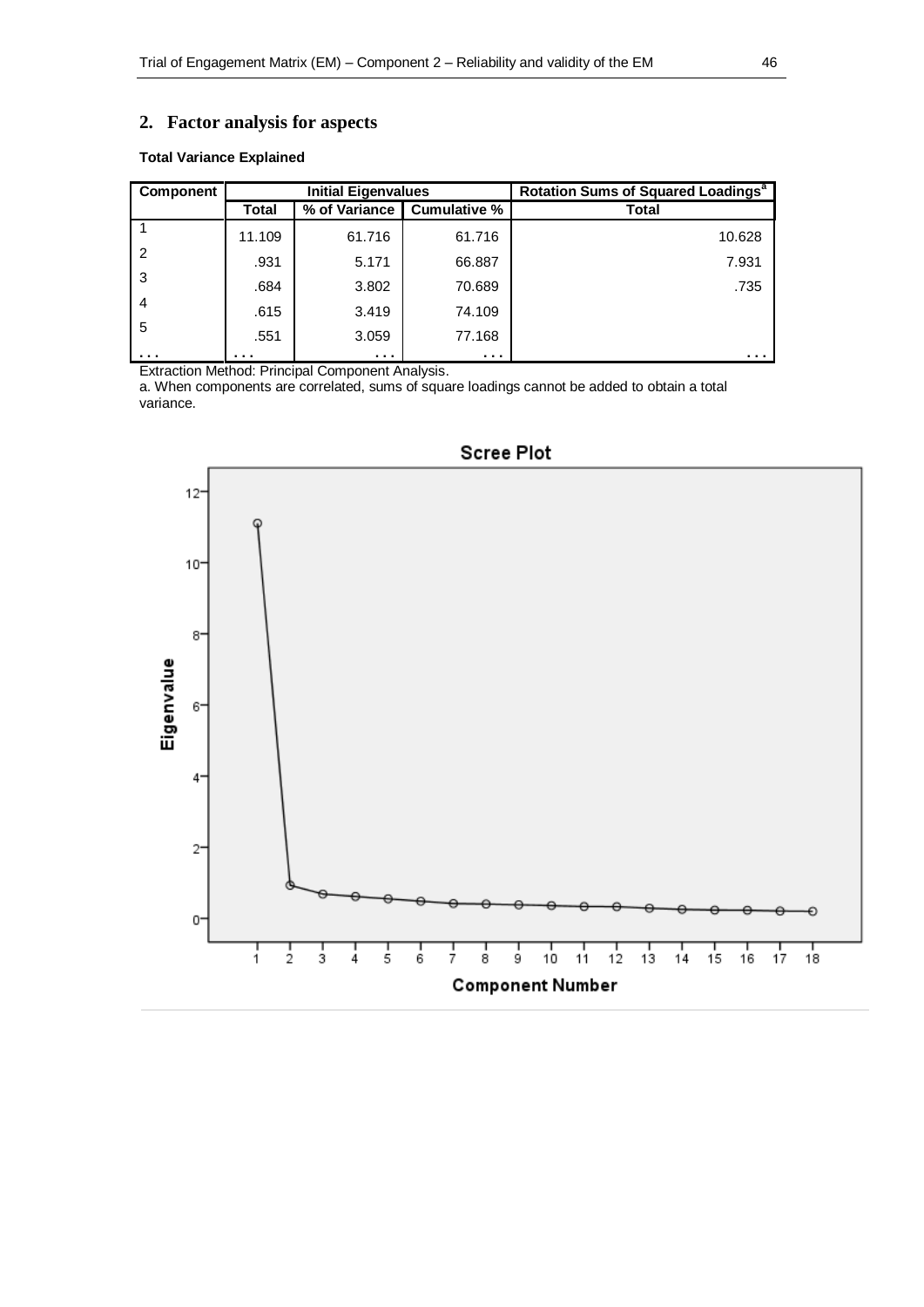| Structure Matrix |           |      |         |  |  |  |  |
|------------------|-----------|------|---------|--|--|--|--|
|                  | Component |      |         |  |  |  |  |
|                  | 1         | 2    | 3       |  |  |  |  |
| RL_IntCom        | .611      | .666 | $-.530$ |  |  |  |  |
| RL_PerCon        | .623      | .728 | $-.321$ |  |  |  |  |
| RL_Coop          | .833      | .558 |         |  |  |  |  |
| RL_Emp           | .816      | .568 |         |  |  |  |  |
| LR_Attn          | .867      | .530 |         |  |  |  |  |
| LR_Inv           | .841      | .722 |         |  |  |  |  |
| LR_Lit           | .730      | .588 |         |  |  |  |  |
| LR_Rsln          | .867      | .634 |         |  |  |  |  |
| LR_Part          | .707      | .700 |         |  |  |  |  |
| LR_Sat           | .730      | .695 | .400    |  |  |  |  |
| LR_Fdbk          | .777      | .591 | .347    |  |  |  |  |
| WB_Emo           | .697      | .845 |         |  |  |  |  |
| WB_Phy           | .533      | .857 |         |  |  |  |  |
| WB_Conf          | .717      | .750 |         |  |  |  |  |
| WB_Loc           | .824      | .485 |         |  |  |  |  |
| WB_Goal          | .826      | .609 |         |  |  |  |  |
| WB_Chng          | .843      | .651 |         |  |  |  |  |
| WB_Org           | .878      | .640 |         |  |  |  |  |

#### **Structure Matrix**

Extraction Method: Principal Component Analysis. Rotation Method: Oblimin with Kaiser. Normalization.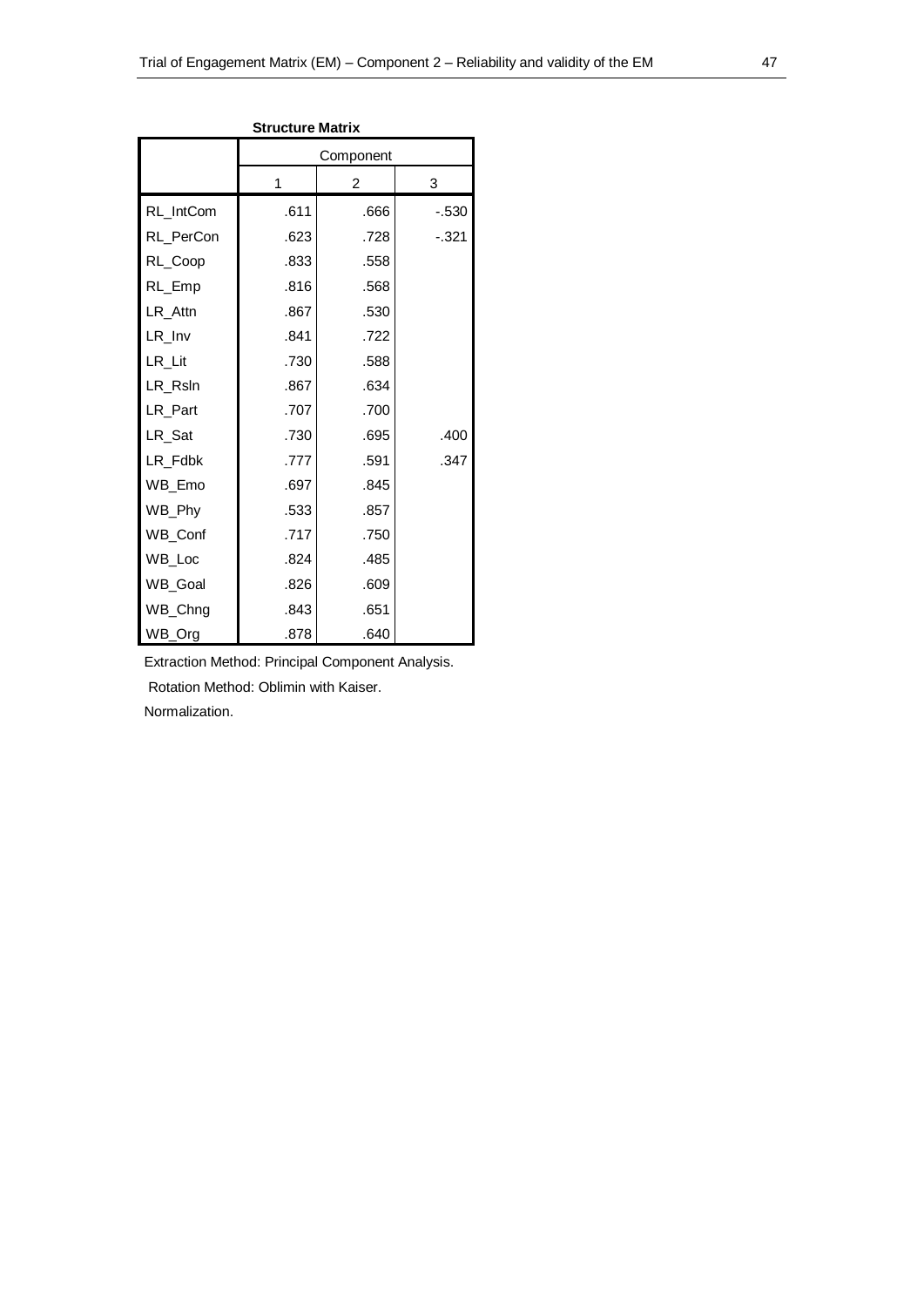## **3. Separate factor analysis for dimension 'Relationships'**

| Component |       | <b>Initial Eigenvalues</b> |                     |       | <b>Extraction Sums of Squared Loadings</b> |              |
|-----------|-------|----------------------------|---------------------|-------|--------------------------------------------|--------------|
|           | Total | % of Variance              | <b>Cumulative %</b> | Total | % of Variance                              | Cumulative % |
|           | 9.321 | 46.604                     | 46.604              | 9.321 | 46.604                                     | 46.604       |
| 2         | 1.641 | 8.205                      | 54.809              |       |                                            |              |
| 3         | 1.429 | 7.144                      | 61.953              |       |                                            |              |
| 4         | 1.136 | 5.678                      | 67.631              |       |                                            |              |
| 5         | 1.009 | 5.043                      | 72.674              |       |                                            |              |
| $\cdots$  | .     | $\sim 100$                 | .                   | .     | .                                          | .            |



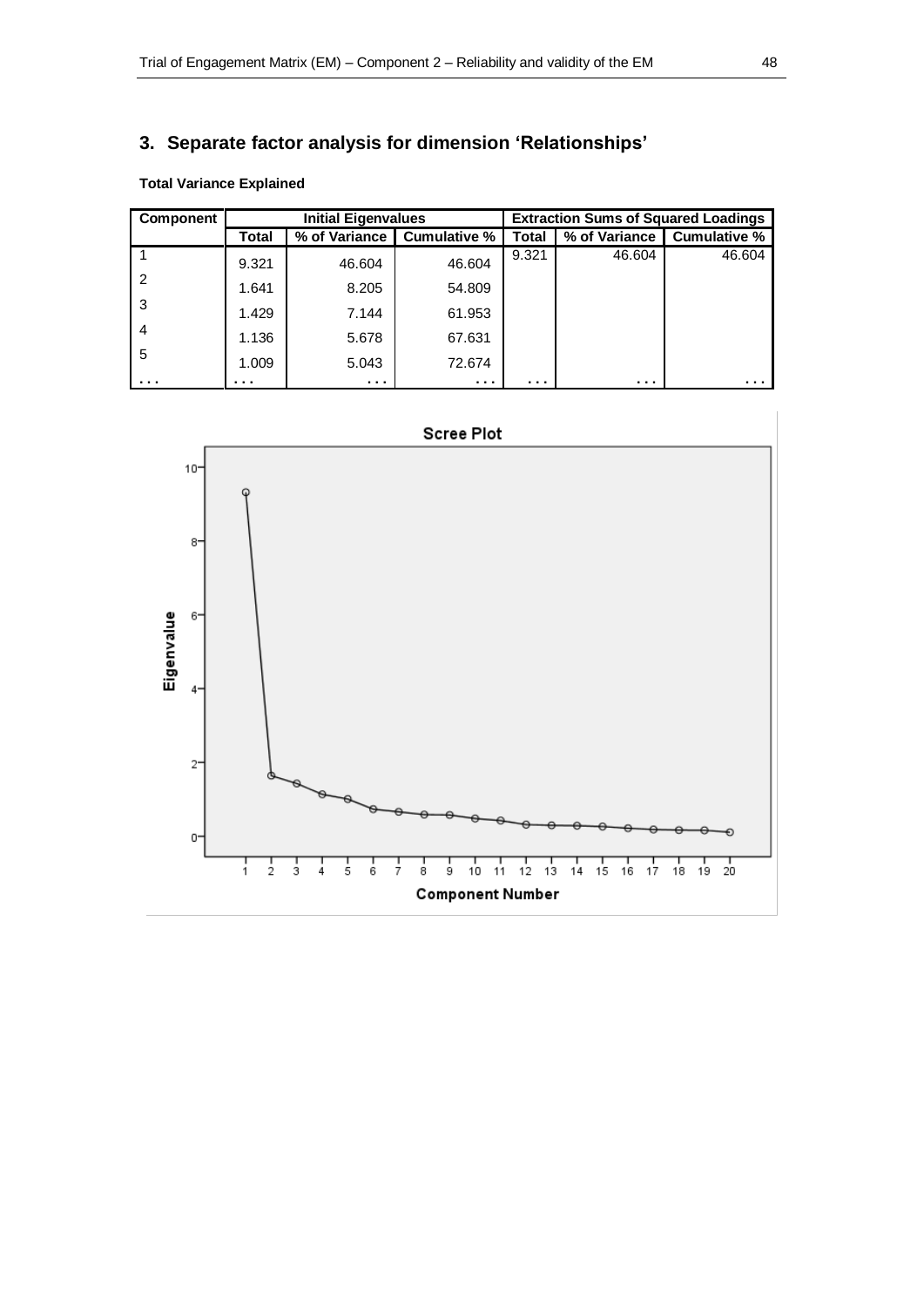|                                                                                            | Component |
|--------------------------------------------------------------------------------------------|-----------|
|                                                                                            | 1         |
| INTGR COM_Seems isolated or alienated from community groups                                | $-.781$   |
| INTGR COM_Has loose connections with one or two community groups.                          | $-0.298$  |
| INTGR COM_Has some links with several community groups.                                    | .466      |
| INTGR COM_Has regular interactions with several community groups.                          | .726      |
| INTGR COM_Has strong connections with several community groups.                            | .716      |
| PER CON_Is withdrawn from others.                                                          | $-666$    |
| PER CON_Connects with a small group of peers with similar views.                           | $-.208$   |
| PER CON_Has connections to a small group of peers with a range of life views.              | .323      |
| PER CON_Usually open and engages with many other people.                                   | .806      |
| PER CON_Is nearly always open to others and relates very well with a wide range of people. | .806      |
| COOP_Is disruptive and uncooperative or very passive.                                      | $-0.802$  |
| COOP_At times disruptive and uncooperative or passive.                                     | $-.803$   |
| COOP_Generally cooperates with others, but is occasionally disruptive.                     | $-.508$   |
| COOP_Cooperates with others and behaves in a calm and settled manner.                      | .766      |
| COOP_Very cooperative of others and supportive of them.                                    | .875      |
| EMPTHY_Generally unable to empathise with others.                                          | $-647$    |
| EMPTHY_Shows limited ability to empathise with others.                                     | $-.805$   |
| EMPTHY_Shows some empathy for others.                                                      | .329      |
| EMPTHY_Able to listen to and empathise with other viewpoints.                              | .823      |
| EMPTHY_Very empathetic and respectful of others' views.                                    | .851      |

#### **Component Matrix<sup>a</sup>**

Extraction Method: Principal Component Analysis.

a. 1 components extracted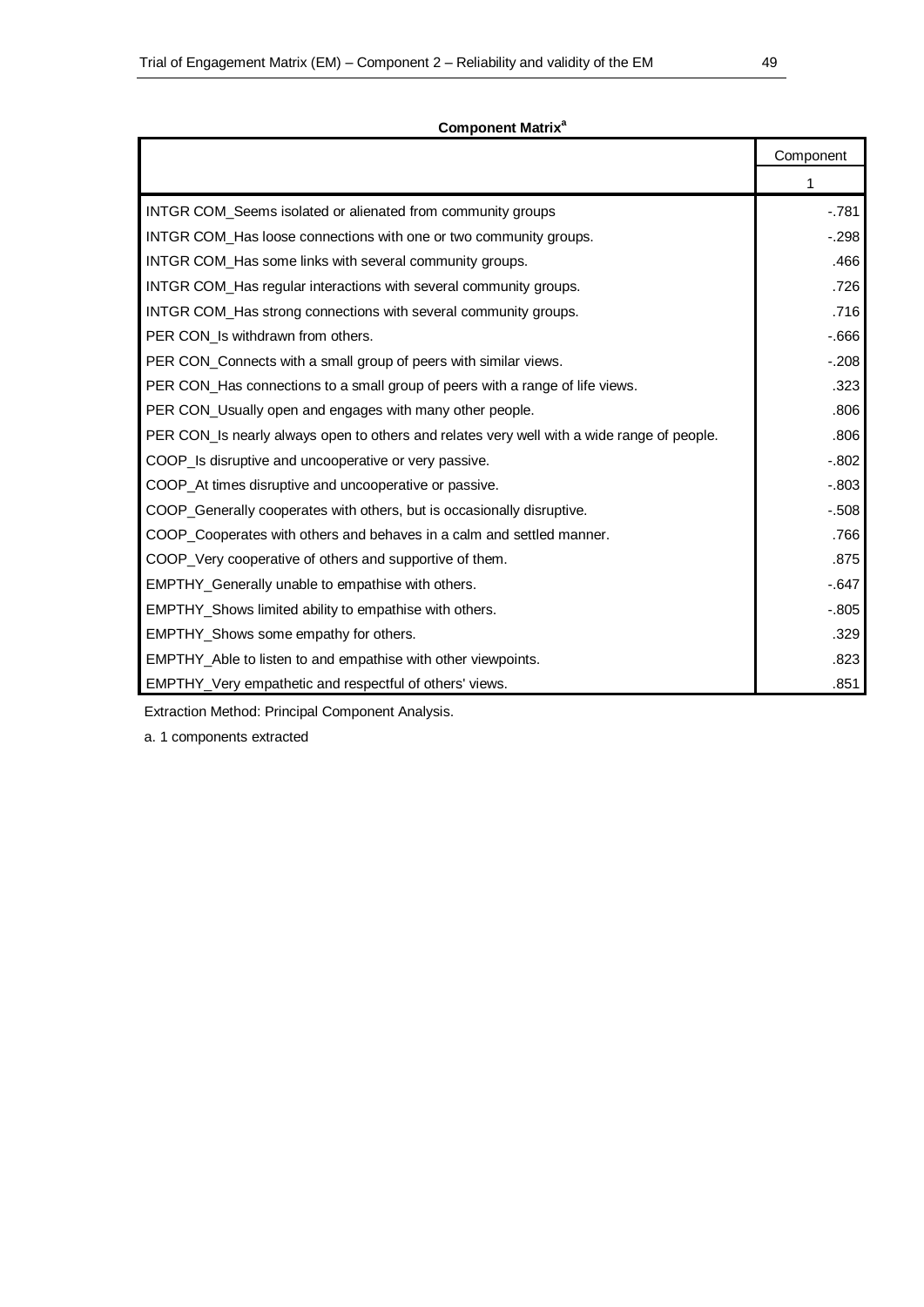# **4. Separate factor analysis for dimension 'Involvement in learning'**

#### **Total Variance Explained**

| <b>Component</b> | <b>Initial Eigenvalues</b> |               |                      |          | <b>Extraction Sums of Squared Loadings</b> |              |
|------------------|----------------------------|---------------|----------------------|----------|--------------------------------------------|--------------|
|                  | Total                      | % of Variance | Cumulative %         | Total    | % of Variance                              | Cumulative % |
|                  | 19.478                     | 55.651        | 55.651               | 19.478   | 55.651                                     | 55.651       |
| 2                | 2.378                      | 6.794         | 62.445               |          |                                            |              |
| -3               | 1.727                      | 4.933         | 67.378               |          |                                            |              |
| 4                | 1.096                      | 3.132         | 70.510               |          |                                            |              |
| 5                | .934                       | 2.669         | 73.179               |          |                                            |              |
| .                | $\cdots$                   | .             | $\sim$ $\sim$ $\sim$ | $\cdots$ | $\cdots$                                   | .            |

Extraction Method: Principal Component Analysis.



**Scree Plot**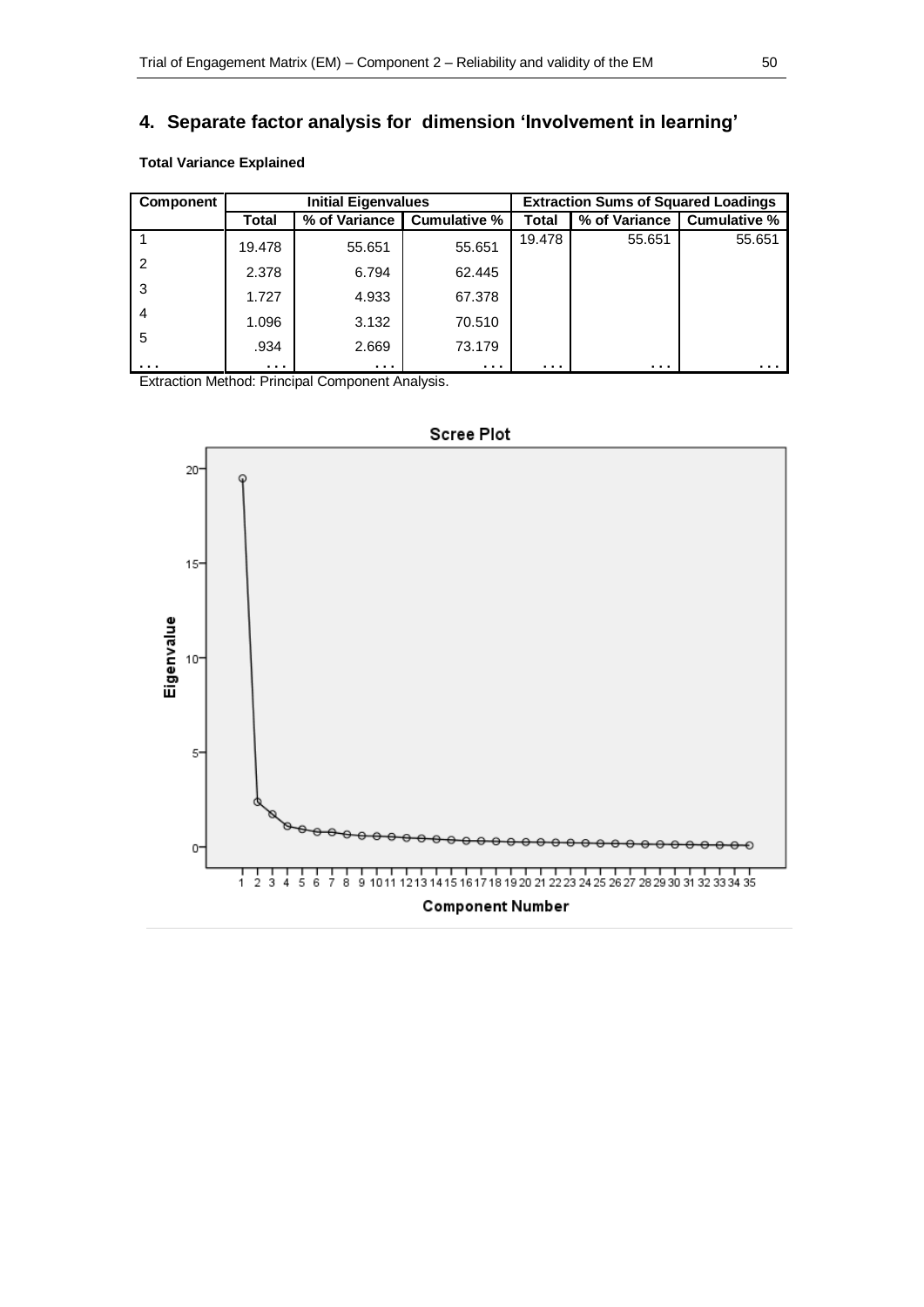#### **Component Matrix<sup>a</sup>**

|                                                                                     | Component |
|-------------------------------------------------------------------------------------|-----------|
|                                                                                     | 1         |
| ATTN_Has short attention span and difficulty remembering instructions and concepts. | $-.824$   |
| ATTN_Sometimes forgets instructions and concepts.                                   | $-.805$   |
| ATTN_Usually remembers instructions and concepts.                                   | .596      |
| ATTN_Is attentive most of the time.                                                 | .737      |
| ATTN_Is always attentive and able to complete tasks without additional prompting.   | .898      |
| INVOLV Doesn't attend school or walks out of classes.                               | $-752$    |
| INVOLV_Complies minimally with learning and instruction.                            | $-728$    |
| INVOLV_Completes work in most fields, but may need extra time.                      | $-.176$   |
| INVOLV_Actively engages with learning and completes all tasks.                      | .887      |
| INVOLV_Actively engages with learning, often going beyond the set task.             | .898      |
| LIT_NUM_Has low levels of literacy/numeracy.                                        | $-.771$   |
| LIT_NUM_Struggles with literacy/numeracy for basic daily tasks.                     | $-.724$   |
| LIT_NUM_Can use literacy/numeracy to achieve most age-appropriate tasks.            | .503      |
| LIT_NUM_Maintains a high standard of literacy/numeracy.                             | .834      |
| LIT_NUM_Uses literacy/numeracy to broaden other learning.                           | .839      |
| RESLNCE_Gives up easily.                                                            | $-0.885$  |
| RESLNCE_At times is easily overwhelmed by challenges.                               | $-.821$   |
| RESLNCE_Can manage challenges with support.                                         | .148      |
| RESLNCE_Manages many challenges by her- or himself                                  | .851      |
| RESLNCE_Enjoys challenges in many fields.                                           | .889      |
| PRTCPTN_Avoids answering questions and may provide irrelevant talk.                 | $-.822$   |
| PRTCPTN_Responds to some questions in her or his field of interest.                 | $-215$    |
| PRTCPTN_Answers and may pose some relevant questions.                               | .628      |
| PRTCPTN_Contributes actively to class discussions.                                  | .787      |
| PRTCPTN_May lead peer group in class discussions and debate.                        | .744      |
| STFCTN_WK_May destroy own work.                                                     | $-0.790$  |
| STFCTN_WK_Appears to gain little satisfaction from own work.                        | $-0.824$  |
| STFCTN_WK_Gains satisfaction from own work.                                         | .764      |
| STFCTN_WK_Demonstrates pride in own work.                                           | .845      |
| STFCTN_WK_Celebrates own work and achievements.                                     | .817      |
| FDBCK_Does not accept feedback.                                                     | $-702$    |
| FDBCK_Has limited capacity to accept feedback.                                      | $-.811$   |
| FDBCK_Shows some capacity for accepting feedback.                                   | .003      |
| FDBCK_Generally accepts feedback.                                                   | .706      |
| FDBCK_Accepts and values feedback.                                                  | .868      |

Extraction Method: Principal Component Analysis.

a. 1 components extracted.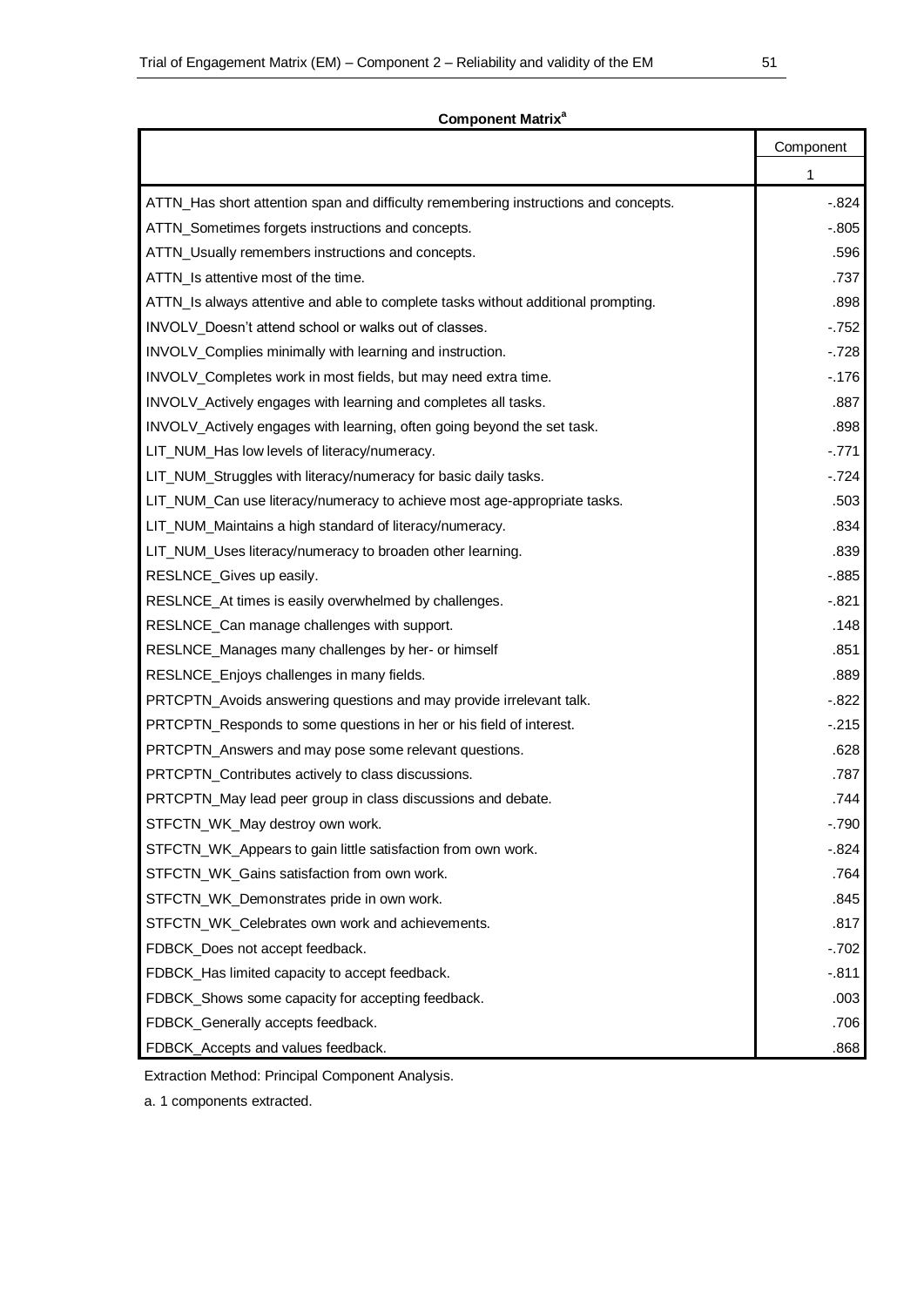# **5. Separate factor analysis for dimension 'Well-being'**

#### **Total Variance Explained**

| Component |                      | <b>Initial Eigenvalues</b> |              |                      | <b>Extraction Sums of Squared Loadings</b> |              |
|-----------|----------------------|----------------------------|--------------|----------------------|--------------------------------------------|--------------|
|           | Total                | % of Variance              | Cumulative % | <b>Total</b>         | % of Variance                              | Cumulative % |
|           | 18.046               | 51.560                     | 51.560       | 18.046               | 51.560                                     | 51.560       |
| 2         | 2.846                | 8.131                      | 59.691       |                      |                                            |              |
| -3        | 1.604                | 4.583                      | 64.274       |                      |                                            |              |
| 4         | 1.057                | 3.019                      | 67.293       |                      |                                            |              |
| 5         | .938                 | 2.681                      | 69.974       |                      |                                            |              |
| .         | $\sim$ $\sim$ $\sim$ | $\sim$ $\sim$ $\sim$       | .            | $\sim$ $\sim$ $\sim$ | .                                          | .            |

Extraction Method: Principal Component Analysis.

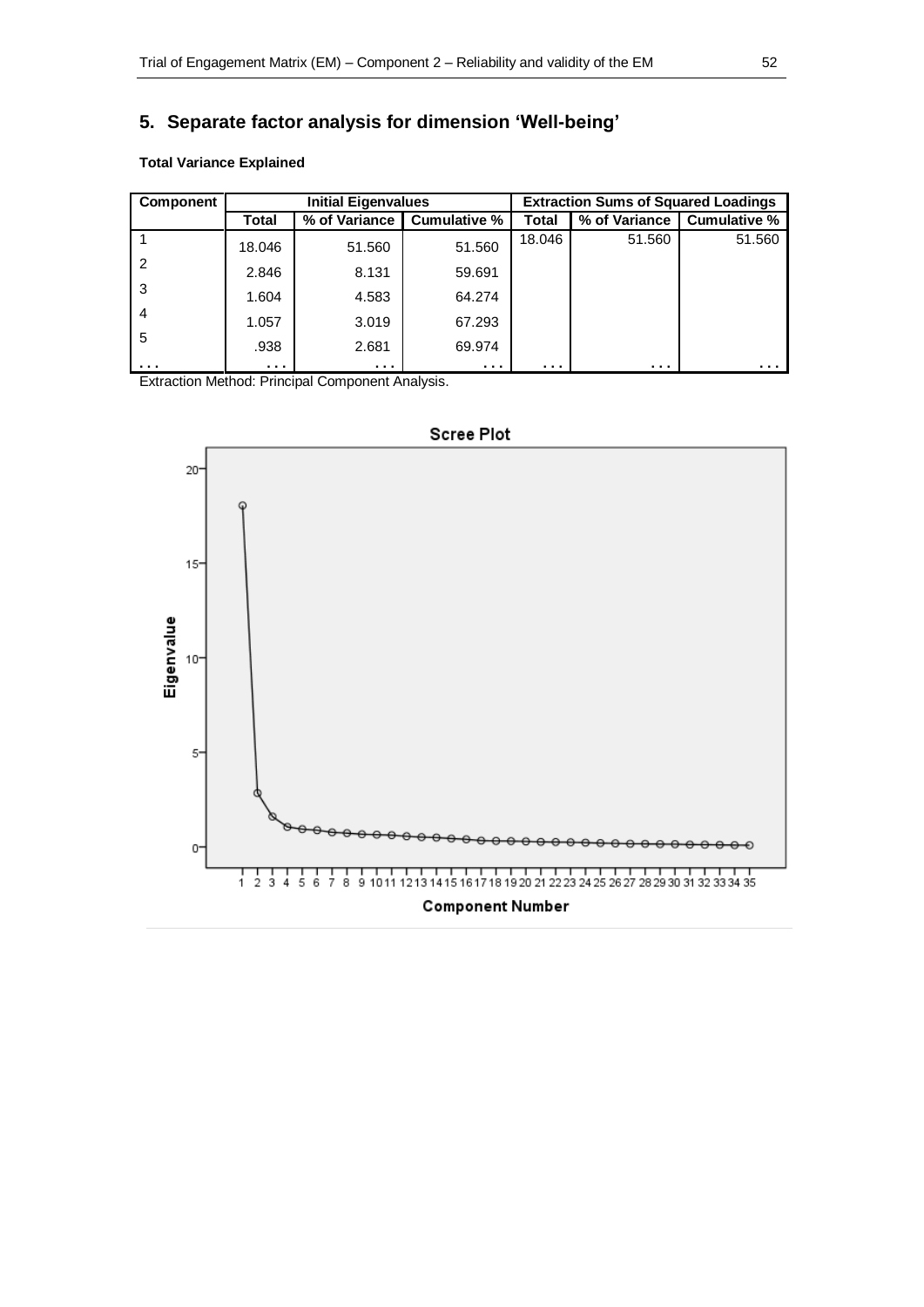#### **Component Matrix<sup>a</sup>**

|                                                                                         | Component |
|-----------------------------------------------------------------------------------------|-----------|
|                                                                                         | 1         |
| EMO_CON_Appears to be anxious, very unhappy or edgy.                                    | $-.791$   |
| EMO_CON_Appears to be unhappy some of the time.                                         | $-.804$   |
| EMO_CON_Appears to be moderately happy and optimistic.                                  | .188      |
| EMO_CON_Appears to be happy, relaxed and optimistic.                                    | .866      |
| EMO_CON_Appears to be happy most of the time and may be able to cheer up others.        | .810      |
| PHYS_CON_Is often unwell.                                                               | -.661     |
| PHYS_CON_Has limited vitality and enthusiasm.                                           | -.781     |
| PHYS_CON_His or her energy levels are variable.                                         | $-628$    |
| PHYS_CON_Generally has high energy levels.                                              | .758      |
| PHYS_CON_Is very vibrant and highly energetic.                                          | .748      |
| CONF_Lacks confidence.                                                                  | $-.799$   |
| CONF_Has little self-belief and confidence.                                             | $-0.835$  |
| CONF_Sometimes shows confidence and belief in her- or himself.                          | $-.100$   |
| CONF_Mostly shows belief and confidence in him- or herself.                             | .693      |
| CONF_Almost always shows belief and confidence in her- or himself.                      | .845      |
| LOC_Struggles to control behaviour and emotions; easily loses temper.                   | $-745$    |
| LOC_Shows moderate control of emotions and behaviour in some situations; sometimes acts | $-.565$   |
| impulsively.                                                                            |           |
| LOC_Controls behaviour and emotions most of the time.                                   | .486      |
| LOC_Rarely loses self-control.                                                          | .695      |
| LOC_Almost never loses self-control in difficult situations; thinks before acting.      | .837      |
| GOAL_Struggles with setting goals.                                                      | $-.809$   |
| GOAL Goals are small and short-term.                                                    | $-698$    |
| GOAL_Can set short and limited longer term goals.                                       | .202      |
| GOAL_Can set short and longer term goals.                                               | .783      |
| GOAL_Sets appropriate and achievable long and short-term goals.                         | .849      |
| CHNG_Generally unable to adapt to changed situations.                                   | $-766$    |
| CHNG_Has limited ability to handle changes.                                             | $-.840$   |
| CHNG_Can respond to changes that are personally desired.                                | .189      |
| CHNG_Positively deals with changes.                                                     | .870      |
| CHNG_Engages with changes in an active and positive manner.                             | .890      |
| ORG_Needs considerable support to get organised.                                        | $-0.832$  |
| ORG_Requires some support to get organised.                                             | $-696$    |
| ORG_Is moderately well organised.                                                       | .264      |
| ORG_Is mostly well organised.                                                           | .698      |
| ORG_Is very well organised.                                                             | .893      |

Extraction Method: Principal Component Analysis.; a. 1 components extracted.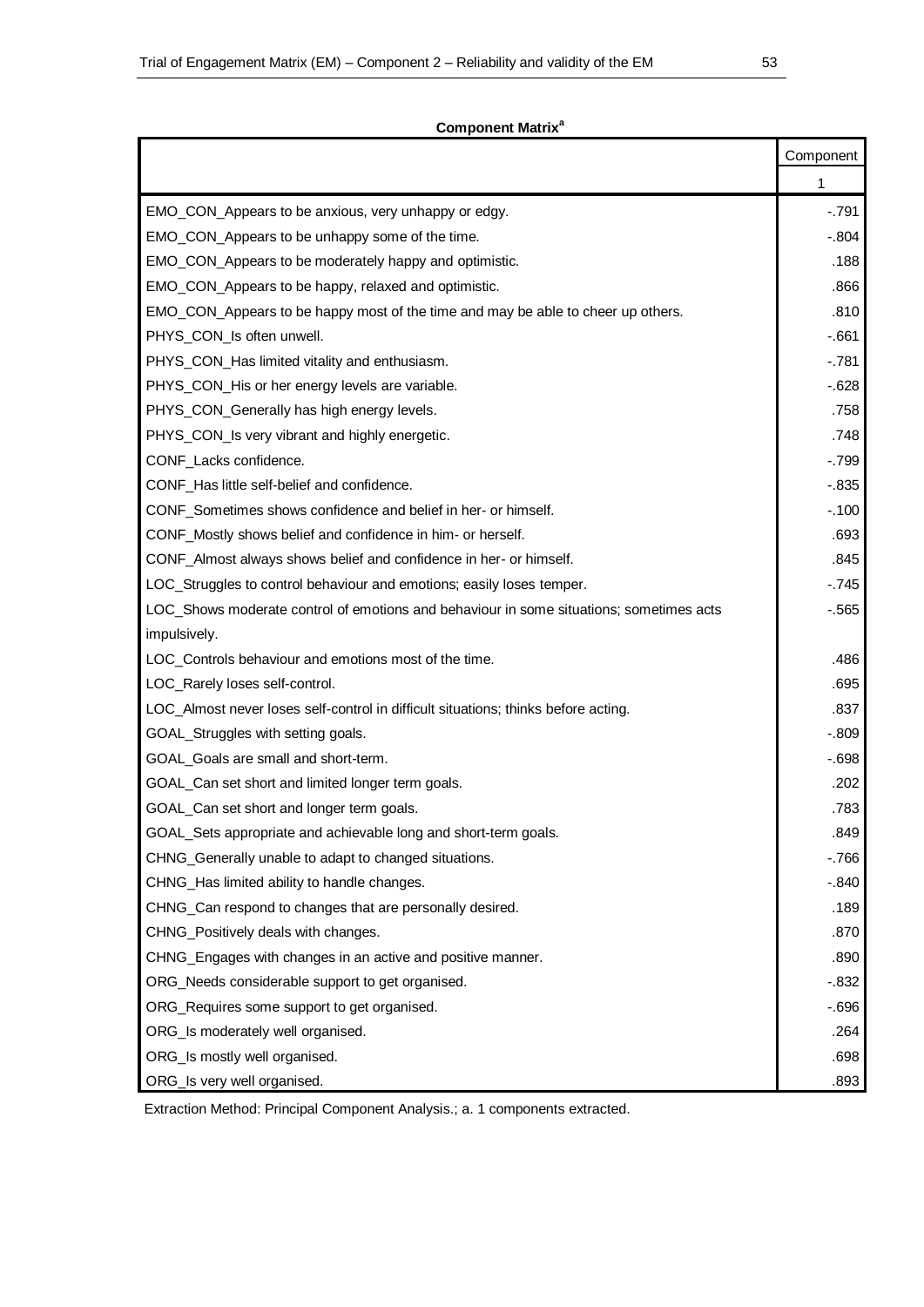#### **APPENDIX 4 MULTIDIMENSIONAL PARTIAL CREDIT MODEL**

Iteration: 27 ......................................................... Deviance = 12485.39770 Covariance Estimates: Dimension 1 1.25193 1.72182 1.58161 Dimension<sup>-2</sup> 1.72182 2.48754 2.28122 Dimension\_3 1.58161 2.28122 2.14254 Correlation Estimates: Dimension 1 1.00000 0.97569 0.96570 Dimension<sup>2</sup> 0.97569 1.00000 0.98814 Dimension\_3 0.96570 0.98814 1.00000 Means: Dimension\_1 0.67095 Dimension\_2 0.95322 Dimension\_3 0.90115 Maximum changes: Item location parameter estimates ==> 0.00981 (Parameter 58) Mean estimates  $==>$  0.00023 (Dimension 1) Covariance matrix  $==> -0.00603$  (Element 3 3) Change in the deviance  $\qquad \qquad == \qquad \qquad 2.88258$ ......................................................................... The maximum change in the estimates is less than the convergence criterion Iterations will terminate =>show !tables=1:2:3:4:5:6, estimates=latent; ================================================================================ Multidimensional partial credit model 18 items Wed Apr 13 19:41 2011 SUMMARY OF THE ESTIMATION ===========================================================Build: Mar 29 2011=== Estimation method was: MonteCarlo with 400 nodes Assumed population distribution was: Gaussian Constraint was: DEFAULT The Data File: EM18.dat The format: responses 1-18 No case weights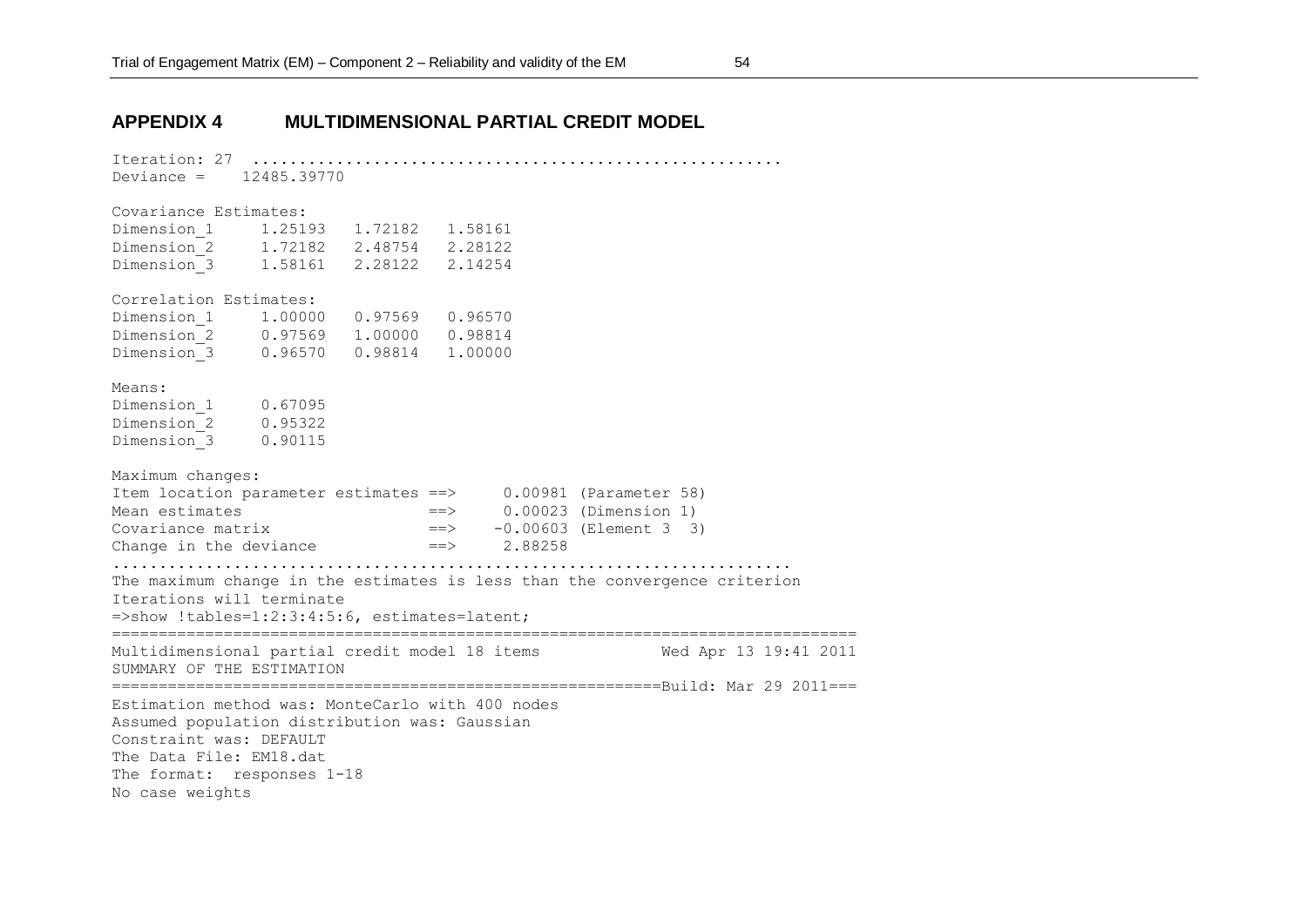The regression model: Grouping Variables: The item model: item+item\*step Slopes are fixed Sample size: 319 Final Deviance: 12485.39770 Total number of estimated parameters: 78 The number of iterations: 27 Termination criteria: Max iterations=1000, Parameter Change= 0.01000 Deviance Change= 0.00010 Iterations terminated because the convergence criteria were reached Random number generation seed: 1.00000 Number of nodes used when drawing PVs: 2000 Number of nodes used when computing fit: 200 Number of plausible values to draw: 5 Maximum number of iterations without a deviance improvement: 100 Maximum number of Newton steps in M-step: 10 Value for obtaining finite MLEs for zero/perfects: 0.30000 ================================================================================ Multidimensional partial credit model 18 items Wed Apr 13 19:41 2011 TABLES OF RESPONSE MODEL PARAMETER ESTIMATES ===========================================================Build: Mar 29 2011===

TERM 1: item

--------------------------------------------------------------------------------------------------------------

|                | VARIABLES      |           |        |      | UNWEIGHTED FIT                                              |   |      | WEIGHTED FIT                     |   |
|----------------|----------------|-----------|--------|------|-------------------------------------------------------------|---|------|----------------------------------|---|
|                | item           | ESTIMATE  | ERROR^ | MNSO | CI                                                          | T | MNSO | CI                               | Т |
|                |                | 0.582     |        |      | 1.51 ( $0.84$ , 1.16) 5.6 <b>1.39</b> ( $0.83$ , 1.17) 4.2  |   |      |                                  |   |
| $2^{\circ}$    | -2             | 0.049     | 0.002  |      | $1.19$ ( $0.84$ , $1.16$ ) 2.3                              |   |      | $1.15$ ( $0.83$ , $1.17$ ) $1.7$ |   |
| 3              | -3             | $-0.232$  | 0.001  |      | $0.71$ ( $0.84$ , 1.16) $-4.0$ 0.76 ( $0.84$ , 1.16) $-3.3$ |   |      |                                  |   |
| $\overline{4}$ | $\overline{4}$ | $-0.398*$ | 0.001  |      | $0.77$ ( $0.84$ , 1.16) $-3.1$ 0.79 ( $0.84$ , 1.16) $-2.9$ |   |      |                                  |   |
| $5\quad 5$     |                | 0.035     | 0.005  |      | $0.91$ ( $0.84$ , 1.16) $-1.2$                              |   |      | $0.95$ ( $0.83$ , 1.17) $-0.6$   |   |
| 6 <sup>1</sup> | -6             | 0.417     | 0.001  |      | $0.79$ ( $0.84$ , 1.16) $-2.8$                              |   |      | $0.82$ ( $0.83$ , 1.17) -2.3     |   |
| 7 7            |                | 0.291     | 0.002  |      | $1.28$ ( $0.84$ , $1.16$ ) $3.2$                            |   |      | <b>1.28</b> ( $0.83$ , 1.17) 3.0 |   |
| 8              | - 8            | 0.042     | 0.004  |      | $0.90$ ( $0.84$ , 1.16) $-1.2$                              |   |      | $0.80$ ( $0.83$ , 1.17) -2.4     |   |
| 9              | - 9            | 0.331     | 0.002  |      | $1.17$ ( $0.84$ , $1.16$ ) 2.0                              |   |      | $1.17$ ( $0.84$ , $1.16$ ) 2.0   |   |
|                | 10 10          | $-0.333$  | 0.002  |      | $0.97$ ( $0.84$ , 1.16) $-0.4$                              |   |      | $1.04$ ( $0.83$ , $1.17$ ) $0.4$ |   |
|                | 11 11          | $-0.783*$ | 0.006  |      | $0.80$ ( $0.84$ , 1.16) -2.7 0.89 ( 0.83, 1.17) -1.2        |   |      |                                  |   |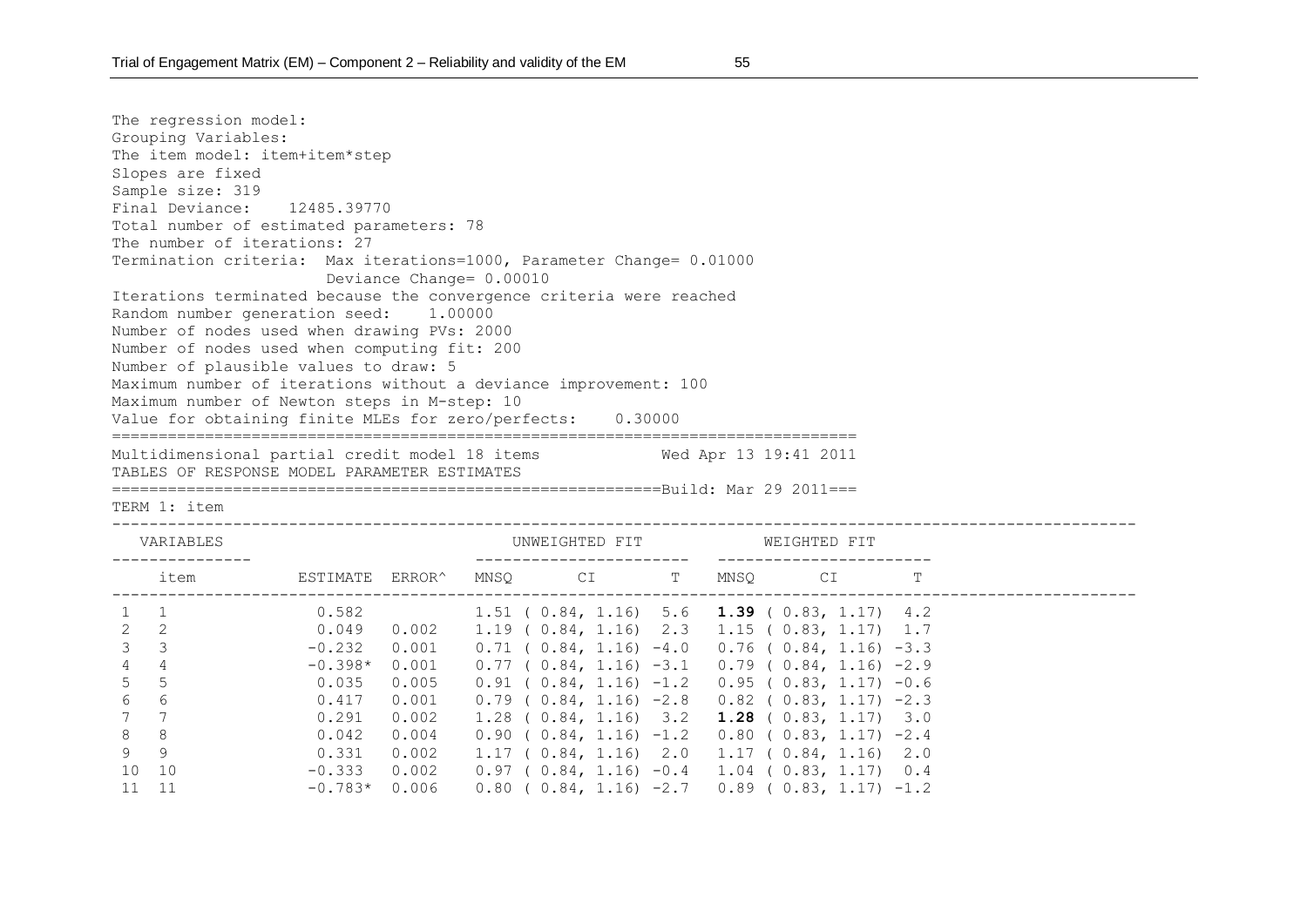| 12 12 |                                                                                                                                                                    | $-0.142$ 0.004                                               |       |                                |  | $1.09$ (0.84, 1.16) 1.1 1.05 (0.83, 1.17) 0.6               |  |
|-------|--------------------------------------------------------------------------------------------------------------------------------------------------------------------|--------------------------------------------------------------|-------|--------------------------------|--|-------------------------------------------------------------|--|
| 13 13 |                                                                                                                                                                    | $-0.345$ 0.003                                               |       |                                |  | 1.29 (0.84, 1.16) 3.3 1.24 (0.82, 1.18) 2.5                 |  |
| 14 14 |                                                                                                                                                                    | 0.004                                                        | 0.001 |                                |  | $0.95$ ( $0.84$ , 1.16) $-0.5$ 1.02 ( $0.83$ , 1.17) 0.3    |  |
| 15 15 |                                                                                                                                                                    | 0.242                                                        | 0.001 | $1.18$ ( $0.84$ , $1.16$ ) 2.2 |  | $1.15$ ( 0.83, 1.17) 1.7                                    |  |
| 16 16 |                                                                                                                                                                    | 0.058                                                        | 0.002 | $0.96$ ( $0.84$ , 1.16) $-0.4$ |  | $0.98$ ( $0.82$ , 1.18) $-0.2$                              |  |
| 17 17 |                                                                                                                                                                    | $-0.293$ 0.004                                               |       |                                |  | $0.84$ ( $0.84$ , 1.16) $-2.1$ 0.80 ( $0.82$ , 1.18) $-2.3$ |  |
| 18 18 |                                                                                                                                                                    | $0.475*$ 0.004 0.79 (0.84, 1.16) -2.8 0.79 (0.82, 1.18) -2.5 |       |                                |  |                                                             |  |
|       | Separation Reliability = $1.000$<br>Chi-square test of parameter equality = $359380.79$ , df = 15, Sig Level = 0.000<br>^ Empirical standard errors have been used |                                                              |       |                                |  |                                                             |  |
|       | Multidimensional partial credit model 18 items<br>TABLES OF POPULATION MODEL PARAMETER ESTIMATES                                                                   |                                                              |       |                                |  | Wed Apr 13 19:41 2011                                       |  |
|       | REGRESSION COEFFICIENTS                                                                                                                                            |                                                              |       |                                |  |                                                             |  |

|                                                                                                                                                          |                | Dimension                                                   |                |
|----------------------------------------------------------------------------------------------------------------------------------------------------------|----------------|-------------------------------------------------------------|----------------|
| Regression Variable                                                                                                                                      |                | Dimension 1 Dimension 2                                     | Dimension 3    |
| CONSTANT                                                                                                                                                 |                | $0.671$ ( $0.002$ ) $0.953$ ( $0.000$ ) $0.901$ ( $0.004$ ) |                |
| An asterisk next to a parameter estimate indicates that it is constrained                                                                                |                |                                                             |                |
| CONDITIONAL COVARIANCE/CORRELATION MATRIX                                                                                                                |                | Dimension                                                   |                |
| Dimension                                                                                                                                                | $\mathbf{1}$   | $\mathcal{L}$                                               | 3              |
| Dimension 1<br>Dimension 2<br>Dimension 3                                                                                                                | 0.976<br>0.966 | 1.722<br>0.988                                              | 1.582<br>2.281 |
| Variance                                                                                                                                                 |                | $1.252$ (0.001) 2.488 (0.005) 2.143 (0.009)                 |                |
| An asterisk next to a parameter estimate indicates that it is constrained<br>Values below the diagonal are correlations and values above are covariances |                |                                                             |                |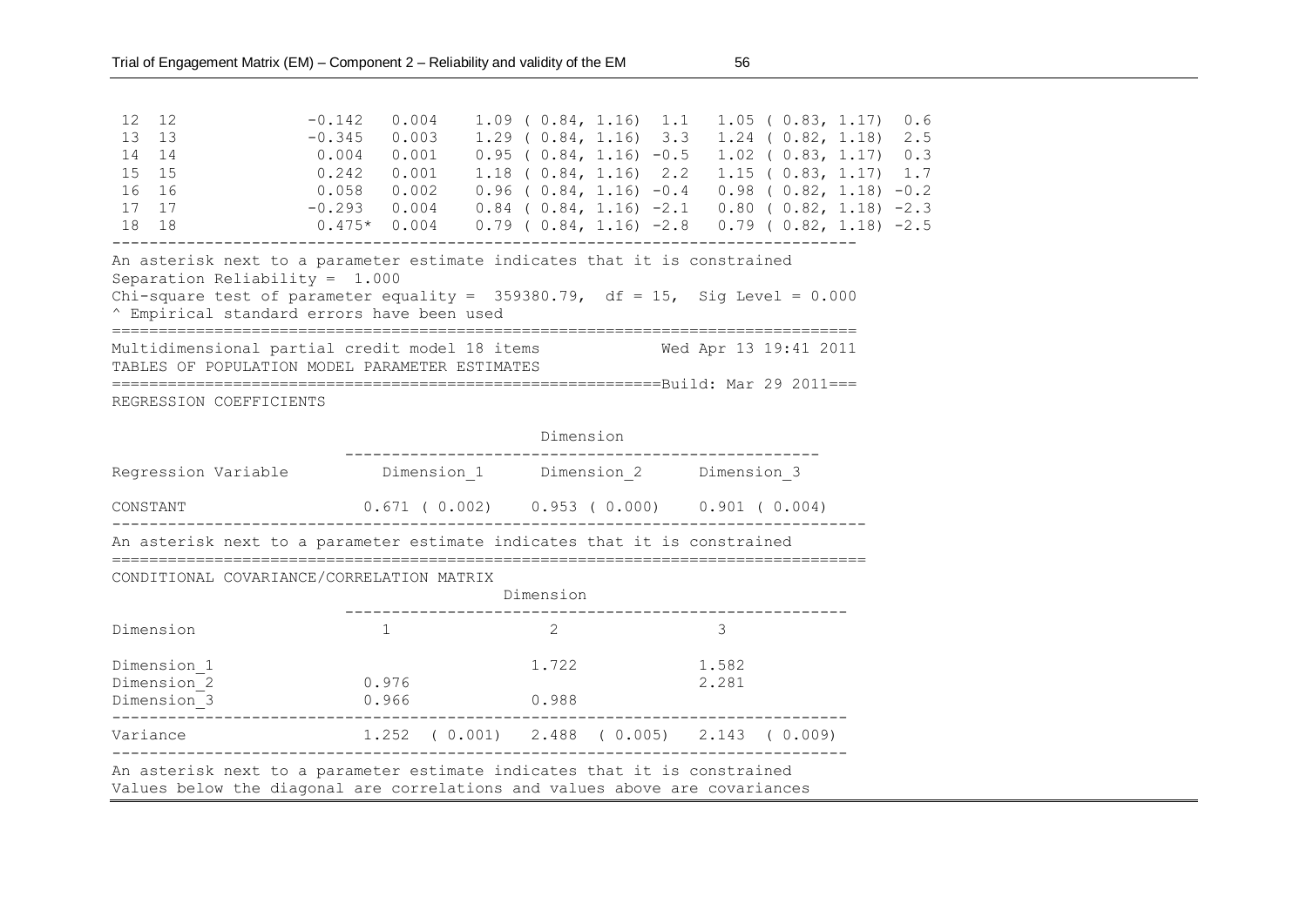| RELIABILITY COEFFICIENTS                                                                                                                                          |                                                                                                                                                                                                                                                                                                      |  |       |  |  |
|-------------------------------------------------------------------------------------------------------------------------------------------------------------------|------------------------------------------------------------------------------------------------------------------------------------------------------------------------------------------------------------------------------------------------------------------------------------------------------|--|-------|--|--|
| Dimension: (Dimension_1)                                                                                                                                          |                                                                                                                                                                                                                                                                                                      |  |       |  |  |
| MLE Person separation RELIABILITY: Unavailable<br>WLE Person separation RELIABILITY: Unavailable<br>EAP/PV RELIABILITY:                                           |                                                                                                                                                                                                                                                                                                      |  | 0.897 |  |  |
| Dimension: (Dimension 2)                                                                                                                                          |                                                                                                                                                                                                                                                                                                      |  |       |  |  |
| MLE Person separation RELIABILITY: Unavailable<br>WLE Person separation RELIABILITY: Unavailable<br>EAP/PV RELIABILITY:                                           |                                                                                                                                                                                                                                                                                                      |  | 0.916 |  |  |
| Dimension: (Dimension 3)                                                                                                                                          |                                                                                                                                                                                                                                                                                                      |  |       |  |  |
| MLE Person separation RELIABILITY: Unavailable<br>WLE Person separation RELIABILITY: Unavailable<br>EAP/PV RELIABILITY:                                           |                                                                                                                                                                                                                                                                                                      |  | 0.913 |  |  |
| ==================================<br>Multidimensional partial credit model 18 items 60 Wed Apr 13 18:48 2011<br>GENERALISED ITEM ANALYSIS<br>Group: All Students |                                                                                                                                                                                                                                                                                                      |  |       |  |  |
| Item 1<br>item:1 (1)<br>Cases for this item 312 Item-Rest Cor. 0.64 Item-Total Cor. 0.69<br>Item Threshold(s): NOT AVAILABLE Weighted MNSQ 1.39                   |                                                                                                                                                                                                                                                                                                      |  |       |  |  |
| Label Score Count % of tot Pt Bis t (p) PV1Avg:1 PV1 SD:1                                                                                                         |                                                                                                                                                                                                                                                                                                      |  |       |  |  |
|                                                                                                                                                                   | $\begin{array}{cccccccc} 1 & 1.00 & 92 & 29.49 & -0.48 & -9.75 \,(\, .000) & -0.23 & 0.65 \\ 2 & 2.00 & 38 & 12.18 & -0.18 & -3.22 \,(\, .001) & 0.10 & 0.60 \\ 3 & 3.00 & 41 & 13.14 & -0.04 & -0.63 \,(\, .532) & 0.49 & 0.78 \\ 4 & 4.00 & 53 & 16.99 & 0.17 & 3.05 \,(\, .003) & 1.00 & 0.89 \\$ |  |       |  |  |

 $item:2 (2)$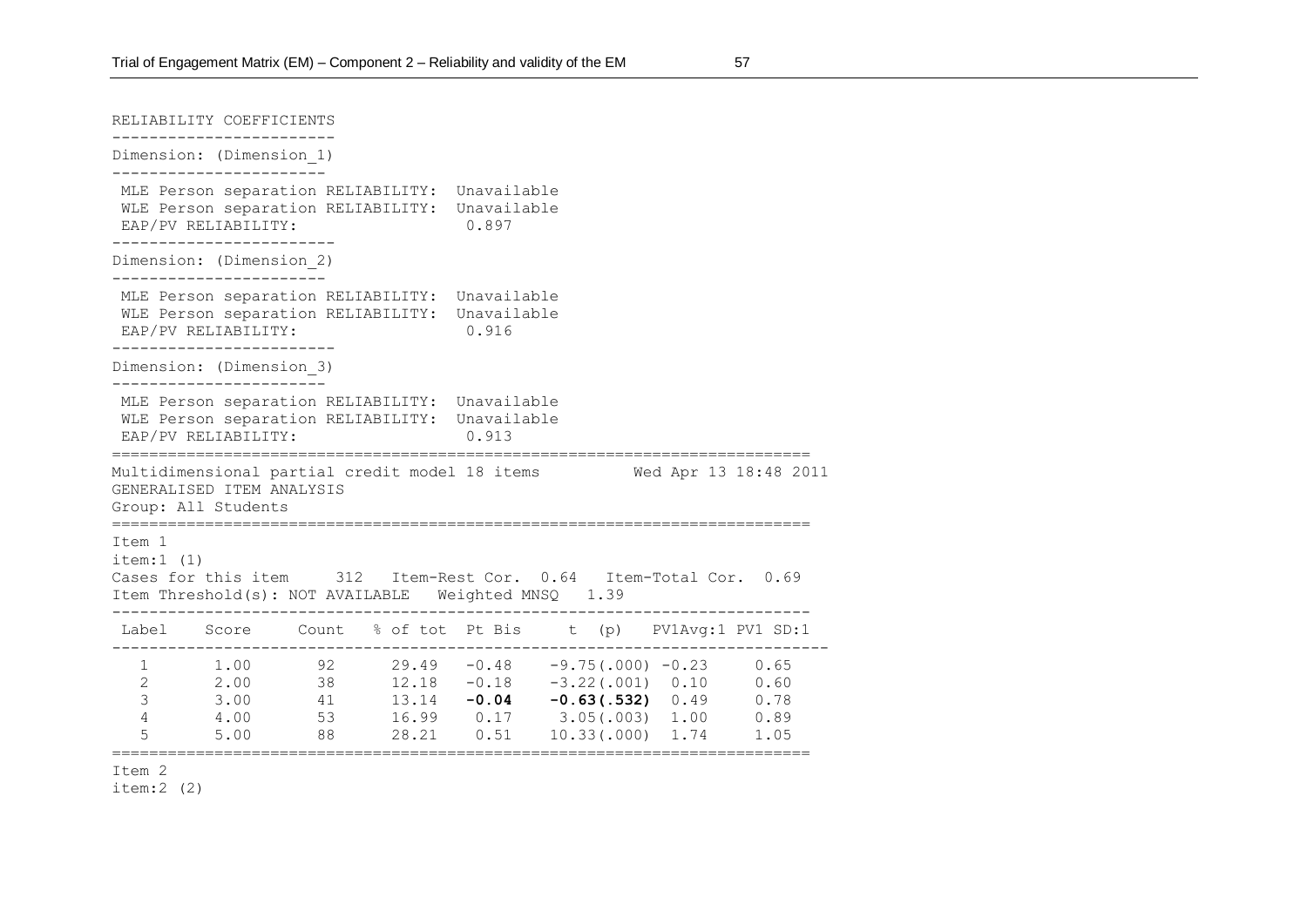|                                                     | Cases for this item<br>Item Threshold(s): NOT AVAILABLE  | 312                         | Item-Rest Cor.                                                       | Weighted MNSQ                                 | 0.66<br>1.15                               | Item-Total Cor.                                                                               | 0.70                                 |
|-----------------------------------------------------|----------------------------------------------------------|-----------------------------|----------------------------------------------------------------------|-----------------------------------------------|--------------------------------------------|-----------------------------------------------------------------------------------------------|--------------------------------------|
| Label                                               | Score                                                    | Count                       | % of tot Pt Bis                                                      |                                               | t<br>(p)                                   |                                                                                               | PV1Avg:1 PV1 SD:1                    |
| 1<br>$\overline{2}$<br>3<br>$\overline{4}$<br>5     | 1.00<br>2.00<br>3.00<br>4.00<br>5.00                     | 22<br>92<br>59<br>39<br>100 | 7.05<br>29.49<br>18.91<br>12.50<br>32.05                             | $-0.24$<br>$-0.41$<br>$-0.18$<br>0.14<br>0.59 | $-3.26(.001)$<br>2.54(.011)<br>12.81(.000) | $-4.38(.000) -0.37$<br>$-8.01(.000) -0.09$<br>0.19<br>1.17<br>1.69                            | 0.87<br>0.69<br>0.61<br>0.99<br>0.95 |
| Item 3<br>item:3(3)                                 | Cases for this item<br>Item Threshold(s): NOT AVAILABLE  | 312                         | Item-Rest Cor.                                                       | Weighted MNSQ                                 | 0.78<br>0.76                               | Item-Total Cor.                                                                               | 0.80                                 |
| Label                                               | Score                                                    | Count                       | % of tot Pt Bis                                                      |                                               | t (p)                                      |                                                                                               | PV1Avg:1 PV1 SD:1                    |
| 1<br>$\mathbf{2}$<br>3<br>$\overline{4}$<br>5       | 1.00<br>2.00<br>3.00<br>4.00<br>5.00<br>================ | 16<br>56<br>73<br>52<br>115 | 5.13<br>17.95<br>23.40<br>16.67<br>36.86                             | $-0.25$<br>$-0.48$<br>$-0.29$<br>0.04<br>0.71 | $-5.33(.000)$<br>0.76(.445)<br>17.95(.000) | $-4.55(.000) -0.59$<br>$-9.53(.000) -0.41$<br>0.09<br>0.74<br>1.71                            | 0.47<br>0.52<br>0.49<br>0.94<br>0.90 |
| Item 4<br>item: 4(4)                                | Cases for this item<br>Item Threshold(s): NOT AVAILABLE  | 312                         | Item-Rest Cor.                                                       | Weighted MNSQ                                 | 0.77<br>0.79                               | Item-Total Cor.                                                                               | 0.80                                 |
| Label                                               | Score                                                    | Count                       | % of tot                                                             | Pt Bis                                        | t (p)                                      |                                                                                               | PV1Avg:1 PV1 SD:1                    |
| $\mathbf 1$<br>$\mathbf{2}$<br>3<br>$\sqrt{4}$<br>5 | 1.00<br>2.00<br>3.00<br>4.00<br>5.00                     | 10<br>57<br>71<br>56<br>118 | 3.21<br>18.27<br>22.76<br>17.95<br>37.82<br>======================== | $-0.23$<br>$-0.48$<br>$-0.29$<br>0.01<br>0.70 | 17.37(.000)<br>=====================       | $-4.14(.000) -0.70$<br>$-9.55(.000) -0.40$<br>$-5.26(.000) 0.05$<br>$0.18(.853)$ 0.62<br>1.70 | 0.42<br>0.53<br>0.56<br>0.76<br>0.95 |
|                                                     |                                                          |                             |                                                                      |                                               |                                            |                                                                                               |                                      |

item:5 (5)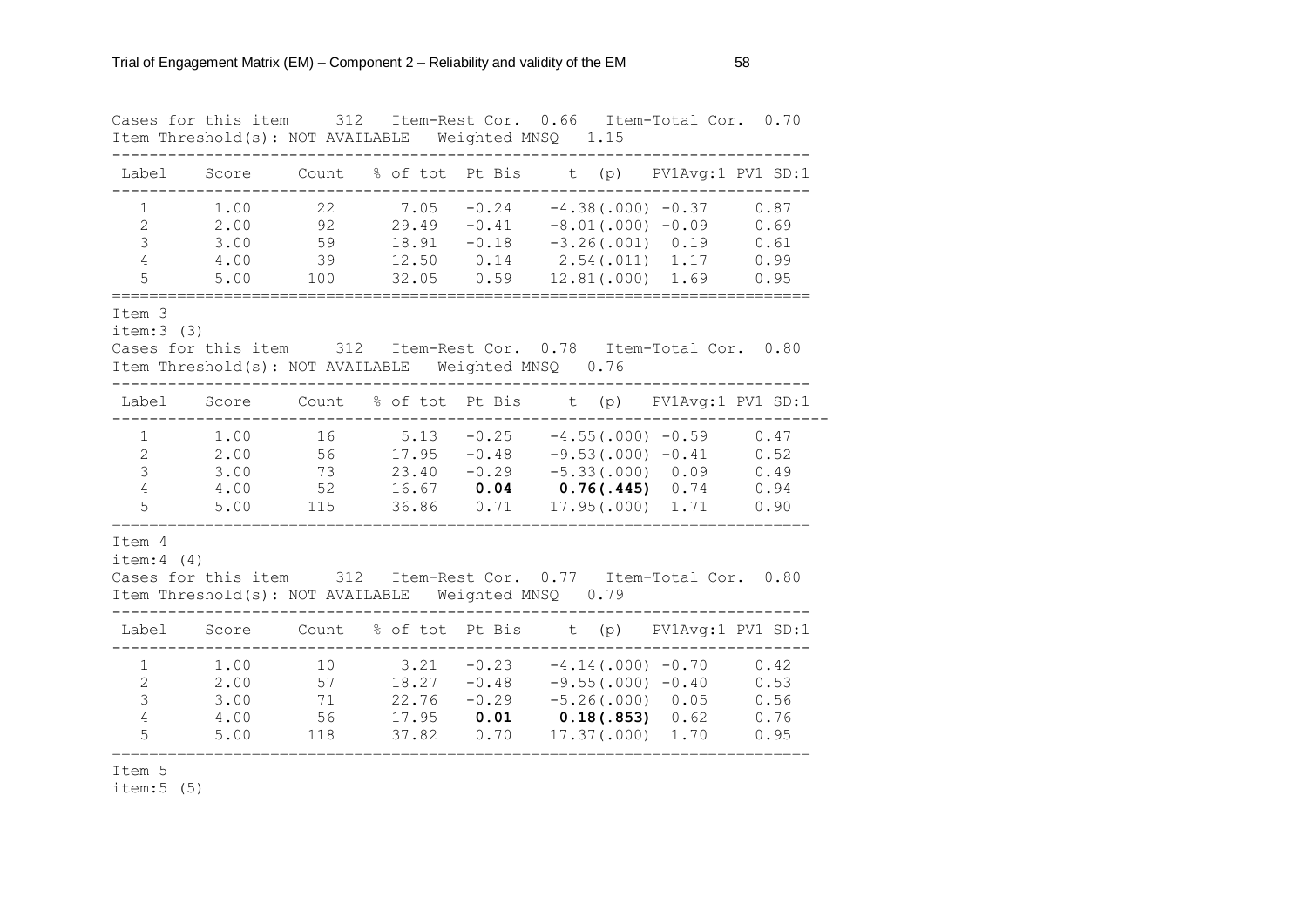|                                                                         |                                      |                             |                                           | ------                                        | Cases for this item 311 Item-Rest Cor. 0.80 Item-Total Cor. 0.82<br>Item Threshold(s): NOT AVAILABLE Weighted MNSQ 0.95   |      |                                      |
|-------------------------------------------------------------------------|--------------------------------------|-----------------------------|-------------------------------------------|-----------------------------------------------|---------------------------------------------------------------------------------------------------------------------------|------|--------------------------------------|
| Label                                                                   |                                      |                             |                                           |                                               | Score Count % of tot Pt Bis t (p) PV1Avg:1 PV1 SD:1                                                                       |      |                                      |
| $\mathbf{1}$<br>$\mathbf{2}$<br>$\mathcal{E}$<br>$\overline{4}$<br>5    | 1.00<br>2.00<br>3.00<br>4.00<br>5.00 | 19<br>85<br>32<br>75<br>100 | 6.11<br>27.33<br>10.29<br>24.12           | $-0.54$<br>0.10<br>32.15 0.73                 | $-0.23 -4.23(.000) -0.39$<br>$-11.20(.000) -0.25$<br>$-0.28 -5.15(.000) -0.11$<br>$1.74(.082)$ 0.76<br>$18.51(.000)$ 1.83 |      | 0.55<br>0.49<br>0.67<br>0.85<br>0.83 |
| Item 6<br>item:6(6)                                                     |                                      |                             |                                           |                                               | Cases for this item 310 Item-Rest Cor. 0.84 Item-Total Cor. 0.86<br>Item Threshold(s): NOT AVAILABLE Weighted MNSQ 0.82   |      |                                      |
| Label                                                                   | Score                                |                             |                                           |                                               | Count % of tot Pt Bis t (p) PV1Avg:1 PV1 SD:1                                                                             |      |                                      |
| $\mathbf{1}$<br>$\overline{2}$<br>$\mathfrak{Z}$<br>$\overline{4}$<br>5 | 1.00<br>2.00<br>3.00<br>4.00<br>5.00 | 37<br>70<br>69<br>41<br>93  | 11.94<br>22.58<br>22.26<br>13.23<br>30.00 | $-0.37$<br>$-0.49$<br>$-0.18$<br>0.20<br>0.73 | $-7.04(.000)$ $-0.40$<br>$-9.91(.000) -0.31$<br>$-3.17(.002)$ 0.23<br>$3.56(.000)$ 1.05<br>$18.57(.000)$ 1.96             |      | 0.61<br>0.46<br>0.51<br>0.71<br>0.78 |
| Item 7<br>item:7 (7)                                                    |                                      |                             |                                           |                                               | Cases for this item 310 Item-Rest Cor. 0.71 Item-Total Cor. 0.74<br>Item Threshold(s): NOT AVAILABLE Weighted MNSQ 1.28   |      |                                      |
| Label                                                                   | Score                                |                             |                                           |                                               | Count % of tot Pt Bis t (p) PV1Avg:1 PV1 SD:1                                                                             |      |                                      |
| $\mathbf{1}$<br>2<br>$\mathcal{E}$<br>$\overline{4}$<br>5               | 1.00<br>2.00<br>3.00<br>4.00<br>5.00 | 22<br>74<br>91<br>32<br>91  | 7.10<br>23.87<br>29.35<br>10.32<br>29.35  | $-0.27$<br>$-0.41$<br>$-0.18$<br>0.14<br>0.62 | $-4.90(.000) -0.41$<br>$-7.82(.000) -0.17$<br>$-3.27(.001)$ 0.29<br>$2.47(.014)$ 1.05<br>13.96(.000)                      | 1.82 | 0.63<br>0.65<br>0.67<br>1.10<br>0.89 |
|                                                                         |                                      |                             |                                           |                                               |                                                                                                                           |      |                                      |

item:8 (8)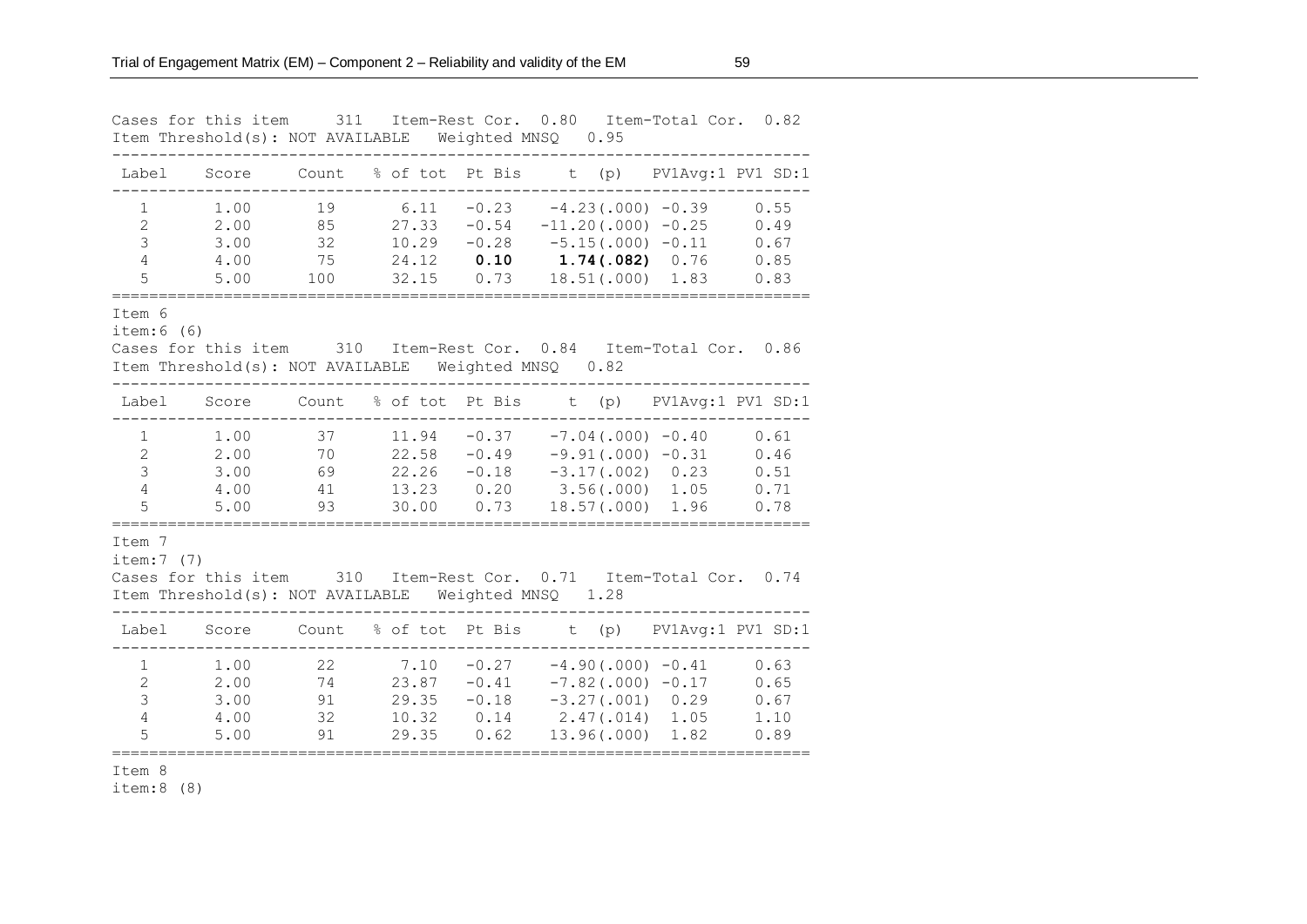|                                                                         |                                      |                             |                                          | ------                                | Cases for this item 310 Item-Rest Cor. 0.83 Item-Total Cor. 0.85<br>Item Threshold(s): NOT AVAILABLE Weighted MNSQ 0.80                     |                      |                                      |
|-------------------------------------------------------------------------|--------------------------------------|-----------------------------|------------------------------------------|---------------------------------------|---------------------------------------------------------------------------------------------------------------------------------------------|----------------------|--------------------------------------|
|                                                                         |                                      |                             |                                          |                                       | Label Score Count % of tot Pt Bis t (p) PV1Avg:1 PV1 SD:1                                                                                   |                      |                                      |
| $\mathbf{1}$<br>$\overline{2}$<br>$\mathcal{S}$<br>$\overline{4}$<br>5  | 1.00<br>2.00<br>3.00<br>4.00<br>5.00 | 13<br>78<br>84<br>37<br>98  | 25.16<br>27.10<br>11.94<br>31.61         | $-0.55$                               | $4.19 -0.22 -3.96(.000) -0.47$<br>$-11.42(.000) -0.35$<br>$-0.24 -4.40(.000) 0.19$<br>$0.12$ $2.07(.039)$ $0.93$<br>$0.75$ 20.17(.000) 1.92 |                      | 0.62<br>0.55<br>0.52<br>0.77<br>0.78 |
| Item 9<br>item: 9(9)                                                    |                                      |                             |                                          |                                       | Cases for this item 310 Item-Rest Cor. 0.72 Item-Total Cor. 0.76<br>Item Threshold(s): NOT AVAILABLE Weighted MNSQ 1.17                     |                      |                                      |
|                                                                         |                                      |                             |                                          |                                       | Label Score Count % of tot Pt Bis t (p) PV1Avg:1 PV1 SD:1                                                                                   |                      |                                      |
| $\mathbf{1}$<br>$\overline{2}$<br>$\mathfrak{Z}$<br>$\overline{4}$<br>5 | 1.00<br>2.00<br>3.00<br>4.00<br>5.00 | 28<br>63<br>79<br>56<br>84  | 9.03<br>20.32<br>25.48<br>18.06<br>27.10 | $-0.34$<br>$-0.40$<br>$-0.17$<br>0.59 | $-6.33(.000)$ $-0.62$<br>$-7.58(.000)$ $-0.23$<br>$-3.05(.002)$ 0.31<br>$0.18$ $3.28(.001)$ $1.04$<br>$12.72(.000)$ 1.83                    | -------------------- | 0.54<br>0.51<br>0.71<br>0.87<br>0.94 |
| Item 10<br>item: 10 (10)                                                |                                      |                             |                                          |                                       | Cases for this item 310 Item-Rest Cor. 0.74 Item-Total Cor. 0.77<br>Item Threshold(s): NOT AVAILABLE Weighted MNSQ 1.04                     |                      |                                      |
| Label                                                                   |                                      |                             |                                          |                                       | Score Count % of tot Pt Bis t (p) PV1Avg:1 PV1 SD:1                                                                                         |                      |                                      |
| $\mathbf{1}$<br>$\overline{2}$<br>$\mathcal{E}$<br>$\overline{4}$<br>5  | 1.00<br>2.00<br>3.00<br>4.00<br>5.00 | 14<br>68<br>40<br>53<br>135 | 4.52<br>21.94<br>12.90<br>17.10<br>43.55 | $-0.52$<br>$-0.21$<br>0.64            | $-0.26 -4.81(.000) -0.79$<br>$-10.63(.000) -0.34$<br>$-3.74(.000)$ 0.06<br>$0.06$ 1.00(.320) 0.63<br>14.66(.000)                            | 1.51                 | 0.65<br>0.44<br>0.47<br>0.75<br>1.02 |
|                                                                         |                                      |                             |                                          |                                       |                                                                                                                                             |                      |                                      |

item:11 (11)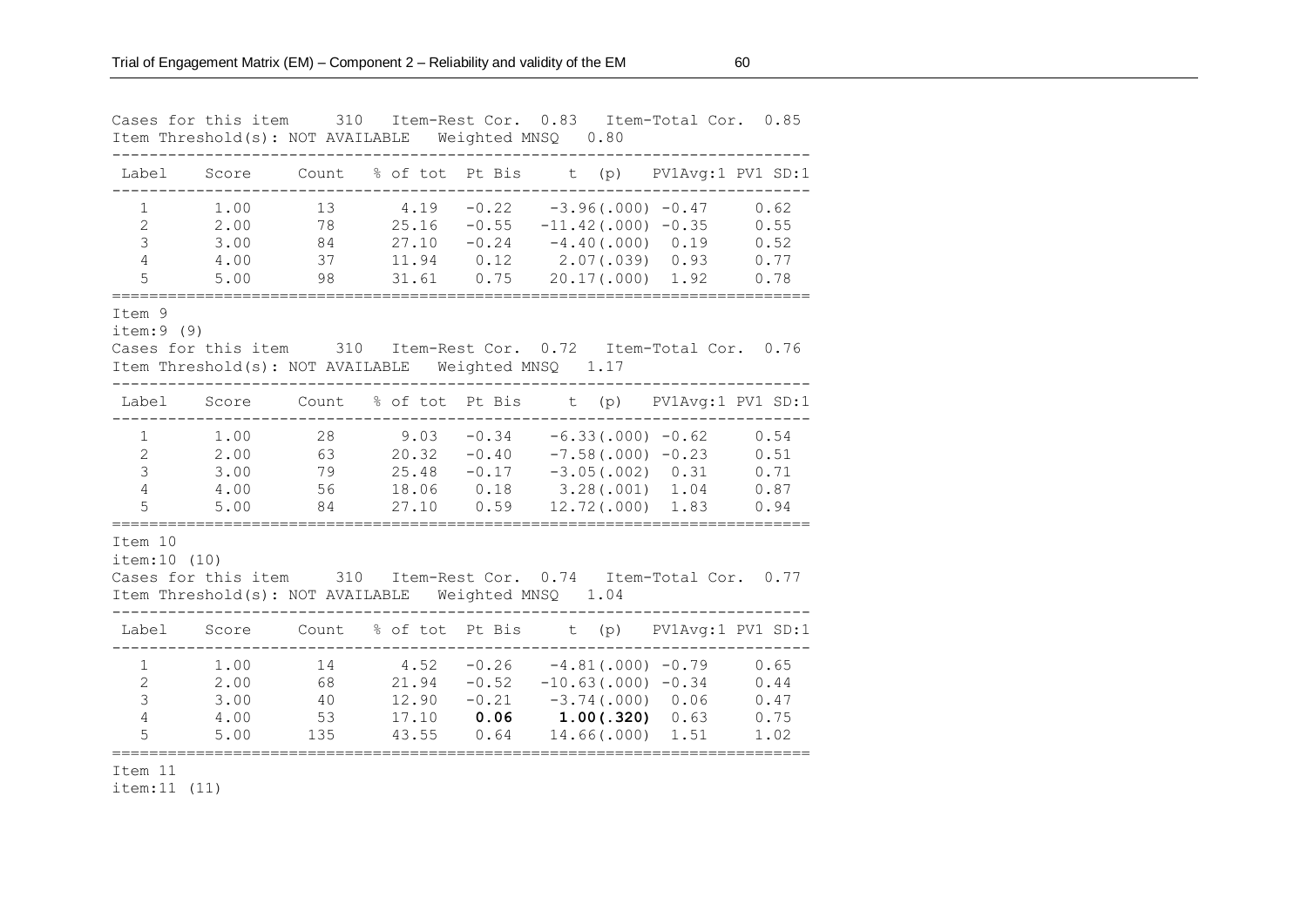|                                                            | Cases for this item 310              |                                         |                                                   |                                                        | Item-Rest Cor. 0.74 Item-Total Cor. 0.77<br>Item Threshold(s): NOT AVAILABLE Weighted MNSQ 0.89                                                          |
|------------------------------------------------------------|--------------------------------------|-----------------------------------------|---------------------------------------------------|--------------------------------------------------------|----------------------------------------------------------------------------------------------------------------------------------------------------------|
| Label                                                      |                                      |                                         |                                                   |                                                        | Score Count % of tot Pt Bis t (p) PV1Avg:1 PV1 SD:1                                                                                                      |
| 1<br>$\overline{2}$<br>3<br>$\overline{4}$<br>5            | 1.00<br>2.00<br>3.00<br>4.00<br>5.00 | 6<br>41<br>59<br>46<br>158              | 1.94<br>13.23<br>19.03<br>14.84                   | $-0.15$<br>$-0.41$<br>$-0.39$<br>$-0.20$<br>50.97 0.77 | $-2.65(.008) -0.60$<br>0.88<br>$-7.99(.000) -0.43$<br>0.49<br>$-7.39(.000) -0.15$<br>0.57<br>$-3.51(.001)$ 0.13<br>0.48<br>$20.94(.000)$ 1.45<br>0.99    |
| Item 12<br>item: 12 (12)                                   |                                      |                                         |                                                   |                                                        | Cases for this item 310 Item-Rest Cor. 0.76 Item-Total Cor. 0.79<br>Item Threshold(s): NOT AVAILABLE Weighted MNSQ 1.05                                  |
| Label                                                      | Score                                |                                         |                                                   |                                                        | Count % of tot Pt Bis t (p) PV1Avg:1 PV1 SD:1                                                                                                            |
| $\mathbf{1}$<br>$\overline{2}$<br>3<br>$\overline{4}$<br>5 | 1.00<br>2.00<br>3.00<br>4.00<br>5.00 | 15<br>88<br>51<br>36<br>120             | 4.84<br>$28.39 - 0.56$<br>16.45<br>11.61<br>38.71 | $-0.16$<br>0.22<br>0.62                                | $-0.28 -5.21(0.00) -0.81$<br>0.57<br>$-11.76(.000) -0.24$<br>0.50<br>$-2.76(.006)$ 0.21<br>0.57<br>$3.89(.000)$ 1.16<br>0.89<br>13.75(.000) 1.55<br>0.99 |
| Item 13<br>item:13(13)                                     |                                      |                                         |                                                   |                                                        | Cases for this item 309 Item-Rest Cor. 0.64 Item-Total Cor. 0.67<br>Item Threshold(s): NOT AVAILABLE Weighted MNSQ 1.24                                  |
| Label                                                      | Score                                | Count                                   |                                                   |                                                        | % of tot Pt Bis t (p) PV1Avg:1 PV1 SD:1                                                                                                                  |
| 1<br>$\overline{2}$<br>3<br>$\overline{4}$<br>5            | 1.00<br>2.00<br>3.00<br>4.00<br>5.00 | $\mathcal{G}$<br>17<br>135<br>48<br>100 | 2.91<br>5.50<br>43.69<br>15.53<br>32.36           | $-0.17$<br>$-0.26$<br>$-0.44$<br>0.14<br>0.55          | $-2.96(.003) -0.34$<br>0.47<br>$-4.80(.000) -0.53$<br>0.75<br>$-8.62(.000)$ 0.07<br>0.68<br>$2.46(.015)$ 0.89<br>0.95<br>11.51(.000) 1.62<br>1.06        |
| Item 14                                                    |                                      |                                         |                                                   |                                                        |                                                                                                                                                          |

item:14 (14)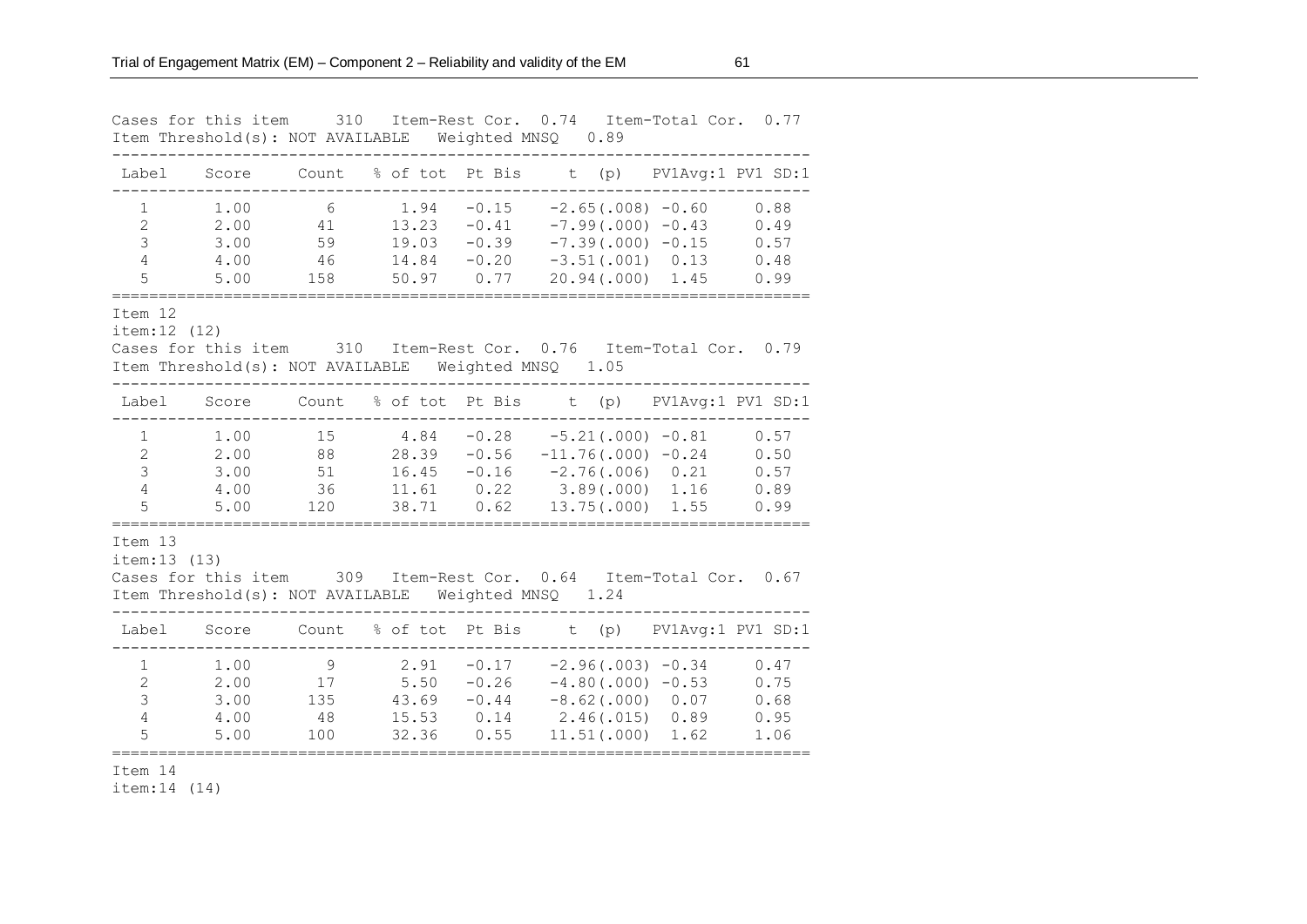|                                                                      |                                      |                             |                                           | Cases for this item 310 Item-Rest Cor. 0.75 Item-Total Cor. 0.78<br>Item Threshold(s): NOT AVAILABLE Weighted MNSQ 1.02<br>------ |             |                                                                                                              |                                      |
|----------------------------------------------------------------------|--------------------------------------|-----------------------------|-------------------------------------------|-----------------------------------------------------------------------------------------------------------------------------------|-------------|--------------------------------------------------------------------------------------------------------------|--------------------------------------|
|                                                                      |                                      |                             |                                           | Label Score Count % of tot Pt Bis t (p) PV1Avg:1 PV1 SD:1                                                                         |             |                                                                                                              |                                      |
| $\mathbf{1}$<br>$\mathbf{2}$<br>$\mathcal{E}$<br>$\overline{4}$<br>5 | 1.00<br>2.00<br>3.00<br>4.00<br>5.00 | 17<br>62<br>88<br>45<br>98  | 5.48<br>20.00<br>28.39<br>14.52<br>31.61  | $-0.20$<br>$-0.46$<br>$-0.30$<br>0.16<br>0.66                                                                                     |             | $-3.54(.000) -0.35$<br>$-9.15(.000) -0.29$<br>$-5.49(.000)$ 0.13<br>$2.81(.005)$ 0.93<br>$15.60(0.000)$ 1.79 | 0.81<br>0.52<br>0.65<br>0.79<br>0.94 |
| Item 15<br>item: 15 (15)                                             |                                      |                             |                                           | Cases for this item 310 Item-Rest Cor. 0.75 Item-Total Cor. 0.78<br>Item Threshold(s): NOT AVAILABLE Weighted MNSQ 1.15           |             |                                                                                                              |                                      |
|                                                                      |                                      |                             |                                           | Label Score Count % of tot Pt Bis t (p) PV1Avg:1 PV1 SD:1                                                                         |             |                                                                                                              |                                      |
| $\mathbf{1}$<br>$2^{\circ}$<br>$\mathcal{S}$<br>$\overline{4}$<br>5  | 1.00<br>2.00<br>3.00<br>4.00<br>5.00 | 41<br>69<br>47<br>43<br>110 | 13.23<br>22.26<br>15.16<br>13.87<br>35.48 | $-0.39$<br>$-0.37$<br>$-0.11$<br>$-0.06$<br>0.73                                                                                  |             | $-7.53(.000)$ $-0.39$<br>$-7.08(.000) -0.08$<br>$-1.94(.054)$ 0.34<br>$-1.04(.301)$ 0.42<br>18.71(.000) 1.76 | 0.62<br>0.60<br>0.76<br>0.79<br>0.91 |
| Item 16<br>item: 16 (16)                                             |                                      |                             |                                           | Cases for this item 310 Item-Rest Cor. 0.79 Item-Total Cor. 0.82<br>Item Threshold(s): NOT AVAILABLE Weighted MNSQ 0.98           |             |                                                                                                              |                                      |
| Label                                                                |                                      |                             |                                           | Score Count % of tot Pt Bis t (p) PV1Avg:1 PV1 SD:1                                                                               |             |                                                                                                              |                                      |
| $\mathbf 1$<br>$\mathbf{2}$<br>3<br>$\overline{4}$<br>5              | 1.00<br>2.00<br>3.00<br>4.00<br>5.00 | 31<br>80<br>45<br>26<br>128 | 10.00<br>25.81<br>14.52<br>8.39<br>41.29  | $-0.35$<br>$-0.49$<br>$-0.14$<br>$-0.03$<br>0.76                                                                                  | 20.76(.000) | $-6.52(.000)$ $-0.46$<br>$-9.81(.000) -0.20$<br>$-2.54(.012)$ 0.22<br>$-0.48(.632)$ 0.44<br>1.67             | 0.67<br>0.45<br>0.72<br>0.79<br>0.88 |
|                                                                      |                                      |                             |                                           |                                                                                                                                   |             |                                                                                                              |                                      |

item:17 (17)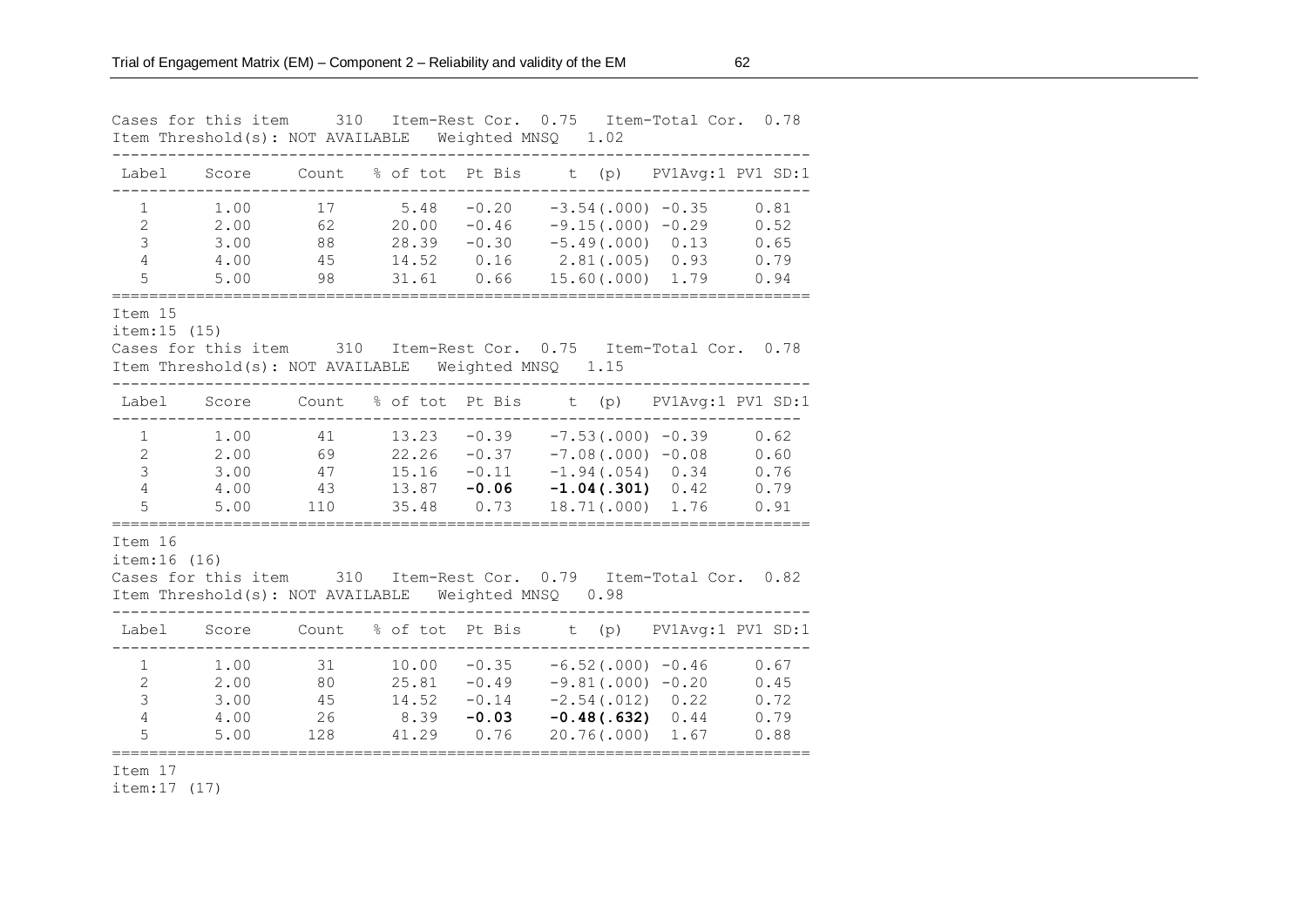|                                               |                                                                |                                                                                                                                                                                        | --------------- | Cases for this item 309 Item-Rest Cor. 0.82 Item-Total Cor. 0.84<br>Item Threshold(s): NOT AVAILABLE Weighted MNSQ 0.80                                                                                                                                                                                                                                                                              |  |  |
|-----------------------------------------------|----------------------------------------------------------------|----------------------------------------------------------------------------------------------------------------------------------------------------------------------------------------|-----------------|------------------------------------------------------------------------------------------------------------------------------------------------------------------------------------------------------------------------------------------------------------------------------------------------------------------------------------------------------------------------------------------------------|--|--|
|                                               |                                                                |                                                                                                                                                                                        |                 | Label Score Count % of tot Pt Bis t (p) PV1Avg:1 PV1 SD:1<br>------------------------                                                                                                                                                                                                                                                                                                                |  |  |
|                                               |                                                                |                                                                                                                                                                                        |                 | $\begin{array}{cccccccc} 1 & 1.00 & 10 & 3.24 & -0.22 & -3.99(.000) & -0.50 & 0.67 \\ 2 & 2.00 & 47 & 15.21 & -0.38 & -7.10(.000) & -0.26 & 0.59 \\ 3 & 3.00 & 116 & 37.54 & -0.48 & -9.57(.000) & -0.04 & 0.56 \end{array}$<br>4 4.00 19 6.15 0.11 1.93(.054) 0.99 0.98<br>5 5.00 117 37.86 0.78 22.09(.000) 1.77 0.82                                                                              |  |  |
| Item 18<br>item: 18 (18)                      |                                                                |                                                                                                                                                                                        |                 | Cases for this item 310 Item-Rest Cor. 0.85 Item-Total Cor. 0.87<br>Item Threshold(s): NOT AVAILABLE Weighted MNSQ 0.79                                                                                                                                                                                                                                                                              |  |  |
|                                               |                                                                |                                                                                                                                                                                        |                 | Label Score Count % of tot Pt Bis t (p) PV1Avg:1 PV1 SD:1                                                                                                                                                                                                                                                                                                                                            |  |  |
|                                               |                                                                |                                                                                                                                                                                        |                 | $\begin{array}{cccccccc} 1 & 1.00 & 46 & 14.84 & -0.40 & -7.62\,(.\,000) & -0.33 & 0.43 \\ 2 & 2.00 & 88 & 28.39 & -0.47 & -9.41\,(.\,000) & -0.17 & 0.58 \\ 3 & 3.00 & 49 & 15.81 & -0.13 & -2.26\,(.\,025) & 0.34 & 0.62 \end{array}$<br>$\begin{array}{cccccccc} 4 & 4.00 & 27 & 8.71 & 0.12 & 2.14(.033) & 0.82 & 0.68 \\ 5 & 5.00 & 100 & 32.26 & 0.79 & 22.25(.000) & 1.96 & 0.75 \end{array}$ |  |  |
| N<br>Mean<br>Variance<br>Skewness<br>Kurtosis | Standard Deviation 18.92<br>Standard error of measurement 4.59 | designs and when the amount of missing data is minimal.<br>In this analysis 1.11% of the data are missing.<br>314<br>62.51<br>358.06<br>0.08<br>$-1.44$<br>Standard error of mean 1.07 |                 | The following traditional statistics are only meaningful for complete<br>The following results are scaled to assume that a single response was provided for each item.                                                                                                                                                                                                                               |  |  |
|                                               | Coefficient Alpha 0.94                                         |                                                                                                                                                                                        |                 |                                                                                                                                                                                                                                                                                                                                                                                                      |  |  |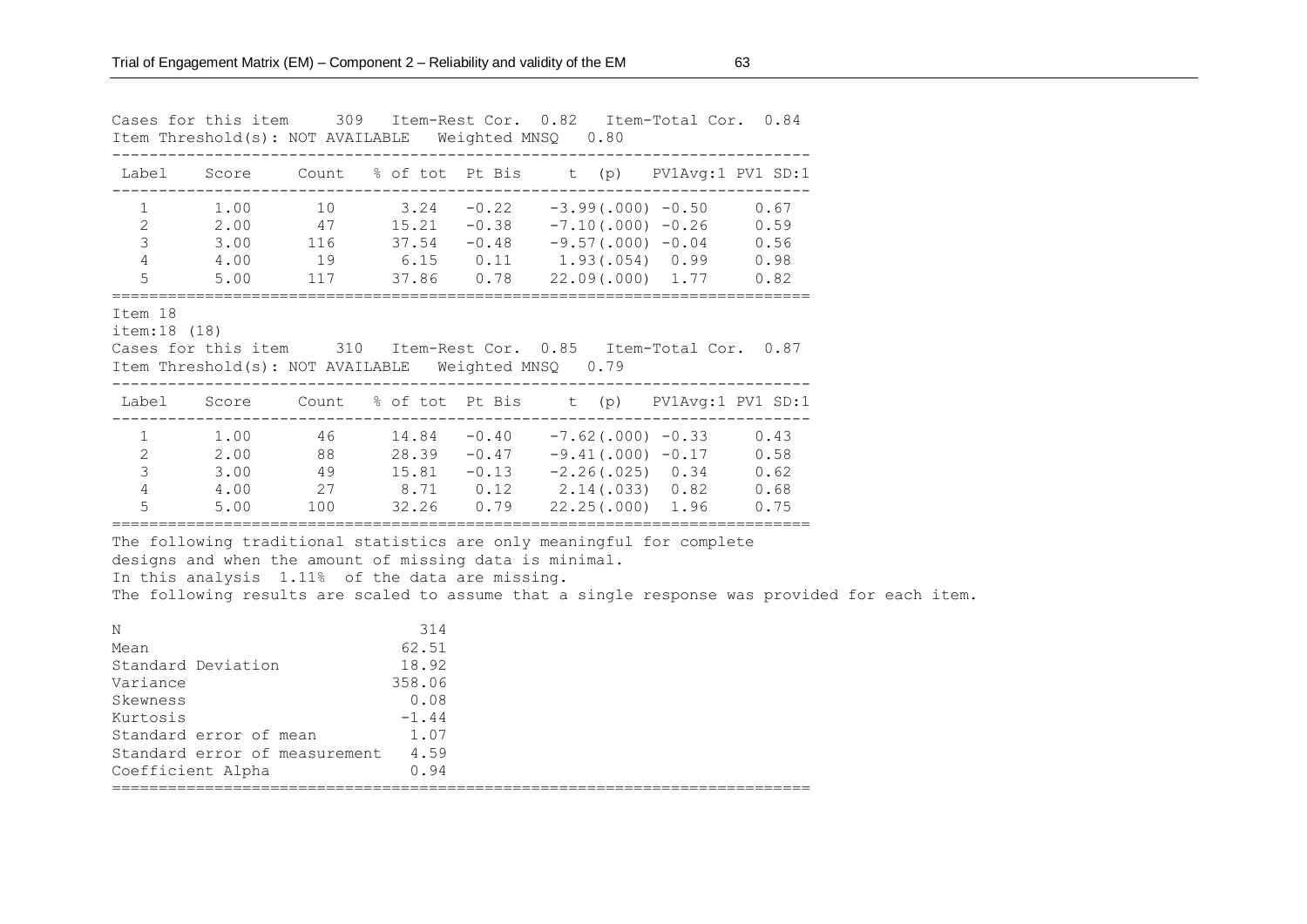## **APPENDIX 5 ONLINE SURVEY COMMENTS**

At the end of the online survey, respondents were given the opportunity to provide feedback regarding the online survey or the engagement matrix. Sixty-six comments were received from the 319 responses which is 20.69 per cent of the total number of responses. These comments can provide some further insight into the online survey and the EM. Examining these comments, they generally can be cross-classified into seven categories:

- **1. Interest in survey results**: Seventeen respondents expressed having enjoyed the online survey and are interested in receiving further information regarding the results
- **2. Difficulty with rating all statements**: Fifteen respondents expressed having experienced difficulty in rating their level of agreement for all statements for one aspect, for example, "I spent most of my time in just forming patterns of answers similar to "no,no, no, yes, yes, yes" ". Some of these respondents suggested that it may have been easier to select one statement from the five rather than rating all five. Furthermore, several of these15 respondents suggested that it may have been easier to complete if they were presented only one statement and then rate the young person on a continuum, for example "…there should be ONE statement and then should ask to vary the degrees you agree with it or not...'.
- **3. Difficulty differentiating statements:** Ten respondents expressed having experienced difficulty in differentiating distinct levels of engagement between statements. Some respondents specifically expressed that these were for statements at the positive end of engagement for example, "The last three questions in each section are too similar" and "Some questions difficult to answer. Eg: where 3 questions in a row related to the same area (eg: 1. Engages moderately in 2. Engages mostly in 3. Engages very well in ". Some of these respondents also specifically expressed that they experienced difficulty with statements for intermediate levels of disengagement and engagement, for example "What I found tricky were statements such as "is generally well-organised". My particular student is extremely well organised, but it was difficult to respond to the "generally..." item".
- **4. Young person's engagement limited by statements:** Ten respondents expressed an inability to clearly portray their perception of the young person" engagement because they were limited by the EM statements. For example, one respondent expressed dissatisfaction that the EM assumes behaviour is consistent, "I found the survey very difficult to complete as the client I chose has mental health issues - as do many of the clients. Her behaviour is not consistent."
- **5. Difficulty with the online survey format**: Six comments expressed difficulty with the online survey format, such as the size of the text, or too much required scrolling on the screen, for example "You need to format the text a bit smaller as it makes it difficult to tick the boxes easily . . .'
- **6. Statements not useful**: Five respondents expressed dissatisfaction with the EM statements in that they were not useful in evaluating engagement, or did not add anything to their understanding of the young person. For example one respondent